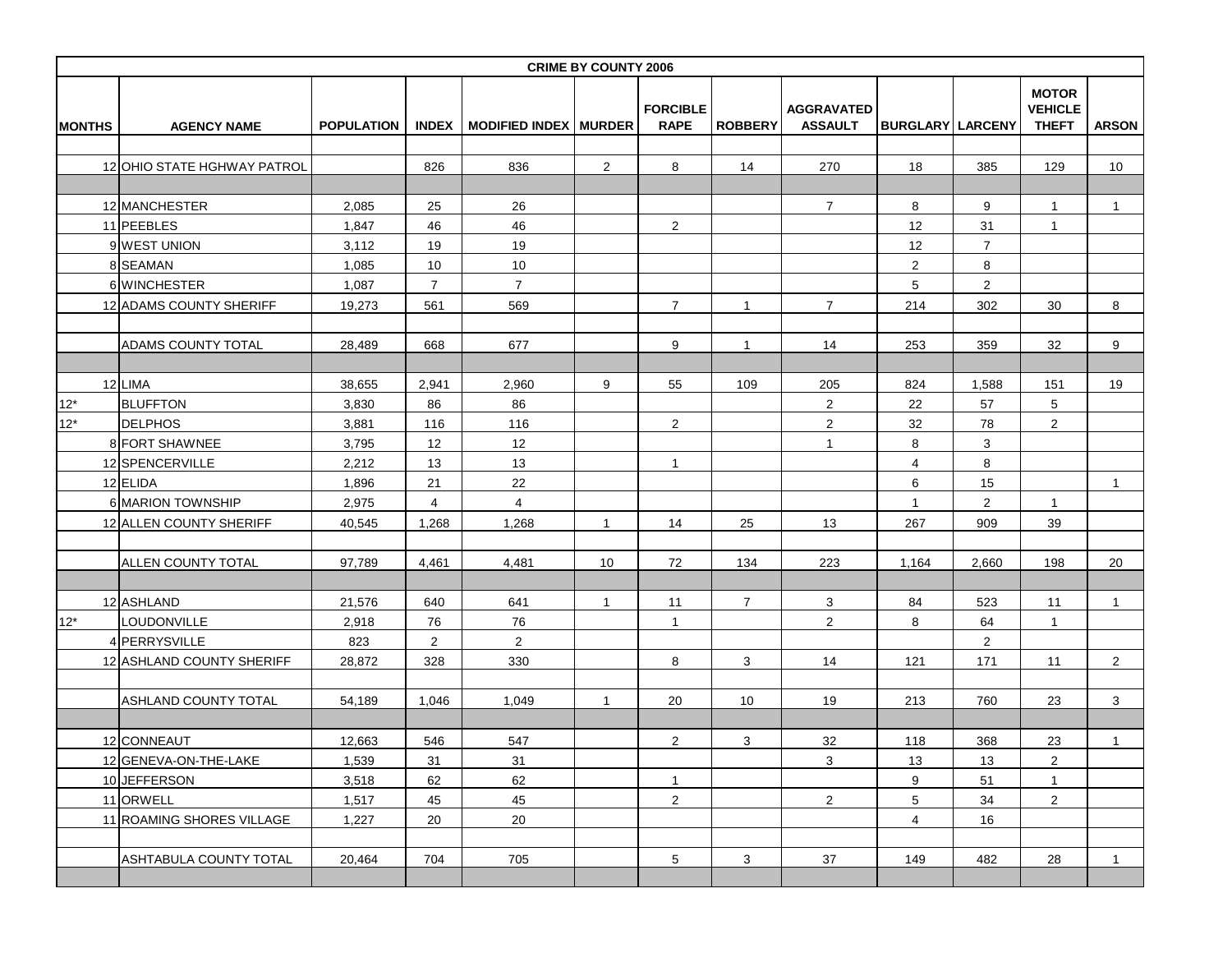| <b>MONTHS</b> | <b>AGENCY NAME</b>           | <b>POPULATION</b> |                | INDEX   MODIFIED INDEX   MURDER |                | <b>FORCIBLE</b><br><b>RAPE</b> | <b>ROBBERY</b> | <b>AGGRAVATED</b><br><b>ASSAULT</b> | <b>BURGLARY LARCENY</b> |                | <b>MOTOR</b><br><b>VEHICLE</b><br><b>THEFT</b> | <b>ARSON</b>   |
|---------------|------------------------------|-------------------|----------------|---------------------------------|----------------|--------------------------------|----------------|-------------------------------------|-------------------------|----------------|------------------------------------------------|----------------|
|               | 12 ATHENS                    | 20,943            | 599            | 601                             |                | $\overline{7}$                 | $\overline{7}$ | 12                                  | 102                     | 460            | 11                                             | $\overline{2}$ |
|               | 6 NELSONVILLE                | 5,451             | 124            | 124                             |                | 2                              | $\mathbf{1}$   | 3                                   | 34                      | 82             | $\overline{2}$                                 |                |
|               | 2 ALBANY                     | 816               | 3              | 3                               |                |                                |                |                                     |                         | 3              |                                                |                |
|               | 12 OHIO UNIVERSITY           |                   | 263            | 263                             |                | $\mathbf{1}$                   | $\overline{2}$ | 3                                   | 37                      | 220            |                                                |                |
|               | <b>ATHENS COUNTY TOTAL</b>   | 27,210            | 989            | 991                             |                | 10                             | 10             | 18                                  | 173                     | 765            | 13                                             | $\overline{2}$ |
|               | 12 WAPAKONETA                | 9,614             | 215            | 216                             |                |                                | $\overline{2}$ | 8                                   | 47                      | 158            |                                                | $\mathbf{1}$   |
|               | 12 CRIDERSVILLE              | 1,798             | 43             | 44                              |                |                                | $\mathbf{1}$   | $\overline{2}$                      | 9                       | 29             | $\overline{2}$                                 | $\overline{1}$ |
|               | 9 MINSTER                    | 2,823             | 22             | 22                              |                |                                |                |                                     | $\overline{7}$          | 13             | 2                                              |                |
|               | 12 NEW BREMEN                | 2,997             | 58             | 58                              |                |                                |                |                                     | $\overline{4}$          | 54             |                                                |                |
|               | 12 AUGLAIZE COUNTY SHERIFF   | 21,566            | 121            | 121                             |                | 2                              | $\mathbf{1}$   |                                     | 59                      | 52             | $\overline{7}$                                 |                |
|               | <b>AUGLAIZE COUNTY TOTAL</b> | 38,798            | 459            | 461                             |                | $\overline{2}$                 | $\overline{4}$ | 10                                  | 126                     | 306            | 11                                             | $\overline{2}$ |
|               | 9BARNESVILLE                 | 4,154             | 6              | 6                               |                | 3                              |                |                                     | $\mathbf{1}$            | $\overline{2}$ |                                                |                |
|               | 12 BELLAIRE                  | 4,744             | 55             | 55                              |                | 2                              | $\overline{4}$ | $\overline{4}$                      | 5                       | 35             | 5 <sup>5</sup>                                 |                |
|               | 12 BRIDGEPORT                | 2,110             | 16             | 16                              |                |                                | 3              |                                     | $\overline{1}$          | 10             | $\overline{2}$                                 |                |
|               | 12 POWHATAN POINT            | 1,705             | 6              | 6                               |                |                                |                | $\mathbf{1}$                        | 3                       | $\overline{2}$ |                                                |                |
|               | 7 SHADYSIDE                  | 3,566             | $\overline{4}$ | 4                               |                |                                |                |                                     |                         | 4              |                                                |                |
|               | 3 ST. CLAIRSVILLE            | 5,081             | $\overline{4}$ | $\overline{4}$                  |                |                                |                |                                     |                         | $\overline{4}$ |                                                |                |
|               | 4 FLUSHING                   | 932               |                |                                 |                |                                |                |                                     |                         |                |                                                |                |
|               | 12 BETHESDA                  | 1,381             | 9              | 9                               |                |                                |                | $\mathbf{1}$                        | $\overline{4}$          | $\overline{4}$ |                                                |                |
|               | 2 RICHLAND TOWNSHIP          | 8,888             | $\overline{4}$ | $\overline{4}$                  |                |                                |                |                                     |                         | $\overline{4}$ |                                                |                |
|               | 12 BELMONT COUNTY SHERIFF    | 29,581            | 348            | 352                             | $\overline{1}$ | 2                              | $\mathbf{1}$   | 15                                  | 94                      | 205            | 30                                             | $\overline{4}$ |
|               | <b>BELMONT COUNTY TOTAL</b>  | 62,142            | 452            | 456                             | $\mathbf{1}$   | $\overline{7}$                 | 8              | 21                                  | 108                     | 270            | 37                                             | $\overline{4}$ |
|               | 6 ABERDEEN                   | 1,672             | 19             | 19                              | $\mathbf{1}$   |                                |                |                                     | 3                       | 13             | $\overline{2}$                                 |                |
|               | 12 GEORGETOWN                | 3,725             | 186            | 190                             | $\mathbf{1}$   |                                | $\overline{2}$ | $\overline{2}$                      | 41                      | 132            | 8                                              | $\overline{4}$ |
|               | 7 HIGGINSPORT                | 303               | $\overline{7}$ | $\overline{7}$                  |                |                                |                |                                     | 3                       | 4              |                                                |                |
|               | 9 SARDINIA                   | 902               | 15             | 15                              |                |                                |                |                                     | $\mathbf{3}$            | 12             |                                                |                |
|               | 12 BROWN COUNTY SHERIFF      | 34,472            | 494            | 503                             |                | 10                             | $\overline{1}$ | 13                                  | 119                     | 308            | 43                                             | 9              |
|               | <b>BROWN COUNTY TOTAL</b>    | 41,074            | 721            | 734                             | $\overline{2}$ | 10                             | $\mathbf{3}$   | 15                                  | 169                     | 469            | 53                                             | 13             |
| $12^*$        | MIDDLETOWN                   | 49,275            | 4,047          | 4,063                           | $\mathbf{1}$   | 35                             | 76             | 91                                  | 822                     | 2,877          | 145                                            | 16             |
|               | 12 FAIRFIELD                 | 42,346            | 1,773          | 1,783                           | $\mathbf{3}$   | 19                             | 27             | 154                                 | 282                     | 1,200          | 88                                             | 10             |
|               | 12 HAMILTON                  | 62,018            | 4,904          | 4,940                           | $\mathbf{1}$   | 69                             | 189            | 235                                 | 1,052                   | 2,895          | 463                                            | 36             |
|               |                              |                   |                |                                 |                |                                |                |                                     |                         |                |                                                |                |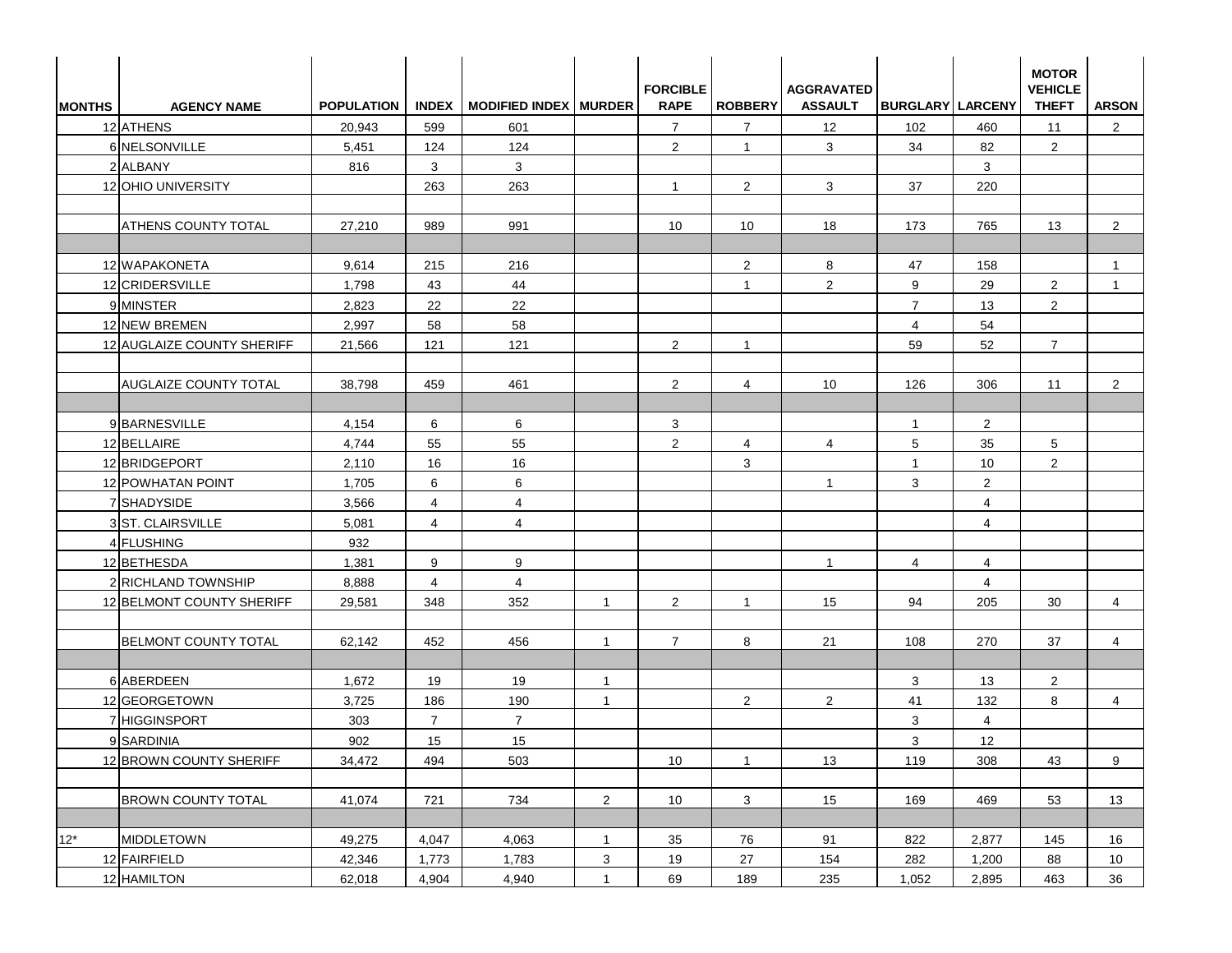| <b>MONTHS</b> | <b>AGENCY NAME</b>          | <b>POPULATION</b> |                | INDEX   MODIFIED INDEX   MURDER |                | <b>FORCIBLE</b><br><b>RAPE</b> | <b>ROBBERY</b> | <b>AGGRAVATED</b><br><b>ASSAULT</b> | <b>BURGLARY LARCENY</b> |              | <b>MOTOR</b><br><b>VEHICLE</b><br><b>THEFT</b> | <b>ARSON</b>   |
|---------------|-----------------------------|-------------------|----------------|---------------------------------|----------------|--------------------------------|----------------|-------------------------------------|-------------------------|--------------|------------------------------------------------|----------------|
| $12*$         | <b>MONROE</b>               | 12,621            | 754            | 756                             |                | 2                              | 9              | 42                                  | 116                     | 562          | 23                                             | $\overline{2}$ |
|               | 12 OXFORD                   | 22,150            | 709            | 716                             |                | 14                             | 11             | 89                                  | 122                     | 460          | 13                                             | $\overline{7}$ |
|               | 5 OXFORD TOWNSHIP           | 2,272             | 18             | 18                              |                | $\mathbf{1}$                   |                |                                     | $\overline{4}$          | 13           |                                                |                |
|               | 12 WEST CHESTER TOWNSHIP    | 54,267            | 1,832          | 1,847                           | $\overline{2}$ | 24                             | 37             | 39                                  | 247                     | 1,431        | 52                                             | 15             |
|               | 12 MIAMI UNIVERSITY         |                   | 194            | 199                             |                |                                |                | 2                                   | 27                      | 163          | 2                                              | 5              |
|               | 12 FAIRFIELD TOWNSHIP       | 16,673            | 762            | 762                             |                | $\overline{2}$                 | 5              | 179                                 | 102                     | 443          | 31                                             |                |
| $07*$         | SHARONVILLE                 | 2,211             | 73             | 74                              |                | $\mathbf{1}$                   | $\overline{c}$ | 2                                   | 10                      | 53           | 5 <sup>5</sup>                                 | $\overline{1}$ |
|               | 12 BUTLER COUNTY SHERIFF    | 69,089            | 1,042          | 1,055                           | 3              | 17                             | 6              | 29                                  | 221                     | 766          |                                                | 13             |
|               | <b>BUTLER COUNTY METR</b>   |                   |                |                                 |                |                                |                |                                     |                         |              |                                                |                |
|               | <b>BUTLER COUNTY TOTAL</b>  | 332,922           | 16,108         | 16,213                          | 10             | 184                            | 362            | 862                                 | 3,005                   | 10,863       | 822                                            | 105            |
|               | 6 MALVERN                   | 1,230             | 16             | 16                              |                |                                |                |                                     | $\overline{2}$          | 13           | $\mathbf{1}$                                   |                |
| $12*$         | <b>MINERVA</b>              | 1,961             | 104            | 104                             |                |                                | $\overline{2}$ | 10                                  | 18                      | 73           | $\mathbf{1}$                                   |                |
| $12*$         | <b>MAGNOLIA</b>             | 324               | 33             | 33                              |                |                                |                |                                     | 10                      | 22           | $\mathbf{1}$                                   |                |
|               | 12 CARROLL COUNTY SHERIFF   | 22,608            | 322            | 325                             |                | 5                              |                | $\overline{4}$                      | 80                      | 220          | 13                                             | 3              |
|               | <b>CARROLL COUNTY TOTAL</b> | 26,123            | 475            | 478                             |                | 5                              | $\overline{2}$ | 14                                  | 110                     | 328          | 16                                             | 3              |
|               | 1 MECHANICSBURG             | 1,718             | $\mathbf{1}$   | $\mathbf{1}$                    |                |                                |                |                                     |                         | $\mathbf{1}$ |                                                |                |
|               | 4 URBANA                    | 11,575            | 166            | 167                             |                | $\mathbf{1}$                   | $\mathbf{1}$   | $\overline{2}$                      | 35                      | 121          | 6                                              | $\mathbf{1}$   |
|               | 12 ST. PARIS                | 1,985             | 61             | 61                              |                | $\mathbf{1}$                   |                |                                     | 3                       | 55           | $\overline{2}$                                 |                |
|               | 12 CHAMPAIGN COUNTY SHERIFF | 24,468            | 473            | 478                             |                | $\overline{7}$                 | $\mathbf{1}$   | 11                                  | 128                     | 295          | 31                                             | 5              |
|               | CHAMPAIGN COUNTY TOTAL      | 39,746            | 701            | 707                             |                | 9                              | 2              | 13                                  | 166                     | 472          | 39                                             | 6              |
|               | 12 SPRINGFIELD              | 63,379            | 6,866          | 6,885                           | $\overline{4}$ | 56                             | 309            | 166                                 | 1,978                   | 3,856        | 497                                            | 19             |
|               | 7 SOUTH CHARLESTON          | 1,823             | 26             | 26                              |                | 3                              |                |                                     | $\overline{4}$          | 18           | $\mathbf{1}$                                   |                |
|               | 4 TREMONT CITY              | 351               | $\overline{1}$ | $\mathbf{1}$                    |                |                                |                |                                     | $\mathbf{1}$            |              |                                                |                |
|               | 9 SOUTH VIENNA              | 505               | 13             | 14                              |                |                                |                |                                     |                         | 13           |                                                | $\mathbf{1}$   |
|               | 12 CLARK COUNTY SHERIFF     | 68,828            | 2,091          | 2,103                           | $\overline{2}$ | 16                             | 22             | 27                                  | 518                     | 1,378        | 128                                            | 12             |
|               | <b>CLARK COUNTY TOTAL</b>   | 134,886           | 8,997          | 9,029                           | 6              | 75                             | 331            | 193                                 | 2,501                   | 5,265        | 626                                            | 32             |
|               | 7 BATAVIA                   | 1,671             | 51             | 51                              |                |                                |                | $\overline{2}$                      | 12                      | 35           | $\overline{2}$                                 |                |
|               | 12 BETHEL                   | 2,593             | 254            | 255                             |                |                                | $\overline{2}$ | $\mathbf{3}$                        | 23                      | 219          | 7 <sup>7</sup>                                 | $\mathbf{1}$   |
| $12^*$        | <b>MILFORD</b>              | 6,295             | 326            | 326                             |                | $\overline{4}$                 | 6              | $\overline{2}$                      | 25                      | 269          | 20                                             |                |
|               | 10 AMELIA                   | 3,485             | 68             | 68                              |                | $\overline{2}$                 | $\mathbf{1}$   | $\mathbf{1}$                        | 14                      | 50           |                                                |                |
|               | 12 NEW RICHMOND             | 2,466             | 166            | 166                             |                | $\overline{4}$                 | 3              | $\overline{2}$                      | 29                      | 124          | $\overline{4}$                                 |                |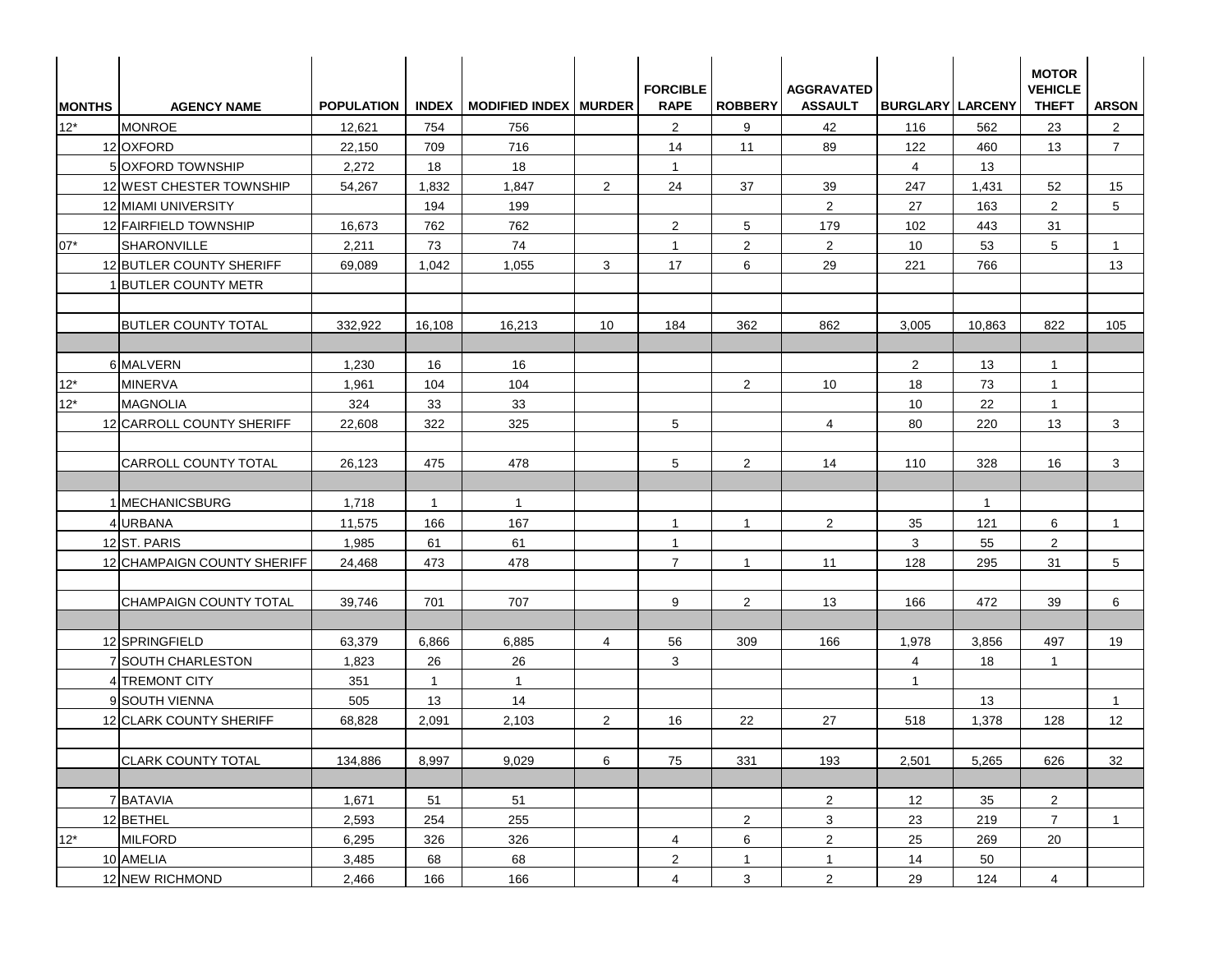| <b>MONTHS</b> | <b>AGENCY NAME</b>            | <b>POPULATION</b> |        | INDEX   MODIFIED INDEX   MURDER |                | <b>FORCIBLE</b><br><b>RAPE</b> | <b>ROBBERY</b> | <b>AGGRAVATED</b><br><b>ASSAULT</b> | <b>BURGLARY LARCENY</b> |        | <b>MOTOR</b><br><b>VEHICLE</b><br><b>THEFT</b> | <b>ARSON</b>   |
|---------------|-------------------------------|-------------------|--------|---------------------------------|----------------|--------------------------------|----------------|-------------------------------------|-------------------------|--------|------------------------------------------------|----------------|
|               | 8 OWENSVILLE                  | 831               | 23     | 23                              |                |                                |                |                                     | 2                       | 21     |                                                |                |
|               | 12 WILLIAMSBURG               | 2,335             | 91     | 92                              |                | $\mathbf{1}$                   |                | $\mathbf{1}$                        | 21                      | 67     | $\mathbf{1}$                                   | $\mathbf{1}$   |
|               | 12 GOSHEN TOWNSHIP            | 15,915            | 329    | 333                             |                | $\overline{7}$                 | $\mathbf{1}$   | 5                                   | 82                      | 223    | 11                                             | $\overline{4}$ |
|               | 12 MIAMI TOWNSHIP             | 39,327            | 848    | 851                             |                | 6                              | $\overline{7}$ | 12                                  | 140                     | 655    | 28                                             | 3              |
|               | 12 PIERCE TOWNSHIP            | 10,809            | 442    | 447                             | $\mathbf{1}$   | $\overline{7}$                 | $\overline{2}$ | 2                                   | 120                     | 298    | 12                                             | 5              |
|               | 12 CLERMONT COUNTY SHERIFF    | 59,927            | 1,884  | 1,899                           |                | 39                             | 10             | 24                                  | 398                     | 1,299  | 114                                            | 15             |
|               | <b>CLERMONT COUNTY TOTAL</b>  | 145,654           | 4,482  | 4,511                           | $\overline{1}$ | 70                             | 32             | 54                                  | 866                     | 3,260  | 199                                            | 29             |
|               | 3 BLANCHESTER                 | 4,353             | 11     | 11                              |                |                                |                |                                     | $\overline{1}$          | 10     |                                                |                |
|               | 9 NEW VIENNA                  | 1,382             | 14     | 14                              |                |                                |                | $\mathbf{1}$                        | 3                       | 10     |                                                |                |
|               | 12 WILMINGTON                 | 12,489            | 738    | 739                             |                | 6                              | 9              | 11                                  | 59                      | 649    | 4                                              | -1             |
|               | 12 CLINTON COUNTY SHERIFF     | 24,398            | 296    | 296                             | $\overline{1}$ | 4                              | $\mathbf{1}$   | $\overline{4}$                      | 77                      | 194    | 15                                             |                |
|               | <b>CLINTON COUNTY TOTAL</b>   | 42,622            | 1,059  | 1,060                           | $\overline{1}$ | 10 <sup>°</sup>                | 10             | 16                                  | 140                     | 863    | 19                                             | $\mathbf{1}$   |
|               | <b>4 EAST LIVERPOOL</b>       | 12,411            | 163    | 163                             |                |                                | 6              | 10                                  | 29                      | 113    | $5\overline{)}$                                |                |
|               | 12 SALEM                      | 12,020            | 106    | 106                             |                |                                | 5              | $\mathbf{1}$                        | 12                      | 70     | 18                                             |                |
|               | 2 SALINEVILLE                 | 1,365             |        |                                 |                |                                |                |                                     |                         |        |                                                |                |
| $12*$         | <b>WASHINGTONVILLE</b>        | 425               | 8      | 8                               |                |                                |                | $\mathbf{1}$                        | 3                       | 3      | $\mathbf{1}$                                   |                |
|               | 6 LIVERPOOL TOWNSHIP          | 4,290             | 35     | 35                              | $\overline{1}$ |                                |                |                                     | 9                       | 24     | $\mathbf{1}$                                   |                |
| $12^*$        | <b>MINERVA</b>                | 6                 |        |                                 |                |                                |                |                                     |                         |        |                                                |                |
|               | 8 COLUMBIANA COUNTY SHERIFF   | 63,164            | 12     | 12                              |                | $\mathbf{1}$                   |                |                                     | $\overline{2}$          | 8      | $\mathbf{1}$                                   |                |
|               | COLUMBIANA COUNTY TOTAL       | 93,681            | 324    | 324                             | $\overline{1}$ | $\mathbf{1}$                   | 11             | $12 \overline{ }$                   | 55                      | 218    | 26                                             |                |
|               | 11 WEST LAFAYETTE             | 2,538             | 58     | 58                              |                | $\mathbf{1}$                   |                |                                     | 14                      | 43     |                                                |                |
|               | <b>COSHOCTON COUNTY TOTAL</b> | 2,538             | 58     | 58                              |                | $\mathbf{1}$                   |                |                                     | 14                      | 43     |                                                |                |
| $12^{\star}$  | <b>CRESTLINE</b>              | 4,967             | 53     | 53                              |                | $\overline{2}$                 | $\overline{2}$ | 8                                   | 13                      | 26     | $\overline{2}$                                 |                |
|               | 12 GALION                     | 11,463            | 550    | 553                             |                | 12                             | $\overline{4}$ | 18                                  | $90\,$                  | 412    | 14                                             | 3 <sup>1</sup> |
|               | 12 CRAWFORD COUNTY SHERIFF    | 16,499            | 206    | 206                             |                | 5                              |                | $\overline{4}$                      | 37                      | 158    | $\overline{2}$                                 |                |
|               |                               |                   |        |                                 |                |                                |                |                                     |                         |        |                                                |                |
|               | CRAWFORD COUNTY TOTAL         | 32,929            | 809    | 812                             |                | 19                             | 6              | 30                                  | 140                     | 596    | 18                                             | 3              |
|               | 12 CLEVELAND                  | 452,759           | 35,461 | 35,964                          | 77             | 455                            | 4,297          | 2,201                               | 9,693                   | 12,184 | 6,554                                          | 503            |
|               | 11 BAY VILLAGE                | 15,255            | 6      | $6\overline{6}$                 |                |                                |                | $\mathbf{3}$                        |                         | 3      |                                                |                |
|               | 1 BEACHWOOD                   | 11,549            | 33     | 33                              |                |                                |                |                                     | 3 <sup>1</sup>          | 29     | $\mathbf{1}$                                   |                |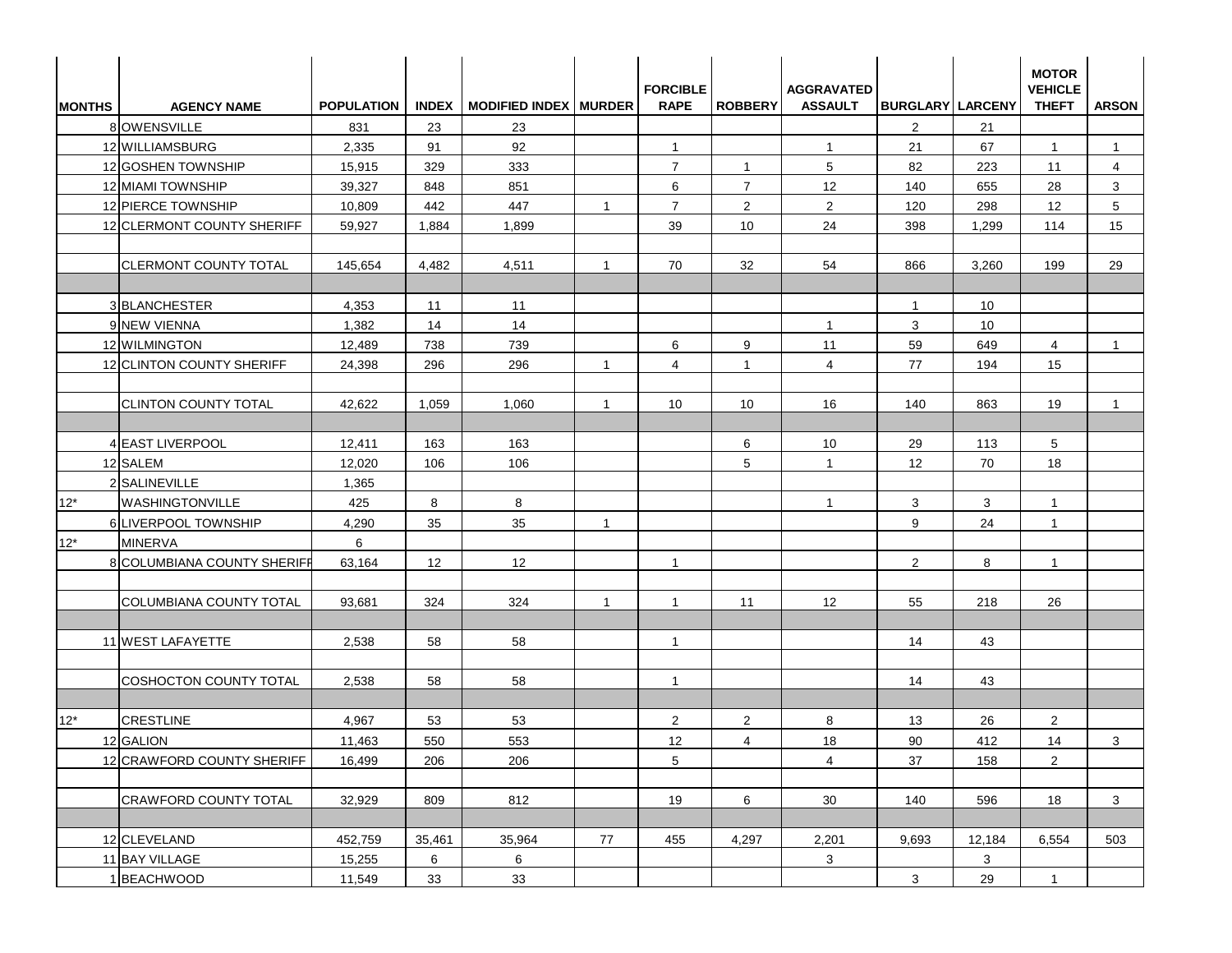| <b>IMONTHS</b> | <b>AGENCY NAME</b>         | <b>POPULATION</b> | <b>INDEX</b>   | <b>MODIFIED INDEX   MURDER</b> |                | <b>FORCIBLE</b><br><b>RAPE</b> | <b>ROBBERY</b> | <b>AGGRAVATED</b><br><b>ASSAULT</b> | <b>BURGLARY LARCENY</b> |              | <b>MOTOR</b><br><b>VEHICLE</b><br><b>THEFT</b> | <b>ARSON</b>   |
|----------------|----------------------------|-------------------|----------------|--------------------------------|----------------|--------------------------------|----------------|-------------------------------------|-------------------------|--------------|------------------------------------------------|----------------|
|                | 12 BEDFORD HEIGHTS         | 10,868            | 321            | 323                            |                | $\mathbf{1}$                   | 10             | 18                                  | 53                      | 176          | 63                                             | $\overline{2}$ |
|                | 12 BEREA                   | 18,264            | 414            | 417                            |                | $\mathbf{1}$                   | 5              | 8                                   | 48                      | 332          | 20                                             | 3              |
|                | 1 BRATENAHL                | 1,314             |                |                                |                |                                |                |                                     |                         |              |                                                |                |
|                | 12 BRECKSVILLE             | 13,266            | 71             | 71                             |                |                                |                | $\overline{4}$                      | 15                      | 50           | $\overline{2}$                                 |                |
|                | 12 BROADVIEW HEIGHTS       | 17,526            | 131            | 131                            | $\overline{1}$ | $\mathbf{1}$                   | 5              | 17                                  | 18                      | 71           | 18                                             |                |
|                | 12 BROOKLYN                | 10,914            | 679            | 679                            |                | 5                              | 25             | 22                                  | 73                      | 480          | 74                                             |                |
|                | 12 BROOKLYN HEIGHTS        | 1,512             | 37             | 37                             |                |                                |                |                                     | $\overline{7}$          | 26           | $\overline{4}$                                 |                |
|                | 12 BROOK PARK              | 20,083            | 413            | 413                            |                | $\overline{7}$                 | $\overline{7}$ | 10                                  | 44                      | 309          | 36                                             |                |
|                | 2 CHAGRIN FALLS            | 3,813             |                |                                |                |                                |                |                                     |                         |              |                                                |                |
|                | 12 CLEVELAND HEIGHTS       | 48,088            | 624            | 624                            | $\overline{1}$ |                                | 17             | $\mathbf{1}$                        | 80                      | 438          | 87                                             |                |
|                | 12 EUCLID                  | 49,679            | 2,022          | 2,035                          |                | 18                             | 97             | 92                                  | 484                     | 1,114        | 217                                            | 13             |
|                | 12 GARFIELD HEIGHTS        | 29,077            | 1,142          | 1,147                          |                | 12                             | 58             | 55                                  | 244                     | 699          | 74                                             | 5              |
|                | 12 GATES MILLS             | 2,373             | 8              | 8                              |                |                                |                |                                     |                         | 8            |                                                |                |
|                | 12 HIGHLAND HEIGHTS        | 8,632             | 128            | 128                            |                | $\overline{1}$                 | $\overline{4}$ | $\mathbf{1}$                        | 9                       | 110          | 3                                              |                |
| $12*$          | HUNTING VALLEY             | 568               | $\overline{2}$ | $\overline{2}$                 |                |                                |                |                                     | 2                       |              |                                                |                |
|                | 12 INDEPENDENCE            | 6,877             | 173            | 173                            |                | $\mathbf{1}$                   | 5              | $\overline{2}$                      | 19                      | 129          | 17                                             |                |
|                | 12 LAKEWOOD                | 53,309            | 1,402          | 1,412                          | $\overline{1}$ | $\overline{4}$                 | 61             | 42                                  | 266                     | 873          | 155                                            | 10             |
|                | 12LYNDHURST                | 14,468            | $\overline{4}$ | $\overline{4}$                 |                | $\overline{1}$                 |                | 3                                   |                         |              |                                                |                |
|                | 4 MAPLE HEIGHTS            | 24,769            | 229            | 229                            |                |                                | 26             | $\overline{7}$                      | 70                      | 104          | 22                                             |                |
|                | 12 MAYFIELD HEIGHTS        | 18,402            | 385            | 385                            |                | $\overline{1}$                 | 3              | 4                                   | 13                      | 347          | 17                                             |                |
|                | 12 MAYFIELD VILLAGE        | 3,246             | 66             | 67                             | 2              |                                |                | $\mathbf{1}$                        | $\overline{7}$          | 56           |                                                | $\overline{1}$ |
|                | 12 NORTH OLMSTED           | 32,693            | 565            | 570                            |                | $\overline{2}$                 | 16             | 13                                  | 93                      | 390          | 51                                             | 5              |
|                | 12 OLMSTED FALLS           | 8,447             | 121            | 122                            |                | $\mathbf{1}$                   | 3              | 5                                   | 18                      | 78           | 16                                             | -1             |
|                | 12 PARMA                   | 81,568            | 1,836          | 1,854                          |                | 15                             | 47             | 53                                  | 502                     | 1,063        | 156                                            | 18             |
|                | 12 PARMA HEIGHTS           | 20,682            | 466            | 475                            |                | 4                              | $\overline{7}$ | 14                                  | 108                     | 304          | 29                                             | 9              |
|                | 12 SEVEN HILLS             | 12,056            | 36             | 36                             |                |                                | $\overline{4}$ | $\mathbf{1}$                        | 24                      | 6            | $\mathbf{1}$                                   |                |
|                | 12 SOLON                   | 22,362            | 284            | 286                            |                | 4                              | $\overline{4}$ | 6                                   | 49                      | 219          | 2                                              | $\overline{2}$ |
|                | 11 SOUTH EUCLID            | 22,237            | 619            | 624                            |                | $\overline{4}$                 | 29             | 5                                   | 122                     | 398          | 61                                             | 5              |
|                | 12 UNIVERSITY HEIGHTS      | 13,258            | 267            | 268                            |                | 3                              | 10             | $\overline{7}$                      | 66                      | 166          | 15                                             | $\mathbf{1}$   |
|                | 12 WALTON HILLS            | 2,350             | 32             | 32                             |                |                                |                | $\overline{2}$                      | $\overline{2}$          | 26           | $\overline{2}$                                 |                |
|                | 12 WARRENSVILLE HEIGHTS    | 14,240            | 456            | 456                            |                | 10                             | 37             | 5                                   | 136                     | 176          | 92                                             |                |
|                | 12 HIGHLAND HILLS          | 1,423             | $\mathbf{1}$   | $\mathbf{1}$                   |                |                                |                |                                     |                         |              | $\mathbf{1}$                                   |                |
|                | 5 WESTLAKE                 | 31,369            | $\mathbf{1}$   | $\mathbf{1}$                   |                |                                |                |                                     |                         |              | $\mathbf{1}$                                   |                |
|                | 12 CLEVELAND STATE UNIV    |                   | 237            | 237                            |                | $\mathbf{1}$                   | 3              | $\mathbf{1}$                        | 10                      | 208          | 14                                             |                |
|                | 12 CLEVELAND METRO PARK    |                   | 228            | 228                            |                |                                | $\overline{a}$ | $\overline{4}$                      | 5                       | 211          | 6                                              |                |
|                | 12 CUYAHOGA COMMUNITY COLL |                   | 108            | 108                            |                |                                | $\mathbf{1}$   | $\mathbf{1}$                        | $\overline{2}$          | 103          | $\mathbf{1}$                                   |                |
|                | 5 GREATER CLEVELAND RE     |                   | $\overline{4}$ | $\overline{4}$                 |                |                                |                |                                     |                         | $\mathbf{1}$ | 3 <sup>1</sup>                                 |                |
|                | CUYAHOGA COUNTY TOTAL      | 1,099,296         | 49,012         | 49,590                         | 82             | 552                            | 4,783          | 2,608                               | 12,285                  | 20,887       | 7,815                                          | 578            |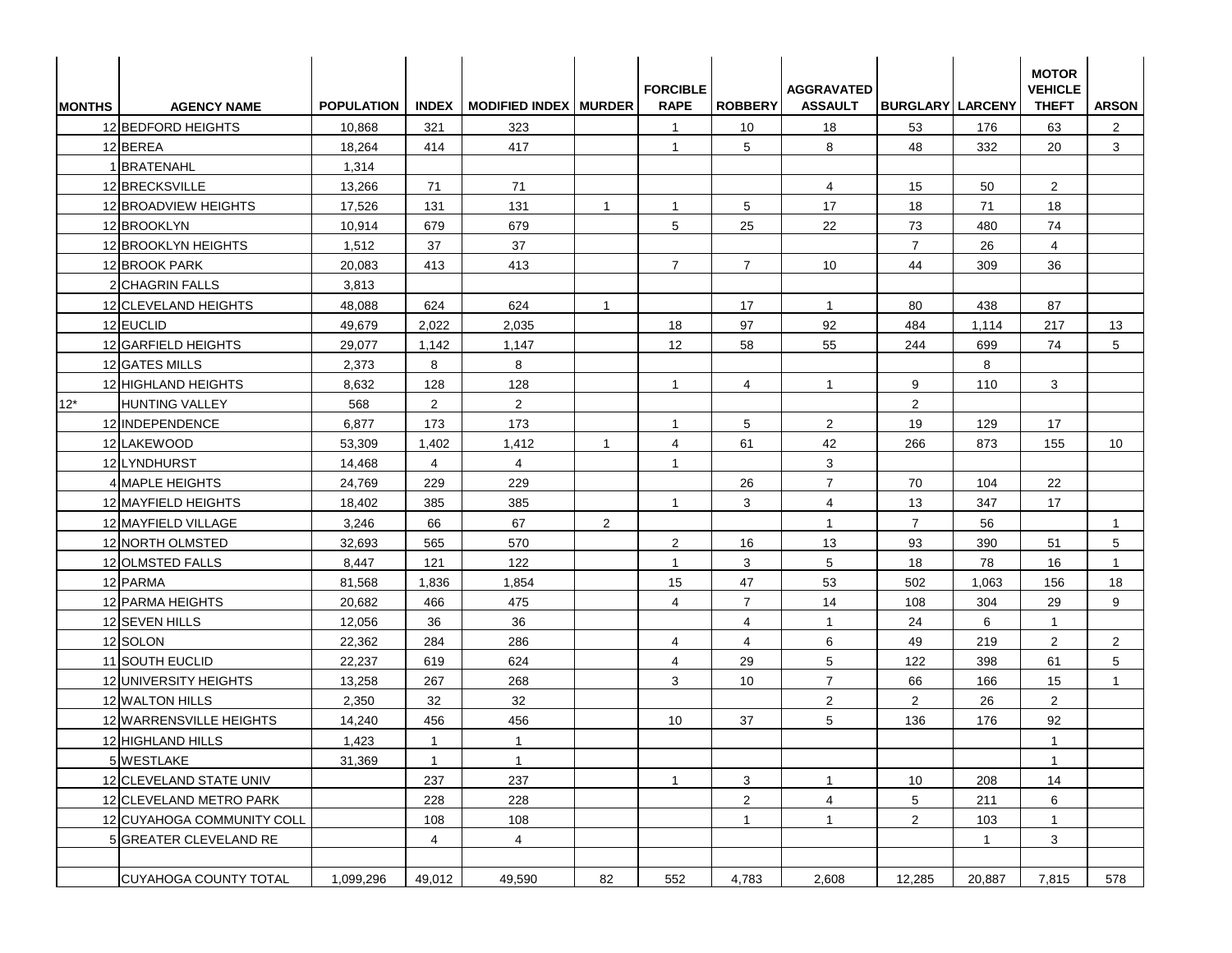| <b>MONTHS</b> | <b>AGENCY NAME</b>           | <b>POPULATION</b> |                | INDEX   MODIFIED INDEX   MURDER |                | <b>FORCIBLE</b><br><b>RAPE</b> | <b>ROBBERY</b> | <b>AGGRAVATED</b><br><b>ASSAULT</b> | <b>BURGLARY LARCENY</b> |                | <b>MOTOR</b><br><b>VEHICLE</b><br><b>THEFT</b> | <b>ARSON</b>    |
|---------------|------------------------------|-------------------|----------------|---------------------------------|----------------|--------------------------------|----------------|-------------------------------------|-------------------------|----------------|------------------------------------------------|-----------------|
|               |                              |                   |                |                                 |                |                                |                |                                     |                         |                |                                                |                 |
|               | 12 GREENVILLE                | 13,182            | 527            | 538                             |                | 9                              | 6              | 21                                  | 103                     | 349            | 39                                             | 11              |
|               | 12 ANSONIA                   | 1,116             | 23             | 23                              |                |                                |                |                                     | 3                       | 20             |                                                |                 |
|               | 12 ARCANUM                   | 2,034             | 31             | 31                              |                |                                |                |                                     | 10                      | 18             | 3                                              |                 |
| $12*$         | <b>BRADFORD</b>              | 852               | $\overline{4}$ | $\overline{4}$                  |                |                                |                |                                     | $\mathbf{1}$            | 3              |                                                |                 |
|               | 12 DARKE COUNTY SHERIFF      | 34,161            | 398            | 411                             | $\overline{1}$ | 23                             |                | 15                                  | 134                     | 206            | 19                                             | 13              |
|               | DARKE COUNTY TOTAL           | 51,345            | 983            | 1,007                           | $\overline{1}$ | 32                             | 6              | 36                                  | 251                     | 596            | 61                                             | 24              |
|               | 12 DEFIANCE                  | 16,170            | 696            | 703                             | $\overline{1}$ | 21                             | 3              | 8                                   | 86                      | 565            | $12 \overline{ }$                              | $\overline{7}$  |
|               | 2 HICKSVILLE                 | 3,537             | $\mathbf{1}$   | $\overline{1}$                  |                | $\overline{1}$                 |                |                                     |                         |                |                                                |                 |
|               | 12 DEFIANCE COUNTY SHERIFF   | 19,453            | 294            | 297                             |                | 6                              |                | $\overline{2}$                      | 80                      | 198            | 8                                              | 3               |
|               | <b>DEFIANCE COUNTY TOTAL</b> | 39,160            | 991            | 1,001                           | $\overline{1}$ | 28                             | 3              | 10                                  | 166                     | 763            | 20                                             | 10 <sup>1</sup> |
| $12*$         | <b>COLUMBUS</b>              | 2,895             | 232            | 234                             |                | $\overline{2}$                 | 15             | 6                                   | 59                      | 124            | 26                                             | $\overline{2}$  |
|               | 12 DELAWARE                  | 31,360            | 1,094          | 1,109                           | 2              | 29                             | 17             | 16                                  | 249                     | 751            | 30                                             | 15              |
|               | 10 POWELL                    | 10,517            | 65             | 65                              |                |                                |                |                                     | 5                       | 60             |                                                |                 |
|               | 12 GENOA TOWNSHIP            | 14,200            | 150            | 150                             |                | $\overline{2}$                 | $\overline{1}$ |                                     | 28                      | 116            | 3                                              |                 |
| $12*$         | <b>DUBLIN</b>                | 4,712             | 97             | 98                              |                | $\overline{1}$                 | $\overline{1}$ |                                     | 19                      | 73             | 3                                              | $\mathbf{1}$    |
| $12*$         | <b>WESTERVILLE</b>           | 6,438             | 174            | 177                             |                | $\overline{1}$                 | 4              | $\mathbf{1}$                        | 23                      | 140            | 5                                              | 3               |
|               | 12 DELAWARE COUNTY SHERIFF   | 76,563            | 1,258          | 1,273                           |                | 18                             | 12             | 16                                  | 408                     | 747            | 57                                             | 15              |
|               | DELAWARE COUNTY TOTAL        | 146,685           | 3,070          | 3,106                           | 2              | 53                             | 50             | 39                                  | 791                     | 2,011          | 124                                            | 36              |
|               | 12 SANDUSKY                  | 26,698            | 2,027          | 2,033                           |                | $12 \overline{ }$              | 46             | 173                                 | 359                     | 1,345          | 92                                             | 6               |
|               | 12 HURON                     | 7,590             | 167            | 167                             |                | $\overline{2}$                 | $\overline{1}$ |                                     | 19                      | 136            | 9                                              |                 |
| $12*$         | <b>VERMILION</b>             | 4,825             | 151            | 152                             |                |                                |                | 3                                   | 30                      | 111            | $\overline{7}$                                 | $\mathbf{1}$    |
|               | 7 BAY VIEW                   | 663               | 3              | 3                               |                |                                |                |                                     |                         | 3              |                                                |                 |
|               | 12 PERKINS TOWNSHIP          | 12,815            | 288            | 289                             |                |                                | 3              | 5                                   | 18                      | 261            | $\mathbf{1}$                                   | $\overline{1}$  |
|               | 12 ERIE COUNTY SHERIFF       | 25,786            | 473            | 484                             |                |                                | $\overline{4}$ | 16                                  | 160                     | 273            | 20                                             | 11              |
|               | ERIE COUNTY TOTAL            | 78,377            | 3,109          | 3,128                           |                | 14                             | 54             | 197                                 | 586                     | 2,129          | 129                                            | 19              |
| $12*$         | <b>COLUMBUS</b>              | 8,053             | 640            | 646                             | $\overline{1}$ | $\overline{7}$                 | 40             | 18                                  | 163                     | 341            | 70                                             | 6               |
|               | 8 LANCASTER                  | 36,107            | 1,499          | 1,508                           | $\mathbf{1}$   | 19                             | 19             | 40                                  | 250                     | 1,074          | 96                                             | 9               |
|               | 2 BALTIMORE                  | 2,923             |                |                                 |                |                                |                |                                     |                         |                |                                                |                 |
|               | 11 CARROLL                   | 475               | 17             | 17                              |                |                                | $\overline{1}$ |                                     | $\overline{2}$          | 13             | $\mathbf{1}$                                   |                 |
|               | 7 LITHOPOLIS                 | 786               | $\bf{8}$       | 8                               |                |                                |                |                                     | 5                       | $\overline{2}$ | $\mathbf{1}$                                   |                 |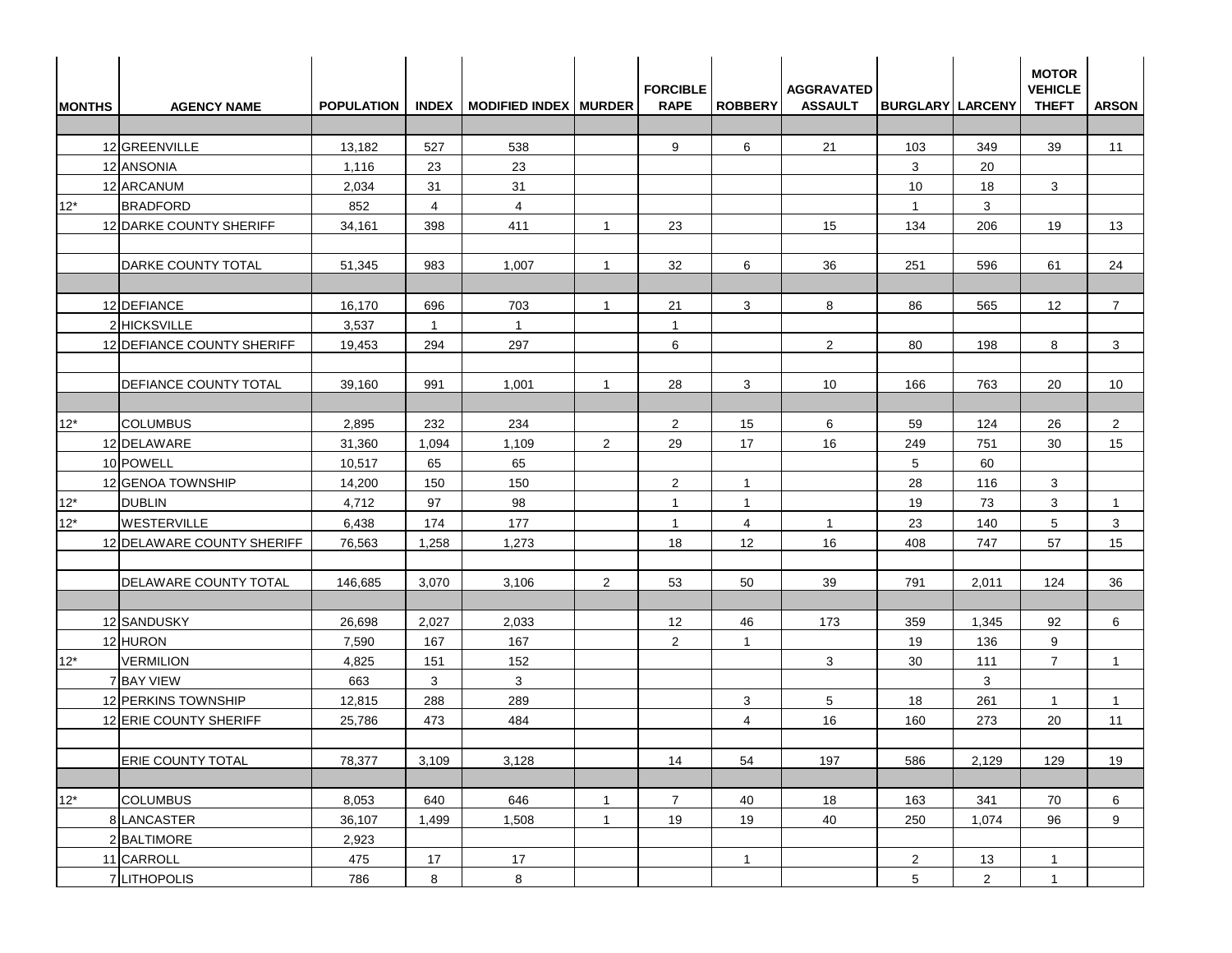| $12*$ | PICKERINGTON                  | <b>POPULATION</b> |        | INDEX   MODIFIED INDEX   MURDER |                | <b>FORCIBLE</b><br><b>RAPE</b> | <b>ROBBERY</b> | <b>AGGRAVATED</b><br><b>ASSAULT</b> | <b>BURGLARY LARCENY</b> |                 | <b>VEHICLE</b><br><b>THEFT</b> | <b>ARSON</b>   |
|-------|-------------------------------|-------------------|--------|---------------------------------|----------------|--------------------------------|----------------|-------------------------------------|-------------------------|-----------------|--------------------------------|----------------|
| $12*$ |                               | 15,661            | 404    | 404                             |                | $\overline{1}$                 | 10             | 9                                   | 49                      | 322             | 13                             |                |
|       | <b>REYNOLDSBURG</b>           | 300               | 13     | 13                              |                |                                | $\mathbf{1}$   |                                     | 3                       | 8               | $\mathbf{1}$                   |                |
| $12*$ | <b>BUCKEYE LAKE</b>           | 3                 |        |                                 |                |                                |                |                                     |                         |                 |                                |                |
|       | 12 FAIRFIELD COUNTY SHERIFF   | 73,561            | 1,287  | 1,292                           |                | $\overline{4}$                 | 15             | 11                                  | 334                     | 859             | 64                             | 5              |
|       |                               |                   |        |                                 |                |                                |                |                                     |                         |                 |                                |                |
|       | <b>FAIRFIELD COUNTY TOTAL</b> | 137,869           | 3,868  | 3,888                           | 2              | 31                             | 86             | 78                                  | 806                     | 2,619           | 246                            | 20             |
|       |                               |                   |        |                                 |                |                                |                |                                     |                         |                 |                                |                |
|       | 12 WASHINGTON COURT HOUSE     | 13,482            | 519    | 521                             | 2              | 2                              | 5 <sup>5</sup> | 11                                  | 109                     | 366             | 24                             | $\overline{2}$ |
|       | 12 FAYETTE COUNTY SHERIFF     | 14,751            | 730    | 734                             | 2              | 6                              | 6              | 3                                   | 205                     | 492             | 16                             | $\overline{4}$ |
|       |                               |                   |        |                                 |                |                                |                |                                     |                         |                 |                                |                |
|       | <b>FAYETTE COUNTY TOTAL</b>   | 28,233            | 1,249  | 1,255                           | 4              | 8                              | 11             | 14                                  | 314                     | 858             | 40                             | 6              |
|       |                               |                   |        |                                 |                |                                |                |                                     |                         |                 |                                |                |
| $12*$ | <b>COLUMBUS</b>               | 720,599           | 57,374 | 57,925                          | 84             | 589                            | 3,599          | 1,591                               | 14,640                  | 30,576          | 6,295                          | 551            |
| $12*$ | <b>PICKERINGTON</b>           | 236               | 6      | 6                               |                |                                |                |                                     | $\overline{1}$          | $5\phantom{.0}$ |                                |                |
|       | 12 BEXLEY                     | 12,337            | 454    | 454                             |                | $\overline{2}$                 | 23             | 8                                   | 128                     | 277             | 16                             |                |
| $12*$ | <b>DUBLIN</b>                 | 30,036            | 616    | 621                             |                | 5                              | 10             | $\mathbf{1}$                        | 121                     | 462             | 17                             | 5              |
|       | 12 GAHANNA                    | 33,117            | 938    | 947                             | $\overline{1}$ | 5                              | 21             | 39                                  | 177                     | 670             | 25                             | 9              |
|       | 12 GRANDVIEW HEIGHTS          | 6,281             | 235    | 235                             |                | 2                              | 5              | $\overline{1}$                      | 58                      | 153             | 16                             |                |
|       | 12 GROVE CITY                 | 30,930            | 910    | 922                             |                | 13                             | 37             | 8                                   | 155                     | 646             | 51                             | 12             |
|       | 12 HILLIARD                   | 26,688            | 934    | 944                             |                | 3                              | 19             | 8                                   | 153                     | 724             | 27                             | 10             |
| $12*$ | <b>REYNOLDSBURG</b>           | 26,473            | 1,085  | 1,089                           | $\overline{1}$ | 15                             | 48             | 23                                  | 233                     | 705             | 60                             | 4              |
|       | 12 UPPER ARLINGTON            | 31,588            | 467    | 469                             |                | 6                              | 8              | 10                                  | 96                      | 334             | 13                             | $\overline{2}$ |
| $12*$ | WESTERVILLE                   | 28,326            | 765    | 780                             |                | 5                              | 18             | $\overline{4}$                      | 102                     | 616             | 20                             | 15             |
|       | 12 WHITEHALL                  | 18,074            | 1,530  | 1,532                           | 2              | 20                             | 105            | 33                                  | 352                     | 897             | 121                            | $\overline{2}$ |
|       | 12 WORTHINGTON                | 13,218            | 380    | 382                             |                |                                | 10             | 11                                  | 67                      | 285             | $\overline{7}$                 | $\overline{2}$ |
|       | 12 GROVEPORT                  | 4,759             | 221    | 227                             |                | $\mathbf{1}$                   |                | 8                                   | 37                      | 169             | 6                              | 6              |
|       | 12 NEW ALBANY                 | 5,834             | 77     | 77                              |                |                                |                |                                     | $\overline{7}$          | 63              | $\overline{7}$                 |                |
|       | 1 VALLEYVIEW                  | 569               |        |                                 |                |                                |                |                                     |                         |                 |                                |                |
|       | 12 OHIO STATE UNIVERSITY      |                   | 1,008  | 1,012                           |                | 6                              | 6              | 9                                   | 344                     | 629             | 14                             | $\overline{4}$ |
|       | 12 BLENDON TOWNSHIP           | 7,621             | 258    | 259                             |                | 2                              | 5              | $\mathbf{1}$                        | 46                      | 187             | 17                             | $\mathbf{1}$   |
|       | 12 CLINTON TOWNSHIP           | 4,025             | 570    | 573                             |                | $\mathbf{1}$                   | 25             | $\overline{2}$                      | 80                      | 417             | 45                             | 3              |
|       | 12 PERRY TOWNSHIP             | 3,617             | 93     | 93                              |                | $\mathbf{1}$                   |                |                                     | 15                      | 76              | $\mathbf{1}$                   |                |
|       | 12 SHARON TOWNSHIP            | 2,326             | 42     | 42                              |                |                                | $\mathbf{1}$   |                                     | 15                      | 22              | $\overline{4}$                 |                |
|       | 7 COLUMBUS STATE COMM         |                   | 114    | 114                             |                |                                |                |                                     | $\overline{2}$          | 112             |                                |                |
|       | 12 PORT COLUMBUS INTNL        |                   | 139    | 139                             |                |                                |                |                                     | 4                       | 107             | 28                             |                |
|       | FRANKLIN COUNTY TOTAL         | 1,006,654         | 68,216 | 68,842                          | 88             | 676                            | 3,940          | 1,757                               | 16,833                  | 38,132          | 6,790                          | 626            |
|       | 12 ARCHBOLD                   | 4,510             | 79     | 79                              |                |                                | $\mathbf{1}$   |                                     | 6                       | 70              | $\overline{2}$                 |                |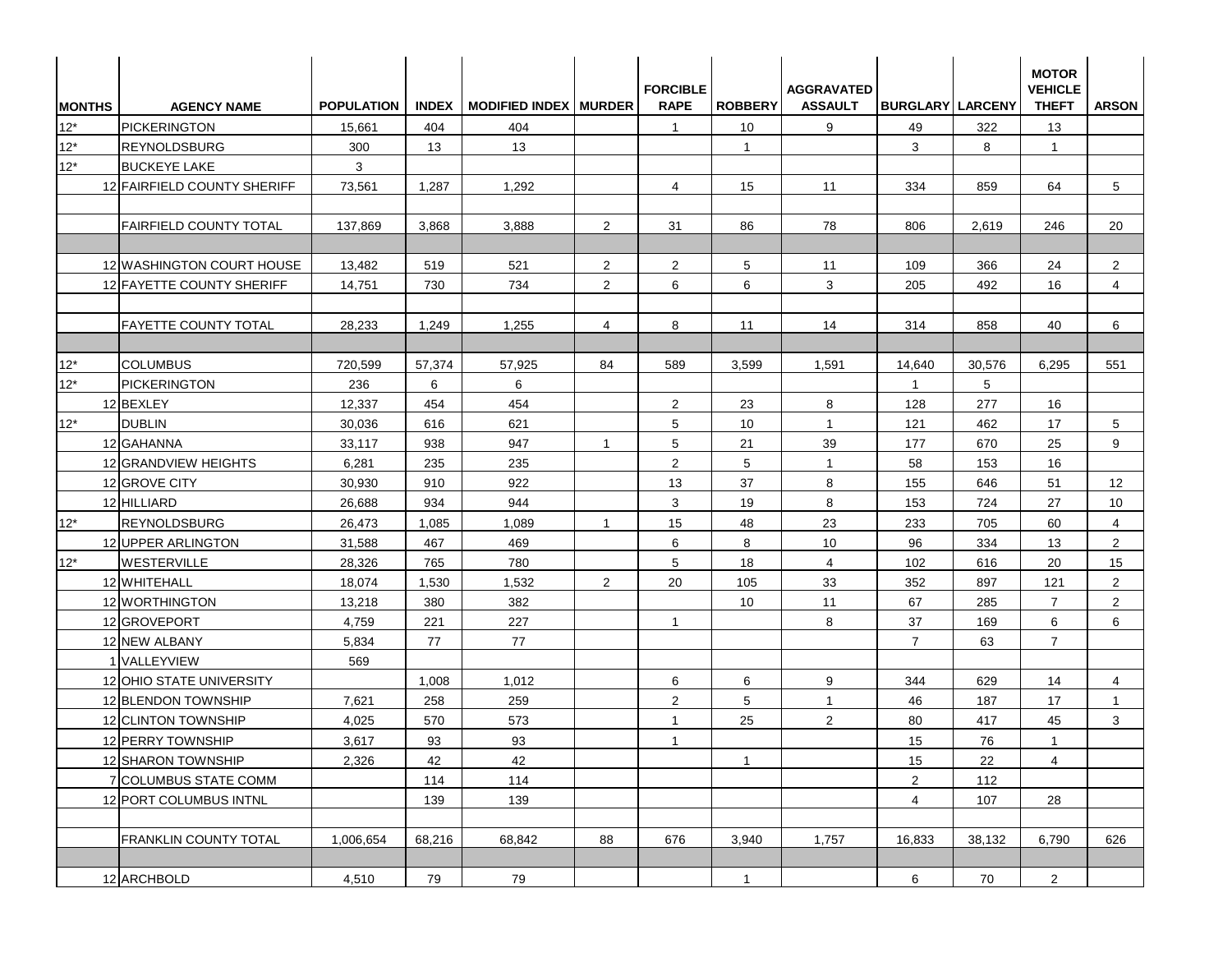| <b>MONTHS</b> | <b>AGENCY NAME</b>         | <b>POPULATION</b> |                 | INDEX   MODIFIED INDEX   MURDER |                | <b>FORCIBLE</b><br><b>RAPE</b> | <b>ROBBERY</b> | <b>AGGRAVATED</b><br><b>ASSAULT</b> | <b>BURGLARY LARCENY</b> |                 | <b>MOTOR</b><br><b>VEHICLE</b><br><b>THEFT</b> | <b>ARSON</b>   |
|---------------|----------------------------|-------------------|-----------------|---------------------------------|----------------|--------------------------------|----------------|-------------------------------------|-------------------------|-----------------|------------------------------------------------|----------------|
|               | 12 DELTA                   | 2,931             | 86              | 86                              |                | $\mathbf{1}$                   |                | $\overline{2}$                      | 27                      | 52              | $\overline{4}$                                 |                |
|               | 5 FAYETTE                  | 1,328             | 12              | 12                              |                |                                |                |                                     | $\overline{4}$          | 8               |                                                |                |
| $12*$         | <b>SWANTON</b>             | 3,517             | 120             | 120                             |                | $\mathbf{1}$                   | $\overline{2}$ |                                     | 27                      | 81              | 9                                              |                |
|               | 12 WAUSEON                 | 7,320             | 193             | 193                             |                | 2                              | $\overline{2}$ |                                     | 30                      | 159             |                                                |                |
|               | 9 FULTON COUNTY SHERIFF    | 23,401            | 265             | 267                             | $\overline{2}$ | 9                              |                | 3                                   | 70                      | 159             | 22                                             | $\overline{2}$ |
|               | <b>FULTON COUNTY TOTAL</b> | 43,007            | 755             | 757                             | 2              | 13                             | 5              | 5                                   | 164                     | 529             | 37                                             | $\overline{a}$ |
|               | 12 GALLIPOLIS              | 4,217             | 573             | 575                             |                | $5^{\circ}$                    | $\overline{7}$ | 5                                   | 103                     | 440             | 13                                             | $\overline{2}$ |
|               | 12 GALLIA COUNTY SHERIFF   | 27,183            | 812             | 823                             |                | 10                             | $\overline{7}$ | 2                                   | 303                     | 441             | 49                                             | 11             |
|               | <b>GALLIA COUNTY TOTAL</b> | 31,400            | 1,385           | 1,398                           |                | 15                             | 14             | $\overline{7}$                      | 406                     | 881             | 62                                             | 13             |
|               |                            |                   |                 |                                 |                |                                |                |                                     |                         |                 |                                                |                |
| $12*$         | HUNTING VALLEY             | 144               |                 |                                 |                |                                |                |                                     |                         |                 |                                                |                |
|               | 12 CHARDON                 | 5,286             | 96              | 98                              |                |                                | $\overline{2}$ | $\overline{7}$                      | $\overline{7}$          | 77              | 3                                              | $\overline{2}$ |
|               | 12 MIDDLEFIELD             | 2,414             | 57              | 57                              |                | $\mathbf{1}$                   |                | $\overline{1}$                      | $\overline{7}$          | 46              | $\overline{2}$                                 |                |
|               | 12 SOUTH RUSSELL           | 3,997             | 8               | 8                               |                |                                |                |                                     | $\overline{1}$          | $\overline{7}$  |                                                |                |
|               | 12 BAINBRIDGE TOWNSHIP     | 11,265            | 354             | 354                             |                |                                | 3              | 4                                   | 45                      | 299             | 3                                              |                |
|               | 12 GEAUGA COUNTY SHERIFF   | 54,127            | 314             | 317                             |                | 5                              |                |                                     | 101                     | 195             | 13                                             | 3              |
|               | <b>GEAUGA COUNTY TOTAL</b> | 77,233            | 829             | 834                             |                | 6                              | 5              | $12 \overline{ }$                   | 161                     | 624             | 21                                             | 5              |
|               | 12 FAIRBORN                | 31,689            | 1,224           | 1,229                           |                | 30                             | 31             | 54                                  | 194                     | 832             | 83                                             | 5              |
|               | 12 XENIA                   | 23,629            | 1,249           | 1,257                           | -1             | 13                             | 21             | 3                                   | 207                     | 949             | 55                                             | 8              |
|               | 12 BELLBROOK               | 6,968             | 108             | 109                             |                | $\mathbf{1}$                   | $\mathbf{1}$   | $\mathbf{1}$                        | 11                      | 93              | $\mathbf{1}$                                   | $\mathbf{1}$   |
|               | 12 BEAVERCREEK             | 39,703            | 1,249           | 1,257                           |                | 6                              | 15             | 22                                  | 121                     | 1,021           | 64                                             | 8              |
|               | 12 WRIGHT STATE UNIVERSITY |                   | 202             | 202                             |                | 3                              | $\mathbf{1}$   | $\mathbf{1}$                        | $\overline{7}$          | 182             | 8                                              |                |
|               | 12 SUGARCREEK TOWNSHIP     | 6,821             | 172             | 172                             |                | 3                              | $\mathbf{1}$   |                                     | 17                      | 144             | $\overline{7}$                                 |                |
|               | 9 CENTRAL STATE UNIVERSITY |                   | 10              | 10                              |                |                                | $\mathbf{1}$   |                                     |                         | 8               | $\mathbf{1}$                                   |                |
|               | 11 WILBERFORCE UNIVERSITY  |                   | 47              | 47                              |                |                                |                |                                     | 25                      | 22              |                                                |                |
| $12*$         | <b>KETTERING</b>           | 240               | 6               | 6                               |                |                                |                |                                     | $\mathbf{1}$            | $5\phantom{.0}$ |                                                |                |
|               | 12 GREENE COUNTY SHERIFF   | 39,462            | 510             | 510                             |                | 10                             | $\overline{4}$ | $\overline{7}$                      | 131                     | 320             | $38\,$                                         |                |
|               | <b>GREENE COUNTY TOTAL</b> | 148,512           | 4,777           | 4,799                           | $\mathbf{1}$   | 66                             | 75             | 88                                  | 714                     | 3,576           | 257                                            | 22             |
|               | 12 CAMBRIDGE               | 11,576            | 1,122           | 1,122                           |                | 9                              | 8              | 17                                  | 163                     | 872             | 53                                             |                |
|               | 12 BYESVILLE               | 2,600             | $5\overline{)}$ | 5 <sub>5</sub>                  |                |                                |                |                                     |                         | 5 <sup>5</sup>  |                                                |                |
|               | 11 GUERNSEY COUNTY SHERIFF | 26,542            | 92              | 92                              |                | $\mathbf{3}$                   | $\overline{2}$ | $\overline{1}$                      | 28                      | 47              | 11                                             |                |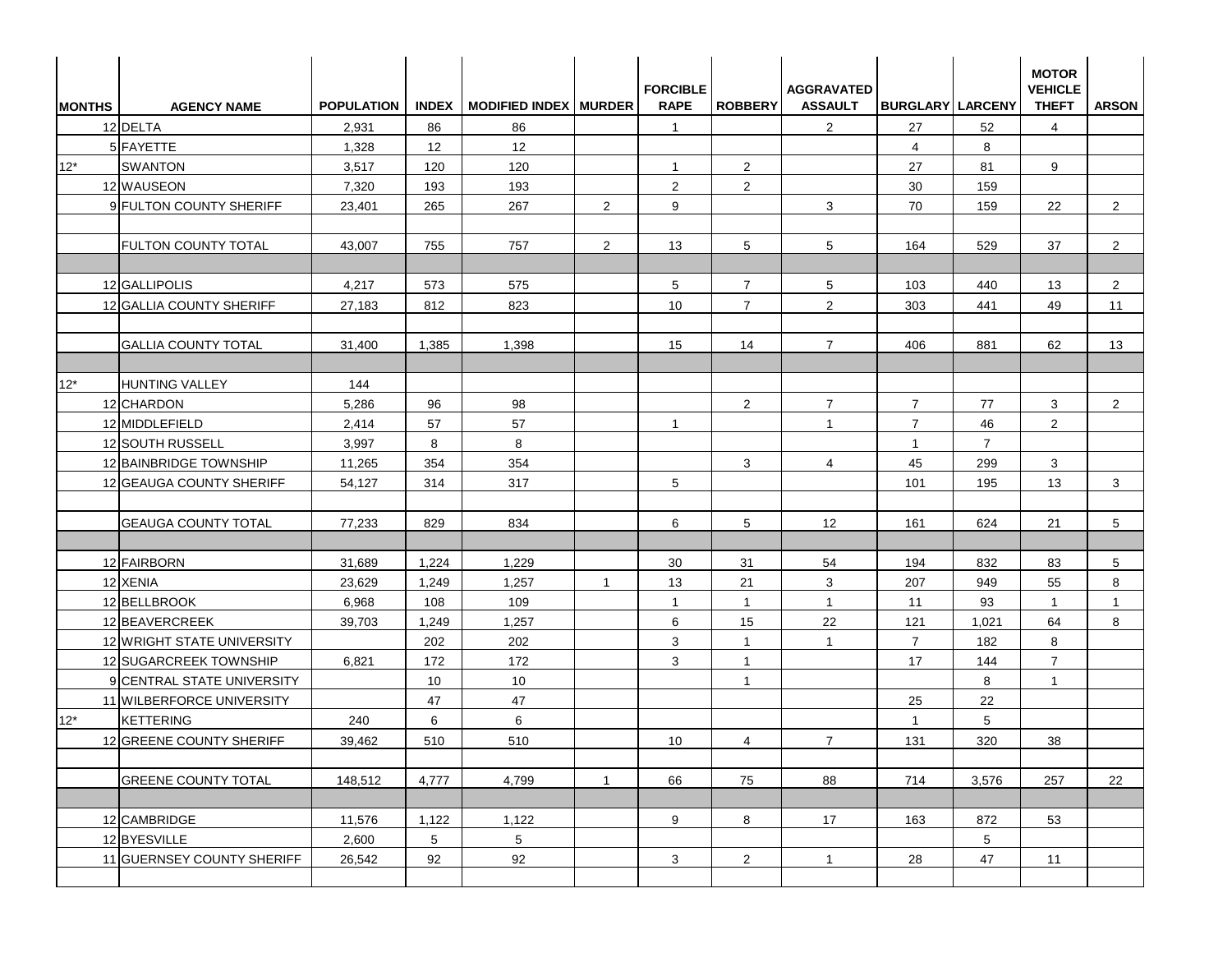| <b>IMONTHS</b> | <b>AGENCY NAME</b>           | <b>POPULATION</b> |                 | INDEX   MODIFIED INDEX   MURDER |                | <b>FORCIBLE</b><br><b>RAPE</b> | <b>ROBBERY</b>   | <b>AGGRAVATED</b><br><b>ASSAULT</b> | <b>BURGLARY LARCENY</b> |                | <b>MOTOR</b><br><b>VEHICLE</b><br><b>THEFT</b> | <b>ARSON</b>   |
|----------------|------------------------------|-------------------|-----------------|---------------------------------|----------------|--------------------------------|------------------|-------------------------------------|-------------------------|----------------|------------------------------------------------|----------------|
|                | <b>GUERNSEY COUNTY TOTAL</b> | 40,718            | 1,219           | 1,219                           |                | 12                             | 10               | 18                                  | 191                     | 924            | 64                                             |                |
|                |                              |                   |                 |                                 |                |                                |                  |                                     |                         |                |                                                |                |
|                | 12 CINCINNATI                | 309,104           | 25,978          | 26,248                          | 90             | 296                            | 2,341            | 1,050                               | 6,027                   | 13,588         | 2,586                                          | 270            |
| $12*$          | <b>MILFORD</b>               | 38                | $\overline{2}$  | $\overline{2}$                  |                |                                |                  |                                     |                         | $\overline{2}$ |                                                |                |
|                | 12 AMBERLEY VILLAGE          | 3,280             | 40              | 40                              |                | $\overline{1}$                 |                  |                                     | 9                       | 28             | $\overline{2}$                                 |                |
|                | 7 ARLINGTON HEIGHTS          | 822               | 6               | 6                               |                |                                |                  |                                     | 3                       | 3              |                                                |                |
|                | 12 BLUE ASH                  | 11,761            | 354             | 354                             |                | $\overline{1}$                 | 6                | $\mathbf{1}$                        | 41                      | 288            | 17                                             |                |
|                | 12 CHEVIOT                   | 8,245             | 286             | 288                             |                | $\overline{4}$                 | $\overline{7}$   | 6                                   | 49                      | 207            | 13                                             | $\overline{2}$ |
|                | 12 CLEVES                    | 2,577             | 106             | 106                             |                |                                | $\overline{1}$   | 3                                   | 17                      | 79             | 6                                              |                |
|                | 12 DEER PARK                 | 5,622             | 127             | 128                             |                |                                | 6                | $\overline{4}$                      | 14                      | 98             | 5                                              | -1             |
|                | 12 DELHI TOWNSHIP            | 30,358            | 465             | 466                             |                | 10                             | 5                | 17                                  | 65                      | 355            | 13                                             | $\mathbf{1}$   |
|                | 10 ELMWOOD PLACE             | 2,442             | 64              | 64                              |                |                                | 3                | $\overline{2}$                      | 15                      | 42             | $\overline{2}$                                 |                |
|                | 10 FAIRFAX                   | 1,785             | 6               | 6                               |                | $\overline{1}$                 |                  |                                     |                         | 5              |                                                |                |
|                | 12 FOREST PARK               | 18,091            | 643             | 647                             | 2              | 5                              | 37               | 3                                   | 76                      | 463            | 57                                             | 4              |
|                | 12 GLENDALE                  | 2,142             | 36              | 36                              |                |                                |                  |                                     | 10                      | 24             | $\overline{2}$                                 |                |
|                | 12 GREENHILLS                | 3,763             | 64              | 65                              |                |                                |                  |                                     | 12                      | 50             | 2                                              | $\mathbf{1}$   |
|                | 12 HARRISON                  | 7,831             | 377             | 378                             |                |                                | 2                | $\overline{2}$                      | 25                      | 334            | 14                                             | $\mathbf 1$    |
|                | 12 INDIAN HILL               | 5,668             | 67              | 70                              |                |                                |                  |                                     | 6                       | 59             | $\overline{2}$                                 | 3              |
|                | 12 LOCKLAND                  | 3,397             | 194             | 195                             |                |                                | 13               | 23                                  | 59                      | 73             | 26                                             | $\mathbf 1$    |
|                | 12 MADEIRA                   | 8,340             | 80              | 80                              |                |                                |                  | $\overline{2}$                      | 12                      | 63             | 3                                              |                |
|                | 12 MARIEMONT                 | 3,131             | 49              | 49                              |                |                                |                  |                                     | 3                       | 46             |                                                |                |
|                | 12 MONTGOMERY                | 10,027            | 260             | 262                             |                | $\overline{2}$                 | $\overline{2}$   | $\overline{2}$                      | 31                      | 215            | 8                                              | $\overline{2}$ |
|                | 12 MOUNT HEALTHY             | 6,608             | 125             | 126                             |                | $\overline{2}$                 | $\overline{4}$   | $\overline{4}$                      | 12                      | 94             | 9                                              | $\mathbf{1}$   |
|                | 12 NEWTOWN                   | 3,696             | 57              | 57                              |                |                                |                  |                                     | 3                       | 50             | $\overline{4}$                                 |                |
|                | 12 NORTH COLLEGE HILL        | 9,370             | 576             | 580                             |                | 6                              | 36               | 20                                  | 107                     | 385            | 22                                             | $\overline{4}$ |
|                | 12 READING                   | 10,333            | 451             | 453                             |                | $\overline{7}$                 | 17               | 11                                  | 48                      | 309            | 59                                             | $\overline{2}$ |
|                | 12 ST. BERNARD               | 4,534             | 195             | 196                             |                | -1                             | 9                | 5                                   | 26                      | 140            | 14                                             | -1             |
| $07*$          | SHARONVILLE                  | 10,884            | 355             | 360                             |                | $\overline{2}$                 | 9                | 11                                  | 47                      | 260            | 26                                             | 5              |
|                | 12 SILVERTON                 | 4,740             | 203             | 203                             |                | 3                              | 11               | $\overline{7}$                      | 36                      | 123            | 23                                             |                |
|                | 12 SPRINGDALE                | 9,821             | 984             | 985                             |                | 8                              | 26               | 10                                  | 72                      | 821            | 47                                             | $\mathbf{1}$   |
|                | 12 SPRINGFIELD TOWNSHIP      | 35,959            | 965             | 969                             | $\overline{2}$ | 15                             | 55               | 61                                  | 195                     | 559            | 78                                             | $\overline{4}$ |
|                | 12 WOODLAWN                  | 2,587             | 212             | 212                             |                | $\mathbf{1}$                   | $\boldsymbol{7}$ | $\boldsymbol{7}$                    | $32\,$                  | 160            | 5                                              |                |
|                | 12 WYOMING                   | 7,728             | 182             | 182                             |                |                                |                  | $\overline{2}$                      | 18                      | 152            | 10                                             |                |
|                | 12 UNIVERSITY OF CINCINNATI  |                   | 681             | 683                             |                | $\overline{4}$                 | 8                | 3                                   | 45                      | 618            | 3                                              | $\overline{a}$ |
|                | 4 COLLG OF MOUNT ST JO       |                   | $5\phantom{.0}$ | $5\phantom{.0}$                 |                | $\mathbf{1}$                   |                  |                                     | $\mathbf{2}$            | $\overline{2}$ |                                                |                |
|                | 12 HAMILTON COUNTY SHERIFF   | 220,422           | 8,125           | 8,181                           | 6              | 69                             | 172              | 63                                  | 1,115                   | 6,336          | 364                                            | 56             |
|                | 12 HAMILTON COUNTY PA        |                   | 48              | 48                              |                | $\mathbf{1}$                   |                  |                                     | 5                       | 42             |                                                |                |
|                | HAMILTON COUNTY TOTAL        | 765,106           | 42,368          | 42,730                          | 100            | 440                            | 2,777            | 1,319                               | 8,237                   | 26,073         | 3,422                                          | 362            |
|                |                              |                   |                 |                                 |                |                                |                  |                                     |                         |                |                                                |                |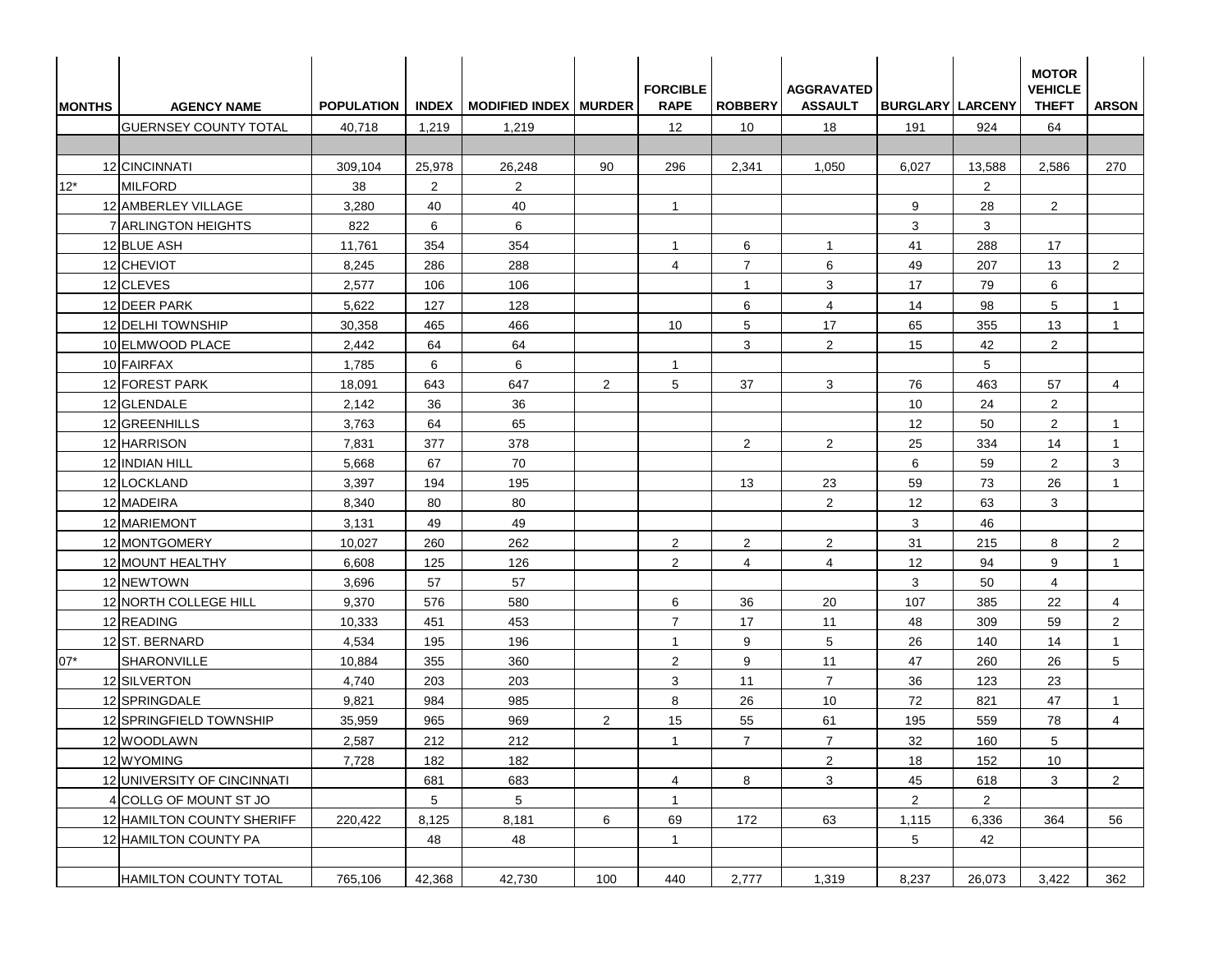| <b>MONTHS</b> | <b>AGENCY NAME</b>           | <b>POPULATION</b> |                | INDEX   MODIFIED INDEX   MURDER |                | <b>FORCIBLE</b><br><b>RAPE</b> | <b>ROBBERY</b>  | <b>AGGRAVATED</b><br><b>ASSAULT</b> | <b>BURGLARY LARCENY</b> |              | <b>MOTOR</b><br><b>VEHICLE</b><br><b>THEFT</b> | <b>ARSON</b>    |
|---------------|------------------------------|-------------------|----------------|---------------------------------|----------------|--------------------------------|-----------------|-------------------------------------|-------------------------|--------------|------------------------------------------------|-----------------|
|               |                              |                   |                |                                 |                |                                |                 |                                     |                         |              |                                                |                 |
| $12^*$        | <b>BLUFFTON</b>              | 188               | $\overline{4}$ | 4                               |                |                                |                 |                                     | $\mathbf{1}$            | 3            |                                                |                 |
|               | 12 FINDLAY                   | 39,166            | 2,006          | 2,017                           |                | 23                             | 24              | 51                                  | 317                     | 1,533        | 58                                             | 11              |
|               | 12 MCCOMB                    | 1,690             | 43             | 44                              |                |                                | $\mathbf{1}$    | 5                                   | 6                       | 31           |                                                | $\mathbf{1}$    |
|               | 12 HANCOCK COUNTY SHERIFF    | 32,549            | 320            | 325                             |                | 3                              |                 | 13                                  | 87                      | 192          | 25                                             | $5\overline{)}$ |
|               | HANCOCK COUNTY TOTAL         | 73,593            | 2,373          | 2,390                           |                | 26                             | 25              | 69                                  | 411                     | 1,759        | 83                                             | 17              |
|               | 12 ADA                       | 5,854             | 74             | 74                              |                | $\mathbf{1}$                   |                 | $\overline{1}$                      | 15                      | 55           | $\overline{2}$                                 |                 |
|               | 12 KENTON                    | 8,179             | 600            | 601                             |                | 6                              | $\overline{7}$  | 6                                   | 128                     | 440          | 13                                             | $\mathbf{1}$    |
|               | 12 FOREST                    | 1,457             | 22             | 23                              |                |                                |                 |                                     | $\overline{7}$          | 15           |                                                | $\mathbf 1$     |
|               | 12 HARDIN COUNTY SHERIFF     | 16,581            | 312            | 314                             | $\overline{1}$ | $\mathbf{1}$                   |                 | 2                                   | 116                     | 174          | 18                                             | $\overline{2}$  |
|               | <b>HARDIN COUNTY TOTAL</b>   | 32,071            | 1,008          | 1,012                           | $\overline{1}$ | 8                              | $\overline{7}$  | 9                                   | 266                     | 684          | 33                                             | $\overline{4}$  |
|               | 12 CADIZ                     | 3,400             | 74             | 75                              |                |                                | $\mathbf{1}$    | 2                                   | 21                      | 49           | $\mathbf{1}$                                   | $\overline{1}$  |
| 03*           | <b>ADENA</b>                 | 139               |                |                                 |                |                                |                 |                                     |                         |              |                                                |                 |
|               | 12 HARRISON COUNTY SHERIFF   | 11,604            | 201            | 203                             | $\overline{1}$ | 3                              | $\mathbf{1}$    | 6                                   | 58                      | 113          | 19                                             | $\overline{2}$  |
|               | <b>HARRISON COUNTY TOTAL</b> | 15,143            | 275            | 278                             | $\overline{1}$ | 3                              | $\overline{2}$  | 8                                   | 79                      | 162          | 20                                             | 3               |
|               | 12 NAPOLEON                  | 9,180             | 487            | 489                             |                | 3                              |                 | 6                                   | 71                      | 397          | 10                                             | $\overline{2}$  |
|               | 6DESHLER                     | 1,851             | $\overline{4}$ | $\overline{4}$                  |                |                                |                 |                                     | 2                       | $\mathbf{2}$ |                                                |                 |
|               | 2 HENRY COUNTY SHERIFF       | 15,089            | 35             | 35                              |                |                                | $\mathbf{1}$    | 2                                   | 10                      | 16           | 6                                              |                 |
|               | HENRY COUNTY TOTAL           | 26,120            | 526            | 528                             |                | 3                              | $\mathbf{1}$    | 8                                   | 83                      | 415          | 16                                             | $\overline{2}$  |
|               |                              |                   |                |                                 |                |                                |                 |                                     |                         |              |                                                |                 |
|               | 12 GREENFIELD                | 5,152             | 404            | 406                             |                | $\overline{2}$                 | 14              | 8                                   | 71                      | 289          | 20                                             | $\overline{2}$  |
|               | 12 HILLSBORO                 | 6,685             | 227            | 229                             |                | $\mathbf{1}$                   | $\mathbf{1}$    | 5                                   | 24                      | 193          | 3                                              | $\overline{2}$  |
|               | 2 LYNCHBURG                  | 1,434             | $\overline{2}$ | $\overline{2}$                  |                | $\mathbf{1}$                   |                 |                                     | $\mathbf{1}$            |              |                                                |                 |
|               | 12 HIGHLAND COUNTY SHERIFF   | 28,256            | 477            | 481                             |                | $\overline{4}$                 | $\mathbf{1}$    | 13                                  | 211                     | 233          | 15                                             | $\overline{4}$  |
|               | HIGHLAND COUNTY TOTAL        | 41,527            | 1,110          | 1,118                           |                | 8                              | 16              | 26                                  | 307                     | 715          | 38                                             | 8               |
|               | 12 LOGAN                     | 7,099             | 470            | 472                             |                | 5                              | $5\phantom{.0}$ | $\mathbf{1}$                        | 64                      | 379          | 16                                             | $\overline{2}$  |
|               | 12 HOCKING COUNTY SHERIFF    | 21,945            | 406            | 412                             |                | $\overline{2}$                 | $\overline{a}$  | 9                                   | 120                     | 232          | 41                                             | 6               |
|               | HOCKING COUNTY TOTAL         | 29,044            | 876            | 884                             |                | $\overline{7}$                 | $\overline{7}$  | 10                                  | 184                     | 611          | 57                                             | 8               |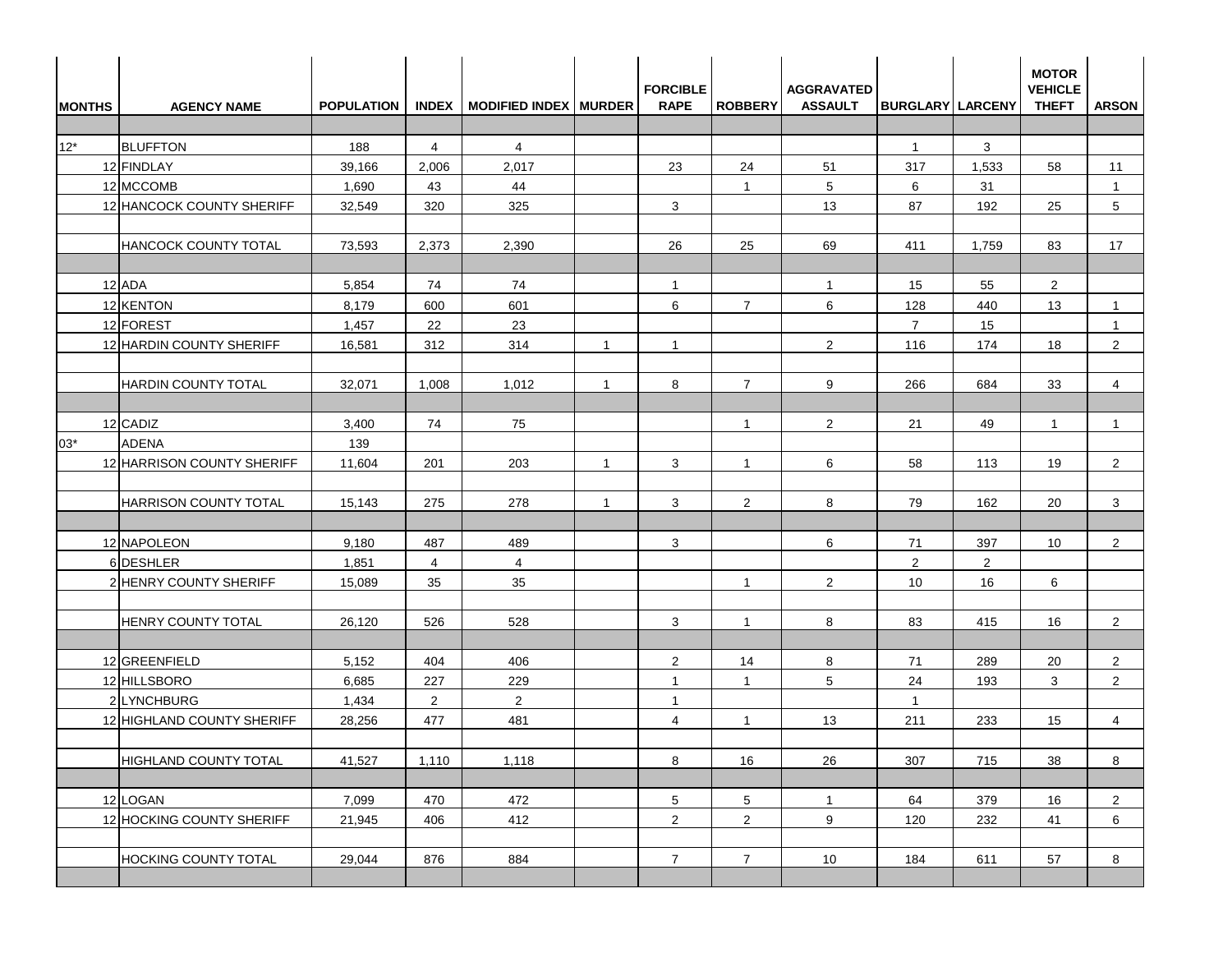| <b>MONTHS</b> | <b>AGENCY NAME</b>                          | <b>POPULATION</b> |                                  | INDEX   MODIFIED INDEX   MURDER |                | <b>FORCIBLE</b><br><b>RAPE</b> | <b>ROBBERY</b> | <b>AGGRAVATED</b><br><b>ASSAULT</b> | <b>BURGLARY LARCENY</b> |                | <b>MOTOR</b><br><b>VEHICLE</b><br><b>THEFT</b> | <b>ARSON</b>   |
|---------------|---------------------------------------------|-------------------|----------------------------------|---------------------------------|----------------|--------------------------------|----------------|-------------------------------------|-------------------------|----------------|------------------------------------------------|----------------|
| $12*$         | LOUDONVILLE                                 | 68                | 2                                | 2                               |                |                                |                |                                     |                         | $\overline{2}$ |                                                |                |
|               | 12 MILLERSBURG                              | 3,586             | 90                               | 90                              |                | $\overline{2}$                 |                | 3                                   | 16                      | 69             |                                                |                |
|               | 12 HOLMES COUNTY SHERIFF                    | 37,847            | 357                              | 359                             |                | $\overline{4}$                 |                | 14                                  | 101                     | 221            | 17                                             | $\overline{2}$ |
|               | <b>HOLMES COUNTY TOTAL</b>                  | 41,501            | 449                              | 451                             |                | 6                              |                | 17                                  | 117                     | 292            | 17                                             | $\overline{2}$ |
|               |                                             |                   |                                  |                                 |                |                                |                |                                     |                         |                |                                                |                |
|               | 12 NEW LONDON                               | 2,671             | 50                               | 50                              |                | $\mathbf{1}$                   |                |                                     | 18                      | 27             | $\overline{4}$                                 |                |
|               | 6 NORWALK                                   | 16,525            | 239                              | 240                             |                | 9                              | $\mathbf{1}$   | $\mathbf{1}$                        | 32                      | 188            | 8                                              | $\mathbf{1}$   |
|               | 12 WILLARD                                  | 6,826             | 221                              | 221                             |                |                                | $\mathbf{1}$   | 2                                   | 29                      | 174            | 15                                             |                |
|               | 11 GREENWICH                                | 1,551             | $\overline{7}$                   | $\overline{7}$                  |                |                                |                |                                     | $\overline{1}$          | 6              |                                                |                |
| $02*$         | PLYMOUTH                                    | 863               | $\overline{1}$                   | $\mathbf{1}$                    |                |                                |                |                                     |                         | $\mathbf{1}$   |                                                |                |
|               | 12 HURON COUNTY SHERIFF                     | 26,843            | 502                              | 503                             |                | 2                              | 4              |                                     | 182                     | 274            | 40                                             | $\mathbf{1}$   |
|               | <b>HURON COUNTY TOTAL</b>                   | 55,279            | 1,020                            | 1,022                           |                | 12                             | 6              | 3                                   | 262                     | 670            | 67                                             | $\overline{2}$ |
|               | 12 JACKSON                                  | 6,248             | 39                               | 39                              |                |                                |                |                                     | 6                       | 32             | $\mathbf{1}$                                   |                |
|               | 1 WELLSTON                                  | 6,032             |                                  |                                 |                |                                |                |                                     |                         |                |                                                |                |
|               | JACKSON COUNTY TOTAL                        | 12,280            | 39                               | 39                              |                |                                |                |                                     | 6                       | 32             | $\mathbf{1}$                                   |                |
|               |                                             |                   |                                  |                                 |                |                                |                |                                     |                         |                |                                                |                |
|               | 12 STEUBENVILLE                             | 19,338            | 1,053                            | 1,053                           | 3              | $\overline{7}$                 | 32             | 35                                  | 185                     | 752            | 39                                             |                |
|               | 12 MINGO JUNCTION                           | 3,430             | 95                               | 95                              |                |                                | $\mathbf{1}$   | 25                                  | 21                      | 43             | $5\phantom{.0}$                                |                |
|               | 5 TORONTO                                   | 5,409             | 11                               | 11                              |                | $\mathbf{1}$                   |                |                                     | 3                       | 6              | $\mathbf{1}$                                   |                |
|               | 12 WINTERSVILLE                             | 3,894             | 93                               | 93                              |                | 3                              | $\mathbf{1}$   | $\overline{1}$                      | 2                       | 82             | $\overline{4}$                                 |                |
| $03*$         | <b>ADENA</b>                                | 638               | $\overline{1}$<br>$\overline{1}$ | $\mathbf{1}$                    |                |                                |                |                                     |                         | $\mathbf{1}$   |                                                |                |
|               | 1 AMSTERDAM                                 | 559<br>515        |                                  | $\mathbf{1}$                    |                |                                |                |                                     |                         | $\overline{1}$ |                                                |                |
|               | 1 MOUNT PLEASANT<br>12 CROSS CREEK TOWNSHIP | 5,711             | 57                               | 57                              |                |                                | $\mathbf{1}$   | $\mathbf{1}$                        | 8                       | 44             | 3                                              |                |
|               | <b>8 SALINE TOWNSHIP</b>                    | 1,396             | 35                               | 35                              |                |                                |                | 2                                   | 12                      | 17             | $\overline{4}$                                 |                |
|               | 9 WELLS TOWNSHIP                            | 2,950             | 23                               | 23                              |                |                                | $\mathbf{1}$   |                                     | 9                       | 13             |                                                |                |
|               | 12 JEFFERSON COUNTY SHERIFF                 | 26,845            | 468                              | 469                             | $\overline{1}$ | 5                              | 6              | 36                                  | 132                     | 254            | 34                                             | $\overline{1}$ |
|               |                                             |                   |                                  |                                 |                |                                |                |                                     |                         |                |                                                |                |
|               | JEFFERSON COUNTY TOTAL                      | 70,685            | 1,837                            | 1,838                           | $\overline{4}$ | 16                             | 42             | 100                                 | 372                     | 1,213          | 90                                             | $\overline{1}$ |
|               | 11 DANVILLE                                 | 1,097             | 20                               | 20                              |                |                                |                |                                     | 4                       | 16             |                                                |                |
|               | 12 FREDERICKTOWN                            | 2,529             | 92                               | 93                              |                |                                | $\mathbf{1}$   |                                     | 20                      | 71             |                                                | $\mathbf{1}$   |
|               | <b>KNOX COUNTY TOTAL</b>                    | 3,626             | 112                              | 113                             |                |                                | $\mathbf{1}$   |                                     | 24                      | 87             |                                                | $\mathbf{1}$   |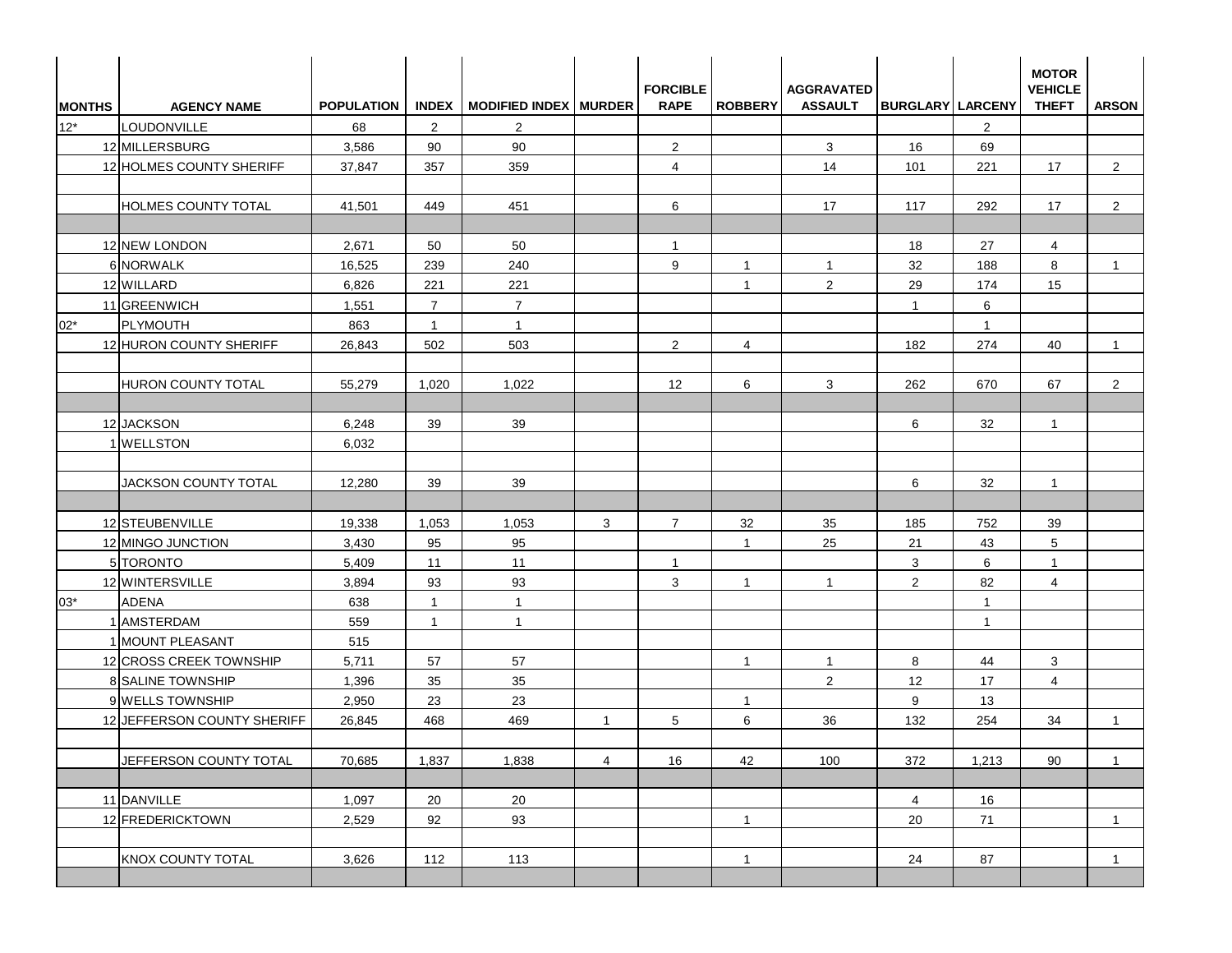| <b>MONTHS</b> | <b>AGENCY NAME</b>         | <b>POPULATION</b> |              | INDEX   MODIFIED INDEX   MURDER |                | <b>FORCIBLE</b><br><b>RAPE</b> | <b>ROBBERY</b> | <b>AGGRAVATED</b><br><b>ASSAULT</b> | <b>BURGLARY LARCENY</b> |                 | <b>MOTOR</b><br><b>VEHICLE</b><br><b>THEFT</b> | <b>ARSON</b>   |
|---------------|----------------------------|-------------------|--------------|---------------------------------|----------------|--------------------------------|----------------|-------------------------------------|-------------------------|-----------------|------------------------------------------------|----------------|
|               | 12 MENTOR                  | 51,548            | 1,209        | 1,220                           |                | 5                              | 15             | 22                                  | 154                     | 948             | 65                                             | 11             |
|               | 12 EASTLAKE                | 19,819            | 412          | 417                             | $\overline{1}$ | 3                              | 14             | $\overline{7}$                      | 27                      | 333             | 27                                             | 5              |
|               | 12 FAIRPORT HARBOR         | 3,227             | 200          | 203                             |                | 3                              | $\mathbf{1}$   | 10                                  | 50                      | 132             | $\overline{4}$                                 | 3              |
|               | 12 KIRTLAND HILLS          | 745               | 16           | 16                              |                |                                |                | $\mathbf{1}$                        | 3                       | 12 <sup>°</sup> |                                                |                |
|               | 12 MENTOR-ON-THE-LAKE      | 8,303             | 70           | 71                              |                | 2                              | $\overline{2}$ |                                     | 16                      | 48              | $\overline{2}$                                 | $\overline{1}$ |
|               | 12 WAITE HILL              | 526               | 3            | 3                               |                |                                |                |                                     | $\overline{2}$          | $\overline{1}$  |                                                |                |
|               | 12 WILLOUGHBY              | 22,363            | 446          | 447                             | 2              | 5                              | $\overline{7}$ | 6                                   | 78                      | 319             | 29                                             | $\mathbf{1}$   |
|               | 12 WILLOUGHBY HILLS        | 8,469             | 214          | 214                             |                |                                | $\mathbf{1}$   | $\overline{4}$                      | 38                      | 148             | 23                                             |                |
|               | 12 WILLOWICK               | 14,021            | 174          | 174                             | $\overline{1}$ | $\mathbf{1}$                   | 6              | $\overline{1}$                      | 21                      | 130             | 14                                             |                |
|               | 5 TIMBERLAKE               | 750               | $\mathbf{1}$ | $\mathbf{1}$                    |                |                                |                |                                     |                         | $\mathbf{1}$    |                                                |                |
|               | 8 MADISON TOWNSHIP         | 16,670            | 367          | 369                             |                | $\overline{7}$                 | $\mathbf{1}$   | 24                                  | 88                      | 238             | 9                                              | $\overline{2}$ |
|               | 12 LAKELAND COMMUNITY COLL |                   | 25           | 25                              |                |                                |                |                                     | $\mathbf{1}$            | 24              |                                                |                |
|               | 12 KIRTLAND                | 7,260             | 61           | 61                              |                |                                | $\mathbf{1}$   | $\overline{1}$                      | 9                       | 46              | $\overline{4}$                                 |                |
|               | 8 LAKE COUNTY SHERIFF      | 44,006            | 455          | 456                             |                | 5                              | 3              | $\overline{4}$                      | 73                      | 354             | 16                                             | $\mathbf{1}$   |
|               | 12 LAKE METROPARKS         |                   | 13           | 13                              |                |                                |                | $\overline{1}$                      | 2                       | 10              |                                                |                |
|               |                            |                   |              |                                 |                |                                |                |                                     |                         |                 |                                                |                |
|               | <b>LAKE COUNTY TOTAL</b>   | 197,707           | 3,666        | 3,690                           | $\overline{4}$ | 31                             | 51             | 81                                  | 562                     | 2,744           | 193                                            | 24             |
|               |                            |                   |              |                                 |                |                                |                |                                     |                         |                 |                                                |                |
|               | 2 COAL GROVE               | 2,084             | 3            | 3                               |                |                                |                | $\mathbf{1}$                        |                         | $\overline{2}$  |                                                |                |
|               | 1 CHESAPEAKE               | 880               | $\mathbf{1}$ | $\mathbf{1}$                    |                |                                |                |                                     |                         | $\mathbf{1}$    |                                                |                |
|               | 1 HANGING ROCK             | 293               |              |                                 |                |                                |                |                                     |                         |                 |                                                |                |
|               | 12 LAWRENCE COUNTY SHERIFF | 48,501            | 159          | 161                             |                |                                | $\mathbf{1}$   | 22                                  | 51                      | 69              | 16                                             | $\overline{2}$ |
|               |                            |                   |              |                                 |                |                                |                |                                     |                         |                 |                                                |                |
|               | LAWRENCE COUNTY TOTAL      | 51,758            | 163          | 165                             |                |                                | $\mathbf{1}$   | 23                                  | 51                      | 72              | 16                                             | $\mathbf{2}$   |
|               |                            |                   |              |                                 |                |                                |                |                                     |                         |                 |                                                |                |
| $12*$         | <b>REYNOLDSBURG</b>        | 6,326             | 258          | 259                             |                | 3                              | 11             | 6                                   | 56                      | 168             | 14                                             | $\mathbf{1}$   |
|               | 12 NEWARK                  | 47,359            | 2,012        | 2,035                           |                | 24                             | 39             | 15                                  | 478                     | 1,369           | 87                                             | 23             |
|               | 12 GRANVILLE               | 5,287             | 56           | 57                              |                | $\overline{2}$                 |                |                                     | 9                       | 44              | $\mathbf{1}$                                   | $\mathbf 1$    |
|               | 12 HEATH                   | 8,899             | 562          | 563                             |                | $\overline{4}$                 | 5              | 12                                  | 69                      | 462             | 10                                             | $\mathbf{1}$   |
|               | 12 HEBRON                  | 2,152             | 95           | 95                              |                |                                | $\overline{1}$ |                                     | 10                      | 83              | $\mathbf{1}$                                   |                |
|               | 12 JOHNSTOWN               | 3,888             | 75           | 75                              |                | $\mathbf{1}$                   | $\mathbf{1}$   |                                     | 23                      | 45              | $5\phantom{.0}$                                |                |
|               | 12 PATASKALA               | 12,639            | 316          | 318                             |                |                                | $\overline{a}$ | $\overline{7}$                      | 108                     | 183             | 16                                             | $\overline{a}$ |
|               | 1 UNION TOWNSHIP           | 3,680             |              |                                 |                |                                |                |                                     |                         |                 |                                                |                |
| $12^*$        | <b>BUCKEYE LAKE</b>        | 3,061             | 96           | 96                              |                | $\overline{4}$                 | $\overline{a}$ | $\mathbf{1}$                        | 34                      | 36              | 19                                             |                |
|               | 12 LICKING COUNTY SHERIFF  | 59,592            | 623          | 634                             |                | $\overline{2}$                 | 6              | $\overline{2}$                      | 176                     | 363             | 74                                             | 11             |
|               | LICKING COUNTY TOTAL       | 152,883           | 4,093        | 4,132                           |                | 40                             | 67             | 43                                  | 963                     | 2,753           | 227                                            | 39             |
|               |                            |                   |              |                                 |                |                                |                |                                     |                         |                 |                                                |                |
|               | 12 BELLEFONTAINE           | 13,025            | 756          | 756                             |                | 5 <sub>5</sub>                 | 6              | 49                                  | 94                      | 575             | 27                                             |                |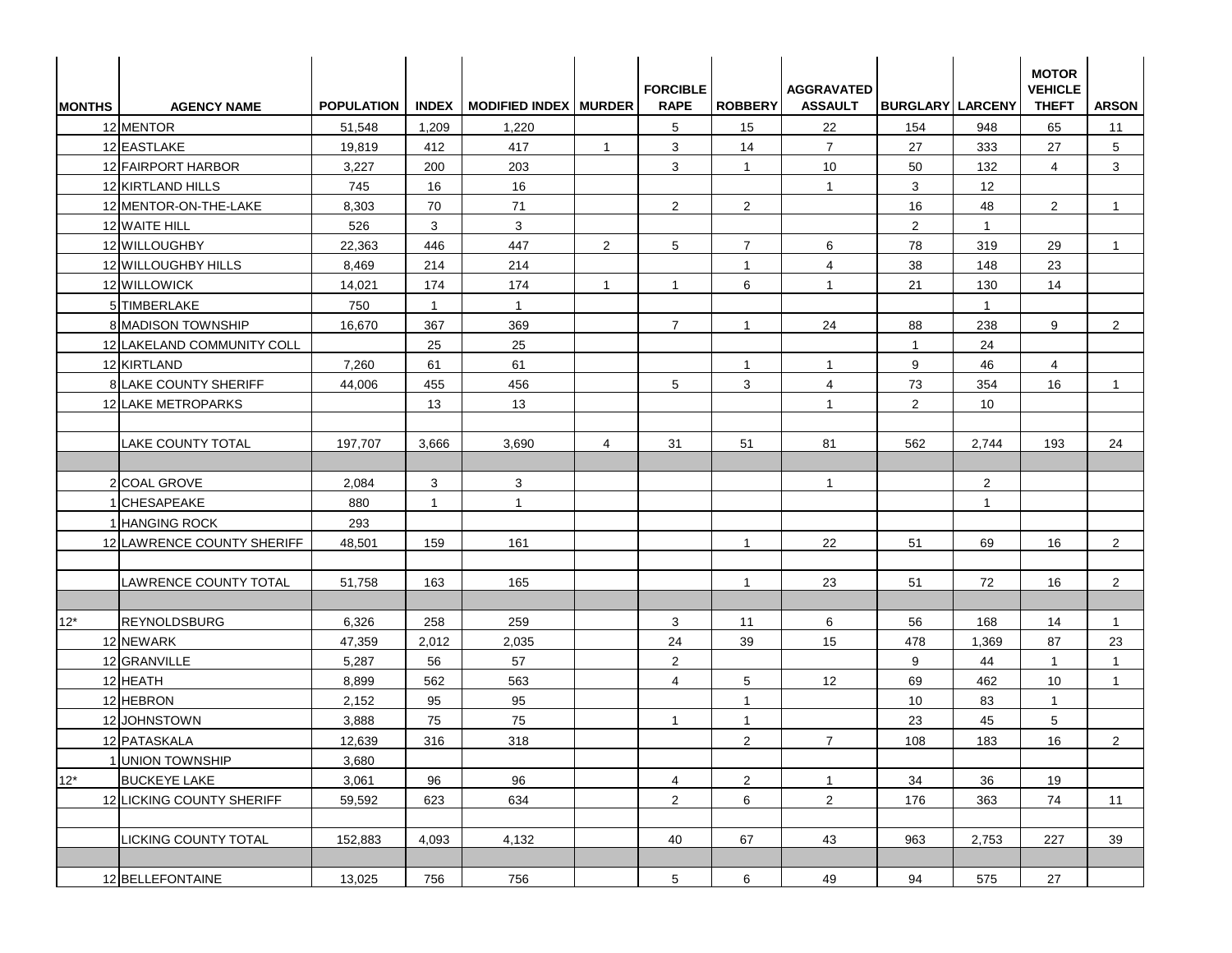| <b>IMONTHS</b> | <b>AGENCY NAME</b>          | <b>POPULATION</b> | <b>INDEX</b>   | <b>MODIFIED INDEX MURDER</b> |                | <b>FORCIBLE</b><br><b>RAPE</b> | <b>ROBBERY</b> | <b>AGGRAVATED</b><br><b>ASSAULT</b> | <b>BURGLARY LARCENY</b> |              | <b>MOTOR</b><br><b>VEHICLE</b><br><b>THEFT</b> | <b>ARSON</b>   |
|----------------|-----------------------------|-------------------|----------------|------------------------------|----------------|--------------------------------|----------------|-------------------------------------|-------------------------|--------------|------------------------------------------------|----------------|
|                | 12 WEST LIBERTY             | 1,762             | 20             | 20                           |                |                                |                |                                     | 4                       | 16           |                                                |                |
|                | 12 LOGAN COUNTY SHERIFF     | 31,850            | 290            | 291                          |                | $\mathbf{1}$                   | $\overline{2}$ | 6                                   | 137                     | 125          | 19                                             | 1              |
|                | <b>LOGAN COUNTY TOTAL</b>   | 46,637            | 1,066          | 1,067                        |                | 6                              | 8              | 55                                  | 235                     | 716          | 46                                             | $\mathbf{1}$   |
|                | 12 ELYRIA                   | 56,129            | 2,969          | 2,986                        | $\overline{4}$ | 24                             | 89             | 116                                 | 747                     | 1,821        | 168                                            | 17             |
| $12*$          | <b>VERMILION</b>            | 6,188             | 193            | 194                          |                | $\mathbf{1}$                   |                | 3                                   | 38                      | 143          | 8                                              | $\mathbf{1}$   |
|                | 12 AMHERST                  | 11,886            | 204            | 206                          |                | $\mathbf{1}$                   | 6              | $\mathbf{1}$                        | 31                      | 164          | $\mathbf{1}$                                   | $\overline{2}$ |
|                | 1 AVON                      | 15,760            | 18             | 18                           |                | $\mathbf{1}$                   | $\overline{1}$ |                                     | 2                       | 12           | $\overline{2}$                                 |                |
|                | 12 LORAIN                   | 67,903            | 2,749          | 2,777                        | 5              | 5                              | 135            | 149                                 | 862                     | 1.447        | 146                                            | 28             |
|                | 12 OBERLIN                  | 8,290             | 183            | 183                          |                | $\overline{4}$                 | 9              | $\overline{4}$                      | 35                      | 130          | $\mathbf{1}$                                   |                |
|                | 12 NORTH RIDGEVILLE         | 26,140            | 433            | 435                          |                | 8                              | $\overline{7}$ | 22                                  | 108                     | 276          | 12                                             | $\overline{2}$ |
|                | 12 SHEFFIELD LAKE           | 9,168             | 234            | 234                          |                |                                | 5              | $\overline{2}$                      | 40                      | 182          | 5                                              |                |
|                | 12 LORAIN COUNTY SHERIFF    | 67,995            | 1,265          | 1,303                        |                | 10                             | 25             | 12                                  | 694                     | 494          | 30                                             | 38             |
|                | <b>LORAIN COUNTY TOTAL</b>  | 269,459           | 8.248          | 8.336                        | 9              | 54                             | 277            | 309                                 | 2,557                   | 4.669        | 373                                            | 88             |
|                | 12 TOLEDO                   | 301,652           | 26,172         | 26,534                       | 35             | 169                            | 1,248          | 2,009                               | 6,915                   | 13,239       | 2,557                                          | 362            |
| $12*$          | <b>SWANTON</b>              | 44                | $\overline{1}$ | $\overline{1}$               |                |                                |                |                                     |                         | $\mathbf{1}$ |                                                |                |
|                | 12 MAUMEE                   | 14,302            | 685            | 688                          |                | $\overline{1}$                 | 7              | 3                                   | 70                      | 561          | 43                                             | 3              |
|                | 12 OREGON                   | 19,198            | 1,004          | 1,005                        |                | 4                              | 9              | 18                                  | 130                     | 803          | 40                                             | $\mathbf{1}$   |
|                | 12 OTTAWA HILLS             | 4,614             | 51             | 52                           |                |                                |                | $\overline{2}$                      | 12                      | 36           | $\mathbf{1}$                                   | $\mathbf{1}$   |
|                | 12 SYLVANIA TOWNSHIP        | 26,123            | 791            | 792                          |                |                                | 3              | $\mathbf{1}$                        | 108                     | 629          | 50                                             | $\overline{1}$ |
|                | 1BERKEY                     | 256               |                |                              |                |                                |                |                                     |                         |              |                                                |                |
|                | 12 HOLLAND                  | 1,328             | 124            | 125                          |                |                                |                |                                     | 10                      | 113          | 1                                              | $\mathbf 1$    |
|                | 12 UNIVERSITY OF TOLEDO     |                   | 411            | 414                          |                |                                | $\overline{1}$ | 4                                   | 90                      | 309          | $\overline{7}$                                 | 3              |
|                | 9 WATERVILLE TOWNSHIP       | 4,953             | 8              | 9                            |                |                                |                | $\mathbf{1}$                        | 3                       | 4            |                                                | -1             |
|                | 12 LUCAS COUNTY SHERIFF     | 52,018            | 1,346          | 1,350                        |                | 14                             | 10             | 22                                  | 320                     | 872          | 108                                            | $\overline{4}$ |
|                | <b>LUCAS COUNTY TOTAL</b>   | 424,488           | 30,593         | 30,970                       | 35             | 188                            | 1,278          | 2,060                               | 7,658                   | 16,567       | 2,807                                          | 377            |
|                | 12 LONDON                   | 9,407             | 411            | 415                          |                | $\overline{4}$                 | $8\phantom{.}$ | $\mathbf 3$                         | 83                      | 293          | 20                                             | $\overline{4}$ |
|                | 12 WEST JEFFERSON           | 4,292             | 171            | 172                          |                | $\overline{1}$                 |                | 6                                   | 29                      | 128          | $\overline{7}$                                 | $\mathbf{1}$   |
|                | 12 MOUNT STERLING           | 1,842             | 118            | 118                          |                |                                |                | 9                                   | 15                      | 91           | 3                                              |                |
| $12*$          | PLAIN CITY                  | 2,349             | 26             | 27                           |                | $\overline{2}$                 |                |                                     | 5                       | 18           | $\mathbf{1}$                                   | $\mathbf{1}$   |
|                | 12 SOUTH SOLON              | 391               | $\mathbf{1}$   | $\overline{1}$               |                |                                |                |                                     |                         | $\mathbf{1}$ |                                                |                |
|                | <b>MADISON COUNTY TOTAL</b> | 18,281            | 727            | 733                          |                | $\overline{7}$                 | 8              | 18                                  | 132                     | 531          | 31                                             | 6              |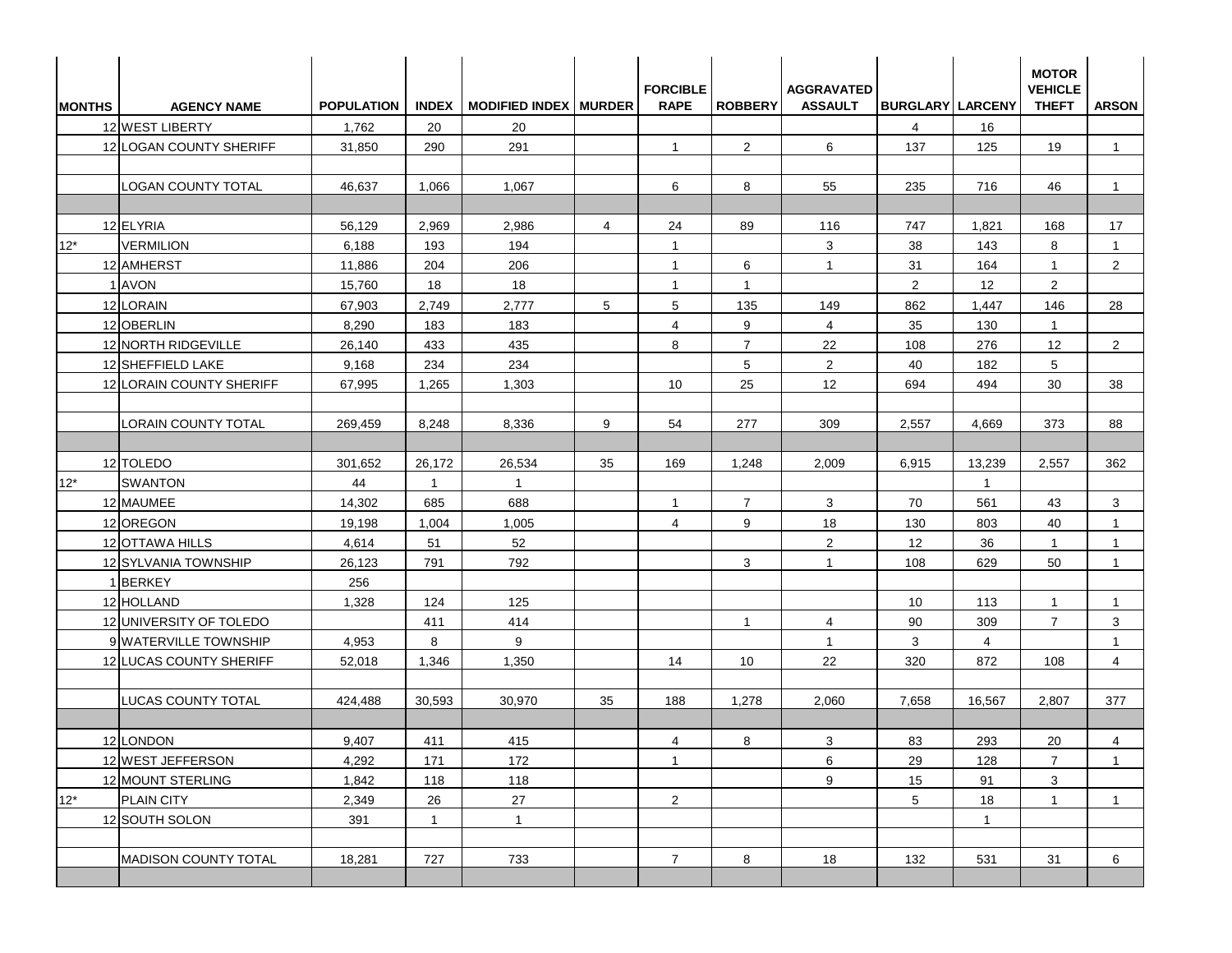| <b>MONTHS</b> | <b>AGENCY NAME</b>           | <b>POPULATION</b> |                | INDEX   MODIFIED INDEX   MURDER |                | <b>FORCIBLE</b><br><b>RAPE</b> | <b>ROBBERY</b> | <b>AGGRAVATED</b><br><b>ASSAULT</b> | <b>BURGLARY LARCENY</b> |                | <b>MOTOR</b><br><b>VEHICLE</b><br><b>THEFT</b> | <b>ARSON</b>   |
|---------------|------------------------------|-------------------|----------------|---------------------------------|----------------|--------------------------------|----------------|-------------------------------------|-------------------------|----------------|------------------------------------------------|----------------|
|               | 12 BOARDMAN                  | 40,954            | 1,986          | 1,990                           |                | 9                              | 51             | 25                                  | 240                     | 1,542          | 119                                            | 4              |
|               | 12 YOUNGSTOWN                | 82,938            | 5,858          | 6,184                           | 32             | 48                             | 358            | 554                                 | 2,019                   | 2,147          | 700                                            | 326            |
| $12*$         | <b>WASHINGTONVILLE</b>       | 349               | 5              | 5                               |                |                                |                | $\mathbf{1}$                        | 2                       | $\overline{2}$ |                                                |                |
|               | 12 AUSTINTOWN                | 36,659            | 1,819          | 1,819                           | $\overline{1}$ |                                | 38             | 14                                  | 272                     | 1,372          | 122                                            |                |
|               | 3 CAMPBELL                   | 8,899             | 44             | 44                              |                |                                | 5              | 3                                   | 13                      | 16             | $\overline{7}$                                 |                |
|               | 12 CANFIELD                  | 7,162             | 99             | 100                             |                |                                |                |                                     | 8                       | 91             |                                                | $\mathbf{1}$   |
|               | 6 LOWELLVILLE                | 1,201             | $\overline{2}$ | $\overline{2}$                  |                |                                |                |                                     |                         | $\mathbf{1}$   | $\mathbf{1}$                                   |                |
|               | 12 POLAND VILLAGE            | 2,753             | 25             | 25                              |                |                                |                | $\overline{1}$                      | $\overline{7}$          | 17             |                                                |                |
|               | 12 SEBRING                   | 4,712             | 117            | 117                             |                | $\overline{1}$                 |                | 3                                   | 31                      | 81             | $\mathbf{1}$                                   |                |
|               | 11 STRUTHERS                 | 11,254            | 272            | 274                             |                | 3                              | $\overline{7}$ | $\overline{2}$                      | 71                      | 175            | 14                                             | $\overline{2}$ |
|               | 12 NEW MIDDLETOWN            | 1,622             | 26             | 28                              |                |                                |                |                                     | 11                      | 14             | $\mathbf{1}$                                   | $\overline{2}$ |
|               | 12 BEAVER TOWNSHIP           | 6,210             | 202            | 203                             |                | 2                              | $\mathbf{1}$   |                                     | 43                      | 147            | 9                                              | $\mathbf{1}$   |
|               | 12 YOUNGSTOWN STATE UNIV     |                   | 157            | 157                             |                |                                | $\mathbf{1}$   | $\overline{2}$                      | 14                      | 137            | 3                                              |                |
|               | 12 SMITH TOWNSHIP            | 4,992             | 148            | 148                             |                | 3                              | $\mathbf{1}$   | 15                                  | 24                      | 97             | 8                                              |                |
|               | 12 SPRINGFIELD TOWNSHIP      | 6,159             | 119            | 119                             |                |                                |                | $\overline{4}$                      | 48                      | 60             | $\overline{7}$                                 |                |
|               | 12 GOSHEN TOWNSHIP           | 3,478             | 119            | 122                             |                | $\mathbf{1}$                   |                | $\overline{2}$                      | 39                      | 65             | 12                                             | 3              |
|               | 12 MILTON TOWNSHIP           | 2,908             | 70             | 70                              |                | $\mathbf{1}$                   |                | $\mathbf{1}$                        | 14                      | 44             | 10                                             |                |
|               | 12 JACKSON TOWNSHIP          | 2,276             | 78             | 79                              |                | 3                              |                | $\mathbf{1}$                        | 19                      | 49             | 6                                              | $\overline{1}$ |
|               | 2 POLAND TOWNSHIP            | 11,545            | $\overline{4}$ | $\overline{4}$                  |                |                                |                |                                     | 2                       | $\overline{2}$ |                                                |                |
|               | 9 COITSVILLE TOWNSHIP        | 1,658             | 37             | 37                              |                |                                |                |                                     | 9                       | 21             | $\overline{7}$                                 |                |
| $12^*$        | <b>ALLIANCE</b>              | 59                | 3              | 3                               |                |                                |                |                                     | $\mathbf{1}$            | $\overline{2}$ |                                                |                |
|               |                              |                   |                |                                 |                |                                |                |                                     |                         |                |                                                |                |
|               | <b>MAHONING COUNTY TOTAL</b> | 237,788           | 11,190         | 11,530                          | 33             | 71                             | 462            | 628                                 | 2,887                   | 6,082          | 1,027                                          | 340            |
|               |                              |                   |                |                                 |                |                                |                |                                     |                         |                |                                                |                |
|               | 12 MARION                    | 36,538            | 2,060          | 2,070                           |                | 34                             | 33             | 29                                  | 501                     | 1,413          | 50                                             | 10             |
|               | 12 MARION COUNTY SHERIFF     | 29,474            | 1,005          | 1,009                           | $\overline{1}$ | 9                              | 14             | 27                                  | 195                     | 737            | 22                                             | $\overline{4}$ |
|               | <b>MARION COUNTY TOTAL</b>   | 66,012            | 3,065          | 3,079                           | $\mathbf{1}$   | 43                             | 47             | 56                                  | 696                     | 2,150          | 72                                             | 14             |
|               |                              |                   |                |                                 |                |                                |                |                                     |                         |                |                                                |                |
|               | 12 WADSWORTH                 | 19,975            | 411            | 411                             |                | 9                              | 3              | $\overline{2}$                      | 54                      | 325            | 18                                             |                |
|               | 1 WESTFIELD CENTER           | 1,152             | $\mathbf{1}$   | $\mathbf{1}$                    |                |                                |                |                                     |                         | $\overline{1}$ |                                                |                |
|               | 12 SEVILLE                   | 2,465             | 43             | 43                              |                |                                |                |                                     | 10                      | 31             | $\overline{2}$                                 |                |
|               | 12 SPENCER                   | 810               | 15             | 15                              |                |                                |                |                                     | $\overline{2}$          | 13             |                                                |                |
|               | 12 MONTVILLE TOWNSHIP        | 7,032             | 82             | 82                              |                |                                | $\overline{2}$ | $\mathbf{1}$                        | 21                      | 55             | 3 <sup>1</sup>                                 |                |
|               | 7 MEDINA TOWNSHIP            | 8,451             | 59             | 61                              |                |                                |                |                                     | $5\phantom{.0}$         | 52             | $\overline{2}$                                 | $\overline{2}$ |
| $12^*$        | <b>RITTMAN</b>               | 128               | $\overline{2}$ | $\overline{2}$                  |                |                                |                |                                     |                         | $\overline{2}$ |                                                |                |
|               | <b>CRESTON</b>               | 36                | $\mathbf{1}$   | $\mathbf{1}$                    |                |                                |                |                                     |                         | $\mathbf{1}$   |                                                |                |
| $12*$         |                              |                   |                |                                 |                |                                |                |                                     |                         |                |                                                |                |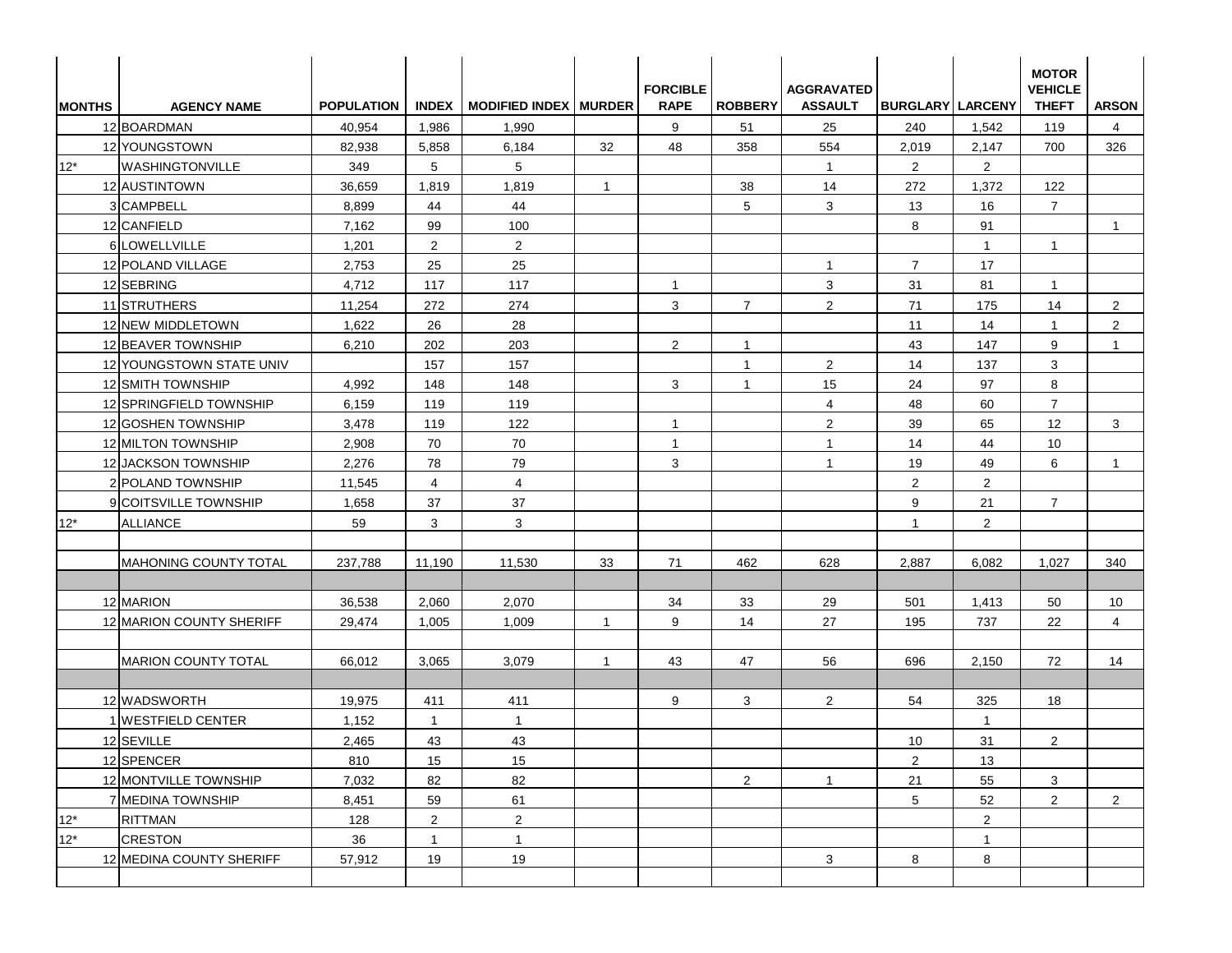| <b>MONTHS</b> | <b>AGENCY NAME</b>         | <b>POPULATION</b> |                 | INDEX   MODIFIED INDEX   MURDER |                | <b>FORCIBLE</b><br><b>RAPE</b> | <b>ROBBERY</b> | <b>AGGRAVATED</b><br><b>ASSAULT</b> | <b>BURGLARY LARCENY</b> |                | <b>MOTOR</b><br><b>VEHICLE</b><br><b>THEFT</b> | <b>ARSON</b>   |
|---------------|----------------------------|-------------------|-----------------|---------------------------------|----------------|--------------------------------|----------------|-------------------------------------|-------------------------|----------------|------------------------------------------------|----------------|
|               | <b>MEDINA COUNTY TOTAL</b> | 97,961            | 633             | 635                             |                | 9                              | 5              | 6                                   | 100                     | 488            | 25                                             | $\overline{2}$ |
|               |                            |                   |                 |                                 |                |                                |                |                                     |                         |                |                                                |                |
|               | 2 POMEROY                  | 2,001             | $\overline{1}$  | $\mathbf{1}$                    |                |                                |                | $\mathbf{1}$                        |                         |                |                                                |                |
|               | 3 RACINE                   | 758               | $\mathbf{1}$    | $\mathbf{1}$                    |                |                                |                |                                     | $\overline{1}$          |                |                                                |                |
|               | 3SYRACUSE                  | 878               |                 |                                 |                |                                |                |                                     |                         |                |                                                |                |
|               | 12 MEIGS COUNTY SHERIFF    | 17,103            | 294             | 298                             |                | 6                              | $\overline{4}$ | 6                                   | 106                     | 143            | 29                                             | $\overline{4}$ |
|               | <b>MEIGS COUNTY TOTAL</b>  | 20,740            | 296             | 300                             |                | 6                              | $\overline{4}$ | $\overline{7}$                      | 107                     | 143            | 29                                             | $\overline{4}$ |
|               | 12 CELINA                  | 10,361            | 425             | 428                             |                | 5                              | $\mathbf{1}$   | 13                                  | 71                      | 311            | 24                                             | 3              |
|               | 12 COLDWATER               | 4,443             | 106             | 106                             |                | 2                              |                |                                     | 24                      | 70             | 10 <sup>1</sup>                                |                |
|               | 12 FORT RECOVERY           | 1,325             | 14              | 14                              |                |                                |                | $\mathbf{1}$                        | 6                       | 6              | $\mathbf{1}$                                   |                |
|               | 2 ROCKFORD                 | 1,119             | $\overline{2}$  | $\overline{2}$                  |                |                                |                |                                     |                         | $\overline{2}$ |                                                |                |
|               | 11ST. HENRY                | 2,350             | 25              | 25                              |                |                                |                |                                     | 2                       | 23             |                                                |                |
|               | 12 MERCER COUNTY SHERIFF   | 21,654            | 286             | 287                             |                | 5                              | $\mathbf{1}$   | $\overline{2}$                      | 74                      | 189            | 15                                             | $\mathbf{1}$   |
|               | MERCER COUNTY TOTAL        | 41,252            | 858             | 862                             |                | 12                             | 2              | 16                                  | 177                     | 601            | 50                                             | 4              |
|               |                            |                   |                 |                                 |                |                                |                |                                     |                         |                |                                                |                |
| $12*$         | <b>BRADFORD</b>            | 1,041             | $\overline{4}$  | $\overline{4}$                  |                |                                |                |                                     | $\overline{1}$          | 3              |                                                |                |
|               | 12 PIQUA                   | 20,908            | 1,348           | 1,358                           | $\overline{1}$ | 19                             | 19             | $\overline{7}$                      | 241                     | 1,025          | 36                                             | 10             |
|               | 12 TIPP CITY               | 9,368             | 237             | 237                             |                | $\overline{4}$                 | 3              | $\overline{4}$                      | 21                      | 196            | 9                                              |                |
|               | 1 TROY                     | 22,370            |                 |                                 |                |                                |                |                                     |                         |                |                                                |                |
|               | 12 COVINGTON               | 2,578             | 47              | 48                              |                | $\overline{2}$                 |                |                                     | $\overline{7}$          | 38             |                                                | $\overline{1}$ |
| $12*$         | <b>HUBER HEIGHTS</b>       | 212               | 8               | 8                               |                |                                |                |                                     | $\overline{1}$          | 6              | $\mathbf{1}$                                   |                |
| $01*$         | <b>UNION</b>               | 46                |                 |                                 |                |                                |                |                                     |                         |                |                                                |                |
|               | 12 MIAMI COUNTY SHERIFF    | 45,220            | 589             | 599                             | $\overline{1}$ | 9                              | $\overline{4}$ | 9                                   | 205                     | 307            | 54                                             | 10             |
|               | MIAMI COUNTY TOTAL         | 101,743           | 2,233           | 2,254                           | $\overline{2}$ | 34                             | 26             | 20                                  | 476                     | 1,575          | 100                                            | 21             |
|               |                            |                   |                 |                                 |                |                                |                |                                     |                         |                |                                                |                |
|               | 12 DAYTON                  | 159,067           | 13,546          | 13,718                          | 39             | 125                            | 810            | 755                                 | 3,532                   | 6,082          | 2,203                                          | 172            |
|               | 12 CENTERVILLE             | 23,190            | 660             | 666                             |                | $\overline{4}$                 | 3              | 6                                   | 72                      | 554            | 21                                             | 6              |
|               | 5 GERMANTOWN               | 5,163             | 30 <sup>°</sup> | $30\,$                          |                | $\mathbf{1}$                   | $\mathbf{1}$   |                                     | $\overline{7}$          | 20             | $\mathbf{1}$                                   |                |
| $12^*$        | <b>KETTERING</b>           | 55,309            | 1,755           | 1,781                           |                | 23                             | 21             | 22                                  | 295                     | 1,273          | 121                                            | 26             |
|               | 12 MIAMISBURG              | 19,820            | 880             | 889                             |                | 10                             | 20             | 24                                  | 129                     | 620            | 77                                             | 9              |
|               | 12 OAKWOOD                 | 8,760             | 182             | 182                             |                | $\overline{2}$                 | $\mathbf{1}$   | $\overline{7}$                      | 25                      | 133            | 14                                             |                |
|               | 12 VANDALIA                | 14,315            | 456             | 462                             |                | $\overline{4}$                 | $\overline{7}$ | $\overline{7}$                      | 77                      | 335            | 26                                             | 6              |
| $12^*$        | <b>HUBER HEIGHTS</b>       | 37,923            | 1,410           | 1,442                           |                | 13                             | 30             | 27                                  | 235                     | 986            | 119                                            | 32             |
|               | 12 WEST CARROLLTON         | 13,214            | 556             | 559                             | $\overline{2}$ | 12                             | 14             | 16                                  | 120                     | 321            | 71                                             | 3 <sup>1</sup> |
|               | 12 BROOKVILLE              | 5,323             | 95              | 95                              |                | $\mathbf{3}$                   | $\overline{2}$ | $\overline{2}$                      | $20\,$                  | 65             | $\mathbf{3}$                                   |                |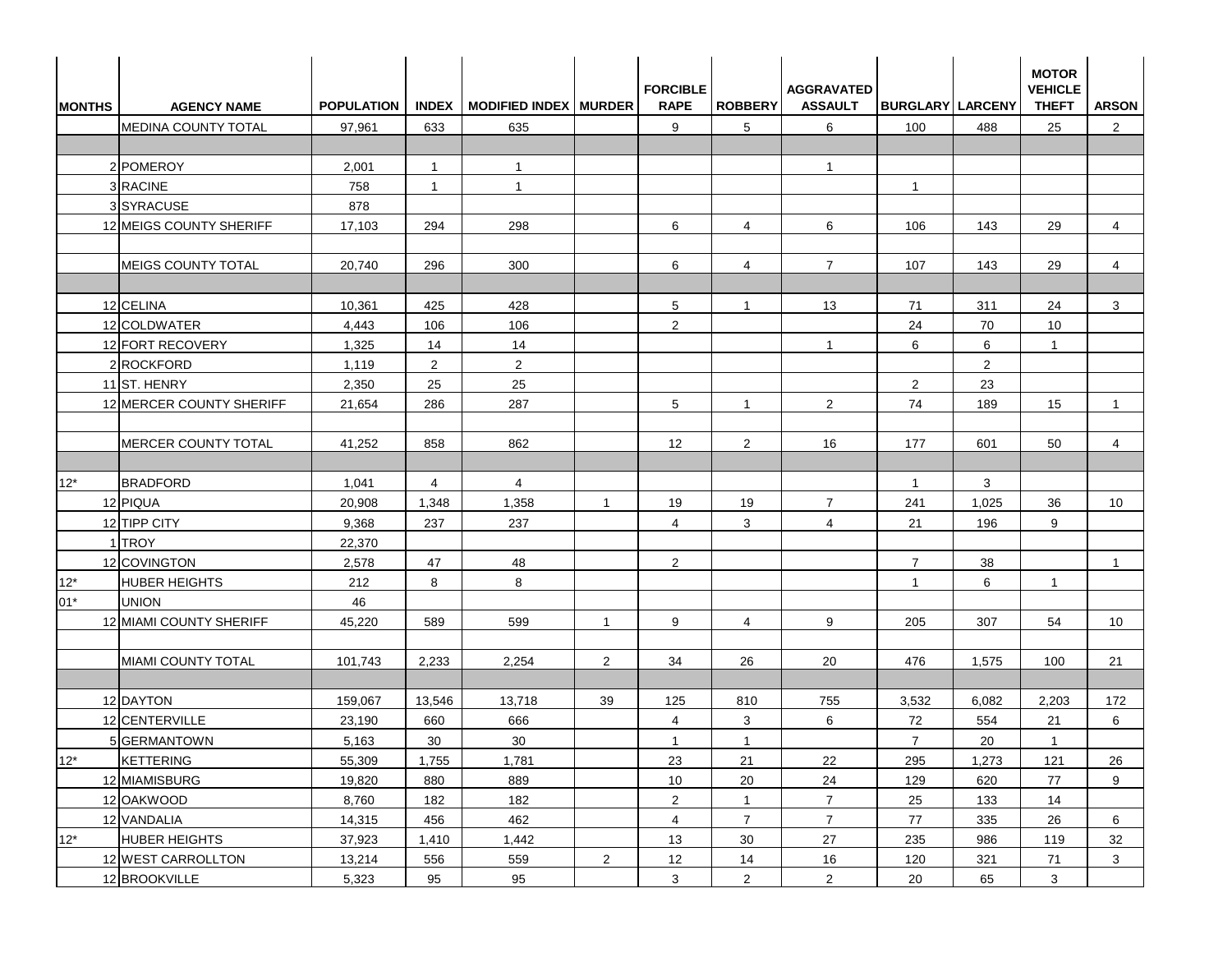| <b>MONTHS</b> | <b>AGENCY NAME</b>               | <b>POPULATION</b> |                | INDEX   MODIFIED INDEX   MURDER |              | <b>FORCIBLE</b><br><b>RAPE</b> | <b>ROBBERY</b> | <b>AGGRAVATED</b><br><b>ASSAULT</b> | <b>BURGLARY LARCENY</b> |                | <b>MOTOR</b><br><b>VEHICLE</b><br><b>THEFT</b> | <b>ARSON</b>   |
|---------------|----------------------------------|-------------------|----------------|---------------------------------|--------------|--------------------------------|----------------|-------------------------------------|-------------------------|----------------|------------------------------------------------|----------------|
|               | 12 ENGLEWOOD                     | 12,743            | 455            | 457                             |              | $\overline{4}$                 | 6              | 14                                  | 26                      | 384            | 21                                             | $\overline{2}$ |
|               | 12 NEW LEBANON                   | 4,213             | 142            | 142                             |              | 3                              | 3              | $\overline{2}$                      | 39                      | 87             | 8                                              |                |
|               | 12 RIVERSIDE                     | 22,761            | 1,208          | 1,214                           |              | $\overline{7}$                 | 32             | 48                                  | 258                     | 700            | 163                                            | 6              |
| $01*$         | <b>UNION</b>                     | 5,881             | $\mathbf{1}$   | $\overline{1}$                  |              |                                |                |                                     |                         | $\mathbf{1}$   |                                                |                |
|               | 12 GERMAN TOWNSHIP               | 3,188             | 66             | 66                              |              | $\mathbf{1}$                   |                | $\overline{2}$                      | 31                      | 30             | $\overline{2}$                                 |                |
|               | 3 JACKSON TOWNSHIP               | 3,774             | 12             | 12                              |              |                                |                |                                     | 5                       | $\overline{4}$ | 3                                              |                |
|               | 12 PERRY TOWNSHIP                | 3,767             | 53             | 53                              |              | $\mathbf{1}$                   |                | 3                                   | 21                      | 21             | $\overline{7}$                                 |                |
|               | <b>5 SINCLAIR COMMUNITY COLL</b> |                   | $\overline{2}$ | $\overline{2}$                  |              |                                |                |                                     | $\mathbf{1}$            | $\overline{1}$ |                                                |                |
| $11*$         | <b>CARLISLE</b>                  | 326               |                |                                 |              |                                |                |                                     |                         |                |                                                |                |
| $11*$         | <b>SPRINGBORO</b>                | 258               |                |                                 |              |                                |                |                                     |                         |                |                                                |                |
|               | MONTGOMERY COUNTY TOTAL          | 398,995           | 21,509         | 21,771                          | 41           | 213                            | 950            | 935                                 | 4,893                   | 11,617         | 2,860                                          | 262            |
|               | 11 MCCONNELSVILLE                | 1,764             | 20             | 21                              |              |                                |                | $\mathbf{1}$                        | 8                       | 11             |                                                | $\mathbf{1}$   |
|               | 12 MORGAN COUNTY SHERIFF         | 13,212            | 185            | 193                             |              | 3                              | $\mathbf{1}$   |                                     | 53                      | 101            | 27                                             | 8              |
|               |                                  |                   |                |                                 |              |                                |                |                                     |                         |                |                                                |                |
|               | <b>MORGAN COUNTY TOTAL</b>       | 14,976            | 205            | 214                             |              | 3                              | $\mathbf{1}$   | $\mathbf{1}$                        | 61                      | 112            | 27                                             | 9              |
|               | 12 MOUNT GILEAD                  | 3,551             | 133            | 134                             |              |                                | $\mathbf{1}$   |                                     | 26                      | 103            | 3                                              | $\mathbf{1}$   |
|               | 11 CARDINGTON                    | 1,994             | 15             | 15                              |              | $\mathbf{1}$                   |                | $\mathbf{1}$                        | 4                       | $\overline{7}$ | $\overline{2}$                                 |                |
|               | 12 MORROW COUNTY SHERIFF         | 28,366            | 477            | 479                             |              | 9                              | $\overline{2}$ | 5                                   | 179                     | 244            | 38                                             | $\overline{2}$ |
|               |                                  |                   |                |                                 |              |                                |                |                                     |                         |                |                                                |                |
|               | <b>MORROW COUNTY TOTAL</b>       | 33,911            | 625            | 628                             |              | 10                             | 3              | 6                                   | 209                     | 354            | 43                                             | 3              |
|               | 12 ZANESVILLE                    | 25,284            | 1,717          | 1,726                           |              | 15                             | 34             | 22                                  | 342                     | 1,231          | 73                                             | 9              |
|               | 3DRESDEN                         | 1,429             | $\overline{2}$ | $\overline{2}$                  |              |                                |                |                                     | $\overline{1}$          | $\mathbf{1}$   |                                                |                |
|               | 11 FRAZEYSBURG                   | 1,300             | 11             | 11                              |              |                                |                |                                     | $\overline{4}$          | 6              | $\mathbf{1}$                                   |                |
|               | 2 NEW CONCORD                    | 2,663             | $\overline{2}$ | $\overline{2}$                  |              |                                |                |                                     | $\overline{2}$          |                |                                                |                |
| $07*$         | <b>ROSEVILLE</b>                 | 759               | 5              | 5                               |              |                                |                |                                     | 2                       | 2              | $\mathbf{1}$                                   |                |
|               | 12 MUSKINGUM COLLEGE             |                   | 19             | 20                              |              |                                |                |                                     | 8                       | 11             |                                                | $\overline{1}$ |
|               | 12 MUSKINGUM COUNTY SHERIFF      | 52,260            | 1,303          | 1,313                           | $\mathbf{1}$ | 32                             | 14             | 9                                   | 380                     | 771            | 96                                             | 10             |
|               | MUSKINGUM COUNTY TOTAL           | 83,695            | 3,059          | 3,079                           | $\mathbf{1}$ | 47                             | 48             | 31                                  | 739                     | 2,022          | 171                                            | 20             |
|               |                                  |                   |                |                                 |              |                                |                |                                     |                         |                |                                                |                |
|               | 10 NOBLE COUNTY SHERIFF          | 12,260            | 6              | 6                               |              |                                |                |                                     | $\overline{2}$          | 4              |                                                |                |
|               | NOBLE COUNTY TOTAL               | 12,260            | 6              | 6                               |              |                                |                |                                     | $\overline{2}$          | $\overline{4}$ |                                                |                |
|               |                                  |                   |                |                                 |              |                                |                |                                     |                         |                |                                                |                |
|               | 12 PORT CLINTON                  | 6,344             | 239            | 239                             |              | $\overline{4}$                 | $\overline{2}$ |                                     | 51                      | 177            | $5\phantom{.0}$                                |                |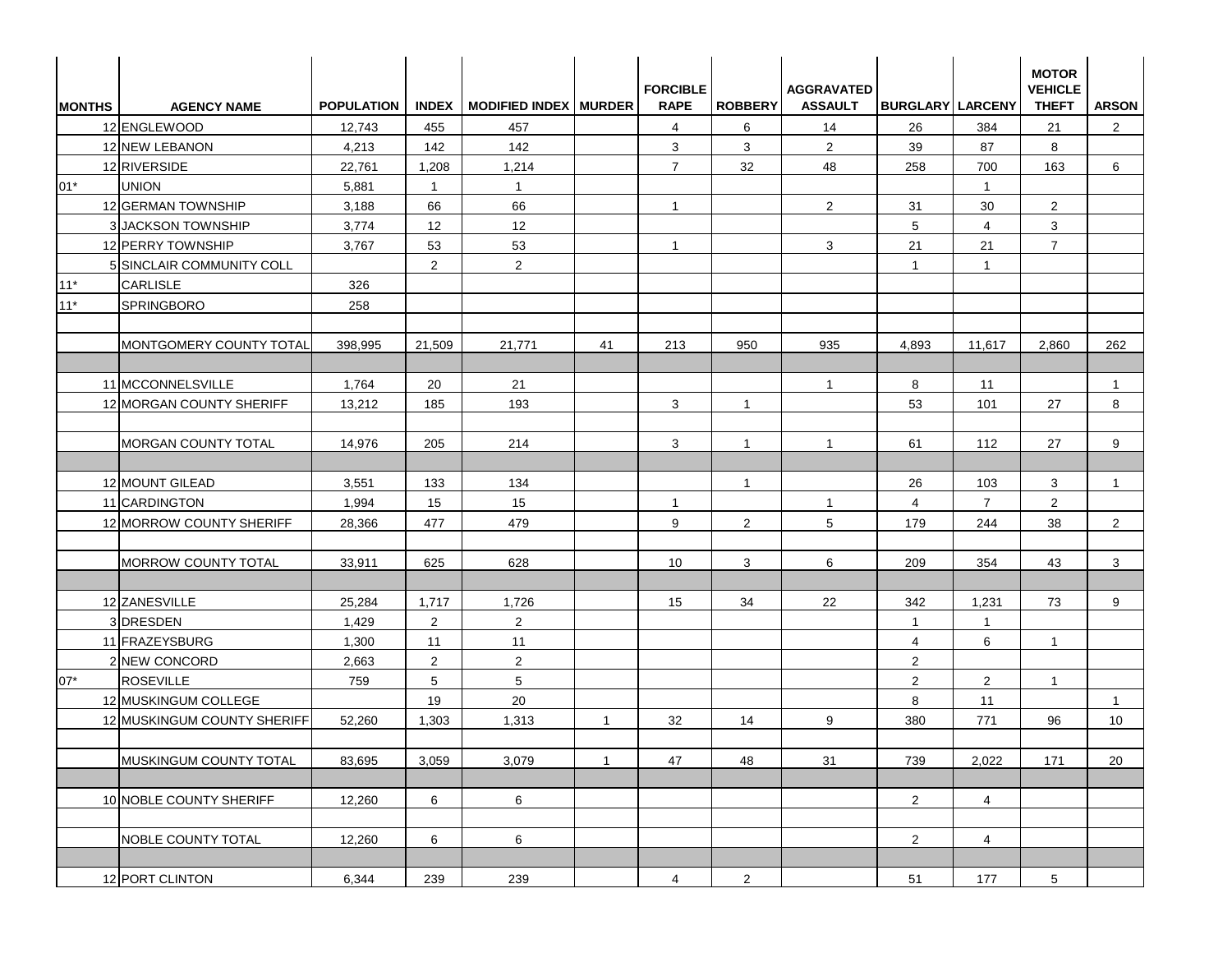| <b>MONTHS</b> | <b>AGENCY NAME</b>         | <b>POPULATION</b> |                | INDEX   MODIFIED INDEX   MURDER |              | <b>FORCIBLE</b><br><b>RAPE</b> | <b>ROBBERY</b>  | <b>AGGRAVATED</b><br><b>ASSAULT</b> | <b>BURGLARY LARCENY</b> |                | <b>MOTOR</b><br><b>VEHICLE</b><br><b>THEFT</b> | <b>ARSON</b>   |
|---------------|----------------------------|-------------------|----------------|---------------------------------|--------------|--------------------------------|-----------------|-------------------------------------|-------------------------|----------------|------------------------------------------------|----------------|
|               | 11 GENOA                   | 2,354             | 41             | 41                              |              | $\mathbf{1}$                   |                 |                                     | $\overline{7}$          | 31             | $\overline{2}$                                 |                |
|               | 12 ROCKY RIDGE             | 394               | 11             | 11                              |              |                                |                 | $\mathbf{1}$                        | 3                       | $\overline{7}$ |                                                |                |
|               | 10 OTTAWA COUNTY SHERIFF   | 29,723            | 353            | 353                             |              | 6                              | $\overline{2}$  | 6                                   | 101                     | 213            | 25                                             |                |
|               |                            |                   |                |                                 |              |                                |                 |                                     |                         |                |                                                |                |
|               | <b>OTTAWA COUNTY TOTAL</b> | 38,815            | 644            | 644                             |              | 11                             | $\overline{4}$  | $\overline{7}$                      | 162                     | 428            | 32                                             |                |
|               |                            |                   |                |                                 |              |                                |                 |                                     |                         |                |                                                |                |
|               | 4 PAULDING                 | 3,434             | $\overline{7}$ | $\overline{7}$                  |              |                                |                 |                                     | $\overline{2}$          | 5              |                                                |                |
|               | 10 OAKWOOD                 | 572               | 5              | 5                               |              |                                | $\mathbf{1}$    | $\mathbf{1}$                        | $\mathbf{1}$            | $\overline{2}$ |                                                |                |
|               | 10 PAYNE                   | 1,150             | $\overline{7}$ | $\overline{7}$                  |              |                                | $\mathbf{1}$    |                                     | 2                       | $\overline{4}$ |                                                |                |
|               | 12 PAULDING COUNTY SHERIFF | 14,405            | 197            | 198                             |              | 2                              | $\mathbf{1}$    | 11                                  | 54                      | 129            |                                                | $\overline{1}$ |
|               |                            |                   |                |                                 |              |                                |                 |                                     |                         |                |                                                |                |
|               | PAULDING COUNTY TOTAL      | 19,561            | 216            | 217                             |              | 2                              | 3               | $12 \overline{ }$                   | 59                      | 140            |                                                | $\mathbf{1}$   |
| 07*           | <b>ROSEVILLE</b>           | 1,165             | 8              | 8                               |              |                                |                 |                                     | 3                       | $\overline{4}$ | $\mathbf{1}$                                   |                |
|               | 1 CROOKSVILLE              | 2,488             | $\overline{1}$ | $\mathbf{1}$                    |              |                                |                 |                                     |                         | $\mathbf{1}$   |                                                |                |
|               | 8 NEW LEXINGTON            | 4,638             | 127            | 127                             |              | $\mathbf{1}$                   |                 | 2                                   | 17                      | 100            | $\overline{7}$                                 |                |
|               | 12 JUNCTION CITY           | 859               | 33             | 33                              |              |                                |                 |                                     | 10                      | 21             | $\overline{2}$                                 |                |
|               | 12 SOMERSET                | 1,579             | 49             | 49                              |              |                                |                 |                                     | 10                      | 38             | $\mathbf{1}$                                   |                |
|               | 5 THORNVILLE               | 1,035             | $\overline{4}$ | $\overline{4}$                  |              |                                |                 |                                     |                         | 4              |                                                |                |
|               | 12 PERRY COUNTY SHERIFF    | 23,525            | 338            | 340                             |              | 5                              | $\overline{2}$  |                                     | 110                     | 190            | 31                                             | $\overline{2}$ |
|               |                            |                   |                |                                 |              |                                |                 |                                     |                         |                |                                                |                |
|               | PERRY COUNTY TOTAL         | 35,289            | 560            | 562                             |              | 6                              | $\overline{2}$  | $\overline{2}$                      | 150                     | 358            | 42                                             | $\overline{2}$ |
|               |                            |                   |                |                                 |              |                                |                 |                                     |                         |                |                                                |                |
|               | 12 CIRCLEVILLE             | 13,576            | 1,006          | 1,009                           |              | $\overline{4}$                 | 9               | 9                                   | 228                     | 711            | 45                                             | 3              |
|               | 12 ASHVILLE                | 3,256             | 136            | 136                             |              | $\overline{1}$                 |                 | $\mathbf{1}$                        | 23                      | 104            | $\overline{7}$                                 |                |
|               | 1 NEW HOLLAND              | 783               | $\overline{1}$ | $\mathbf{1}$                    |              |                                |                 |                                     |                         | $\mathbf{1}$   |                                                |                |
|               | 12 SOUTH BLOOMFIELD        | 1,542             | 62             | 62                              |              |                                |                 | 3                                   | 10                      | 47             | $\overline{2}$                                 |                |
|               | 12 PICKAWAY COUNTY SHERIFF | 33,897            | 1,177          | 1,189                           |              | 5                              | 8               | 32                                  | 419                     | 662            | 51                                             | 12             |
|               |                            |                   |                |                                 |              |                                |                 |                                     |                         |                |                                                |                |
|               | PICKAWAY COUNTY TOTAL      | 53,054            | 2,382          | 2,397                           |              | 10                             | 17              | 45                                  | 680                     | 1,525          | 105                                            | 15             |
|               | 12 WAVERLY                 | 4,411             | 230            | 230                             |              |                                |                 |                                     | 17                      | 211            | $\overline{2}$                                 |                |
|               | 12 PIKE COUNTY SHERIFF     | 23,769            | 585            | 593                             | $\mathbf{3}$ | $\overline{2}$                 | $6\overline{6}$ | $5\overline{)}$                     | 211                     | 302            | 56                                             | 8              |
|               |                            |                   |                |                                 |              |                                |                 |                                     |                         |                |                                                |                |
|               | PIKE COUNTY TOTAL          | 28,180            | 815            | 823                             | $\mathbf{3}$ | $2\overline{ }$                | 6               | $5\overline{)}$                     | 228                     | 513            | 58                                             | 8              |
|               |                            |                   |                |                                 |              |                                |                 |                                     |                         |                |                                                |                |
|               | 12 AURORA                  | 14,370            | 164            | 167                             |              | $\overline{4}$                 | $\overline{2}$  | $\overline{4}$                      | 26                      | 124            | $\overline{4}$                                 | 3              |
|               | 12 KENT                    | 28,169            | 865            | 912                             |              | $7^{\circ}$                    | 24              | 29                                  | 179                     | 596            | 30 <sup>°</sup>                                | 47             |
|               | 12 RAVENNA                 | 11,524            | 454            | 455                             |              | $\mathbf{1}$                   | $\overline{4}$  | 5 <sub>5</sub>                      | 72                      | 359            | 13                                             | $\mathbf{1}$   |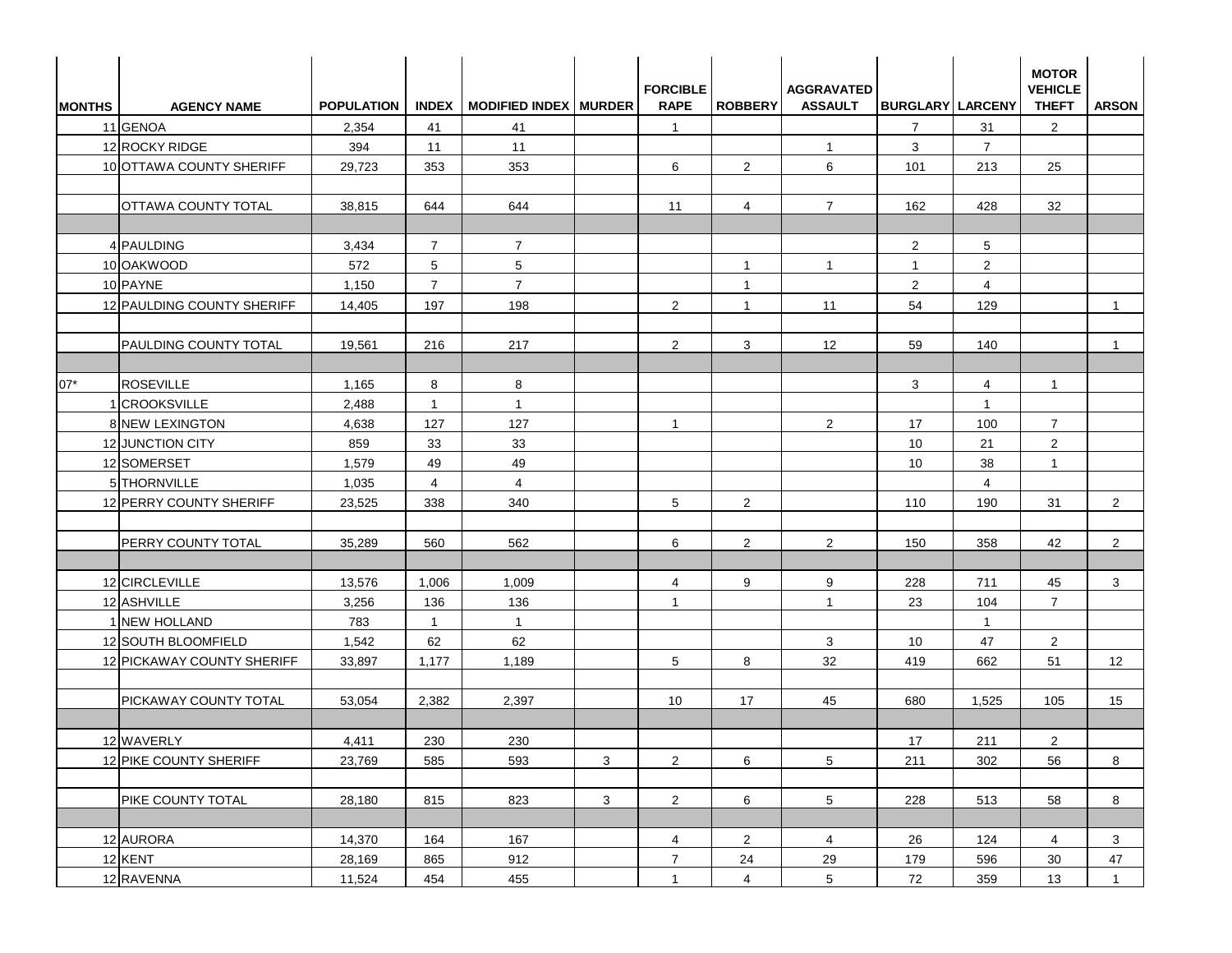| <b>MONTHS</b> | <b>AGENCY NAME</b>             | <b>POPULATION</b> |                | INDEX   MODIFIED INDEX   MURDER |                | <b>FORCIBLE</b><br><b>RAPE</b> | <b>ROBBERY</b> | <b>AGGRAVATED</b><br><b>ASSAULT</b> | <b>BURGLARY LARCENY</b> |                | <b>MOTOR</b><br><b>VEHICLE</b><br><b>THEFT</b> | <b>ARSON</b>    |
|---------------|--------------------------------|-------------------|----------------|---------------------------------|----------------|--------------------------------|----------------|-------------------------------------|-------------------------|----------------|------------------------------------------------|-----------------|
|               | 12 WINDHAM                     | 2,752             | 177            | 178                             | $\overline{1}$ | 3                              |                | 3                                   | 41                      | 120            | 9                                              | $\overline{1}$  |
|               | 12 KENT STATE UNIVERSITY       |                   | 189            | 189                             |                |                                |                |                                     | 25                      | 163            | $\mathbf{1}$                                   |                 |
|               | 3 STREETSBORO                  | 14,227            | 99             | 100                             |                | $\mathbf{1}$                   | $\overline{2}$ | 4                                   | $\overline{7}$          | 80             | 5                                              | $\mathbf{1}$    |
|               | 12 BRIMFIELD TOWNSHIP          | 7,930             | 231            | 233                             |                | 3                              | 3              | 5                                   | 49                      | 161            | 10 <sup>°</sup>                                | $\overline{2}$  |
| $12*$         | <b>MOGADORE</b>                | 958               | 12             | 12                              |                |                                |                |                                     | $\overline{4}$          | 8              |                                                |                 |
| $12*$         | <b>TALLMADGE</b>               | 251               | 5              | 5                               |                |                                |                |                                     | $\mathbf{1}$            | $\overline{4}$ |                                                |                 |
|               | 12 PORTAGE COUNTY SHERIFF      | 75,138            | 1,659          | 1,661                           |                | 14                             | $\overline{7}$ | 6                                   | 452                     | 1,097          | 83                                             | $\overline{2}$  |
|               | PORTAGE COUNTY TOTAL           | 155,319           | 3,855          | 3,912                           | $\overline{1}$ | 33                             | 42             | 56                                  | 856                     | 2,712          | 155                                            | 57              |
|               | 12 EATON                       | 8,252             | 423            | 425                             |                | 3                              | $\overline{7}$ | 8                                   | 65                      | 328            | 12                                             | $\overline{2}$  |
|               | 9 NEW PARIS                    | 1,548             | 8              | 8                               |                |                                |                | $\mathbf{1}$                        | 2                       | 5              |                                                |                 |
|               | 12 PREBLE COUNTY SHERIFF       | 31,873            | 473            | 478                             | $\overline{1}$ | 9                              | $\mathbf{1}$   | 14                                  | 162                     | 256            | 30                                             | 5               |
|               |                                |                   |                |                                 |                |                                |                |                                     |                         |                |                                                |                 |
|               | <b>PREBLE COUNTY TOTAL</b>     | 41,673            | 904            | 911                             | $\overline{1}$ | 12                             | 8              | 23                                  | 229                     | 589            | 42                                             | $\overline{7}$  |
|               | 11 OTTAWA                      | 4,484             | $\overline{7}$ | $\overline{7}$                  |                |                                |                |                                     | $\overline{1}$          | 6              |                                                |                 |
|               | <b>1 PUTNAM COUNTY SHERIFF</b> | 27,127            |                |                                 |                |                                |                |                                     |                         |                |                                                |                 |
|               | <b>PUTNAM COUNTY TOTAL</b>     | 31,611            | $\overline{7}$ | $\overline{7}$                  |                |                                |                |                                     | $\mathbf{1}$            | 6              |                                                |                 |
|               | 12 MANSFIELD                   | 50,677            | 3,578          | 3,592                           | 3              | 48                             | 101            | 69                                  | 946                     | 2,330          | 81                                             | 14              |
| $12*$         | <b>CRESTLINE</b>               | 3                 |                |                                 |                |                                |                |                                     |                         |                |                                                |                 |
|               | 12 ONTARIO                     | 5,357             | 638            | 638                             |                |                                | 6              | 2                                   | 21                      | 598            | 11                                             |                 |
| $02*$         | <b>PLYMOUTH</b>                | 999               | $\overline{1}$ | $\overline{1}$                  |                |                                |                |                                     |                         | $\mathbf{1}$   |                                                |                 |
|               | 12 SHELBY                      | 9,483             | 486            | 487                             |                |                                | $\overline{4}$ | $\overline{1}$                      | 71                      | 405            | 5                                              | $\overline{1}$  |
|               | 12 BELLVILLE                   | 1,756             | 101            | 101                             |                |                                | $\overline{2}$ |                                     | 2                       | 96             | $\mathbf{1}$                                   |                 |
|               | 12 LEXINGTON                   | 4,229             | 94             | 94                              |                | 3                              |                |                                     | 35                      | 53             | 3                                              |                 |
|               | 12 RICHLAND COUNTY SHERIFF     | 54,692            | 1,615          | 1,627                           |                | 23                             | 10             | 31                                  | 446                     | 1,051          | 54                                             | 12 <sup>°</sup> |
|               | <b>RICHLAND COUNTY TOTAL</b>   | 127,196           | 6,513          | 6,540                           | 3              | 74                             | 123            | 103                                 | 1,521                   | 4,534          | 155                                            | 27              |
|               | 12 CHILLICOTHE                 | 22,108            | 2,448          | 2,461                           |                | 12                             | 35             | 11                                  | 340                     | 1,963          | 87                                             | 13              |
|               | 12 ROSS COUNTY SHERIFF         | 53,181            | 1,773          | 1,788                           | $\overline{1}$ | 11                             | 13             | 21                                  | 403                     | 1,188          | 136                                            | 15              |
|               | <b>ROSS COUNTY TOTAL</b>       | 75,289            | 4,221          | 4,249                           | $\mathbf{1}$   | 23                             | 48             | 32                                  | 743                     | 3,151          | 223                                            | 28              |
|               |                                |                   |                |                                 |                |                                |                |                                     |                         |                |                                                |                 |
|               | 12 CLYDE<br>12 FREMONT         | 6,150             | 215            | 217                             |                |                                | 3<br>17        | 3<br>31                             | 41<br>167               | 161<br>1,053   | $\overline{7}$<br>30 <sup>°</sup>              | $\mathbf{2}$    |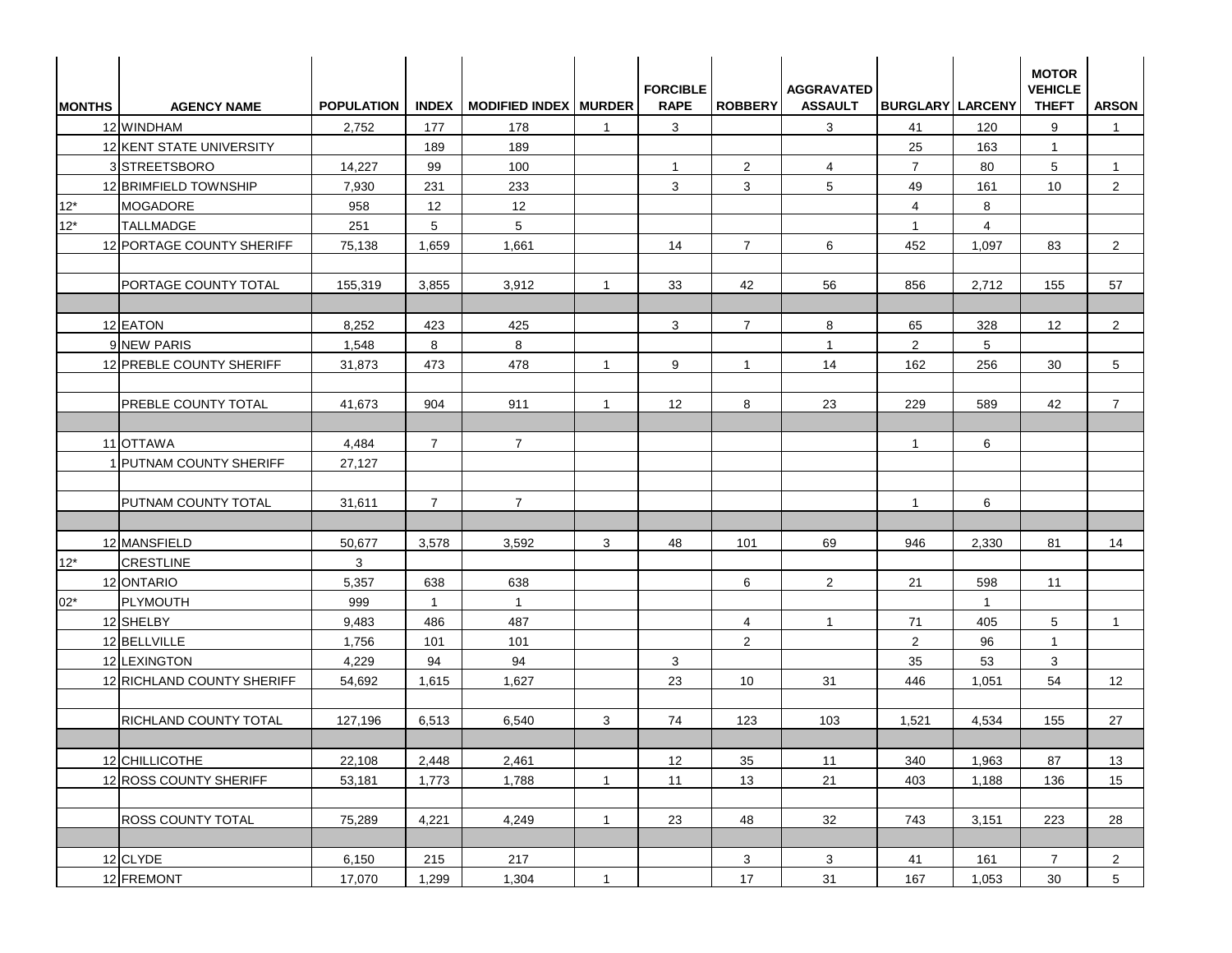| <b>MONTHS</b> | <b>AGENCY NAME</b>         | <b>POPULATION</b> |                | INDEX   MODIFIED INDEX   MURDER |                | <b>FORCIBLE</b><br><b>RAPE</b> | <b>ROBBERY</b> | <b>AGGRAVATED</b><br><b>ASSAULT</b> | <b>BURGLARY LARCENY</b> |                       | <b>MOTOR</b><br><b>VEHICLE</b><br><b>THEFT</b> | <b>ARSON</b>   |
|---------------|----------------------------|-------------------|----------------|---------------------------------|----------------|--------------------------------|----------------|-------------------------------------|-------------------------|-----------------------|------------------------------------------------|----------------|
|               | 12 GIBSONBURG              | 2,463             | 99             | 99                              |                | $\mathbf{1}$                   |                | $\overline{1}$                      | $\overline{7}$          | 89                    | $\mathbf{1}$                                   |                |
|               |                            |                   |                |                                 |                |                                |                |                                     |                         |                       |                                                |                |
|               | SANDUSKY COUNTY TOTAL      | 25,683            | 1,613          | 1,620                           | $\overline{1}$ | $\mathbf{1}$                   | 20             | 35                                  | 215                     | 1,303                 | 38                                             | $\overline{7}$ |
|               | 11 NEW BOSTON              | 2,192             | 246            | 246                             |                |                                | 3              | $\mathbf{1}$                        | 58                      | 179                   | $5\phantom{.0}$                                |                |
|               | 5 PORTSMOUTH               | 20,125            | 999            | 1,000                           |                | 10                             | 38             | 17                                  | 231                     | 656                   | 47                                             | $\overline{1}$ |
|               | 12 SCIOTO COUNTY SHERIFF   | 54,337            | 2,186          | 2,186                           |                | 10                             | 14             | 25                                  | 670                     | 1,395                 | 72                                             |                |
|               | <b>SCIOTO COUNTY TOTAL</b> | 76,654            | 3,431          | 3,432                           |                | 20                             | 55             | 43                                  | 959                     | 2,230                 | 124                                            | $\mathbf{1}$   |
|               |                            |                   |                |                                 |                |                                |                |                                     |                         |                       |                                                |                |
|               | 12 TIFFIN<br>3 BETTSVILLE  | 17,459<br>762     | 806            | 808<br>3                        |                | 6                              | 11             | 4                                   | 158                     | 599                   | 28                                             | $\overline{2}$ |
|               | 12 SENECA COUNTY SHERIFF   | 39,332            | 3<br>189       | 190                             |                |                                | 3              | $\overline{2}$                      | $\mathbf{1}$<br>65      | $\overline{2}$<br>110 | 9                                              | $\mathbf{1}$   |
|               |                            |                   |                |                                 |                |                                |                |                                     |                         |                       |                                                |                |
|               | <b>SENECA COUNTY TOTAL</b> | 57,553            | 998            | 1,001                           |                | 6                              | 14             | 6                                   | 224                     | 711                   | 37                                             | 3              |
|               | 1 FORT LORAMIE             | 1,461             |                |                                 |                |                                |                |                                     |                         |                       |                                                |                |
|               | 9JACKSON CENTER            | 1,461             | 29             | 29                              |                |                                |                |                                     | 12                      | 16                    | $\mathbf{1}$                                   |                |
|               | <b>SHELBY COUNTY TOTAL</b> | 2,922             | 29             | 29                              |                |                                |                |                                     | 12                      | 16                    | $\mathbf{1}$                                   |                |
|               |                            |                   |                |                                 |                |                                |                |                                     |                         |                       |                                                |                |
|               | 12 CANTON                  | 79,575            | 7,035          | 7,063                           | 9              | 67                             | 459            | 278                                 | 1,812                   | 3,871                 | 539                                            | 28             |
| $12*$         | <b>ALLIANCE</b>            | 22,770            | 1,140          | 1,147                           |                | 23                             | 24             | 42                                  | 243                     | 766                   | 42                                             | $\overline{7}$ |
|               | 12 CANAL FULTON            | 5,060             | 151            | 151                             |                | 2                              | 3              | $\overline{4}$                      | 28                      | 110                   | $\overline{4}$                                 |                |
|               | 12 HARTVILLE               | 2,392             | 42             | 43                              |                |                                |                |                                     | $\overline{7}$          | 34                    | $\mathbf{1}$                                   | $\mathbf{1}$   |
| $12*$         | <b>MINERVA</b>             | 2,014             | 109            | 109                             |                |                                | $\overline{2}$ | 10                                  | 19                      | 76                    | $\overline{2}$                                 |                |
|               | 12 NAVARRE                 | 1,433             | 48             | 48                              |                | $\mathbf{1}$                   | $\mathbf{1}$   |                                     | 21                      | 22                    | 3                                              |                |
|               | 12 NORTH CANTON            | 16,800            | 361            | 363                             |                | $\mathbf{1}$                   | $\overline{7}$ | 6                                   | 67                      | 269                   | 11                                             | $\mathbf{2}$   |
|               | 7 BEACH CITY               | 1,110             | $\overline{7}$ | $\overline{7}$                  |                |                                |                |                                     |                         | $\overline{7}$        |                                                |                |
|               | 8 WAYNESBURG               | 984               | 18             | 18                              |                |                                |                |                                     | 6                       | 12                    |                                                |                |
|               | 12 LAWRENCE TOWNSHIP       | 8,458             | 99             | 99                              |                |                                | $\mathbf{2}$   | 8                                   | 23                      | 64                    | $\overline{2}$                                 |                |
|               | 12 PERRY TOWNSHIP          | 28,592            | 801            | 805                             | $\mathbf{1}$   | $\mathbf{3}$                   | 14             | 41                                  | 174                     | 510                   | 58                                             | $\overline{4}$ |
|               | 6 JACKSON TOWNSHIP         | 40,324            | 622            | 624                             |                | $\overline{2}$                 | 12             | 10                                  | 76                      | 499                   | 23                                             | $\overline{2}$ |
|               | 12 UNIONTOWN               | 2,833             | 113            | 116                             |                |                                | $\mathbf{1}$   | $\mathbf{3}$                        | 34                      | 74                    | $\mathbf{1}$                                   | $\mathbf{3}$   |
| $12*$         | <b>MAGNOLIA</b>            | 612               | 65             | 65                              |                | $\mathbf{1}$                   | $\mathbf{1}$   |                                     | 19                      | 42                    | $\overline{2}$                                 |                |
|               | 12 STARK COUNTY SHERIFF    | 118,103           | 3,126          | 3,146                           |                | 33                             | 59             | 60                                  | 825                     | 1,988                 | 161                                            | 20             |
|               | <b>STARK COUNTY TOTAL</b>  | 331,060           | 13,737         | 13,804                          | 10             | 133                            | 585            | 462                                 | 3,354                   | 8,344                 | 849                                            | 67             |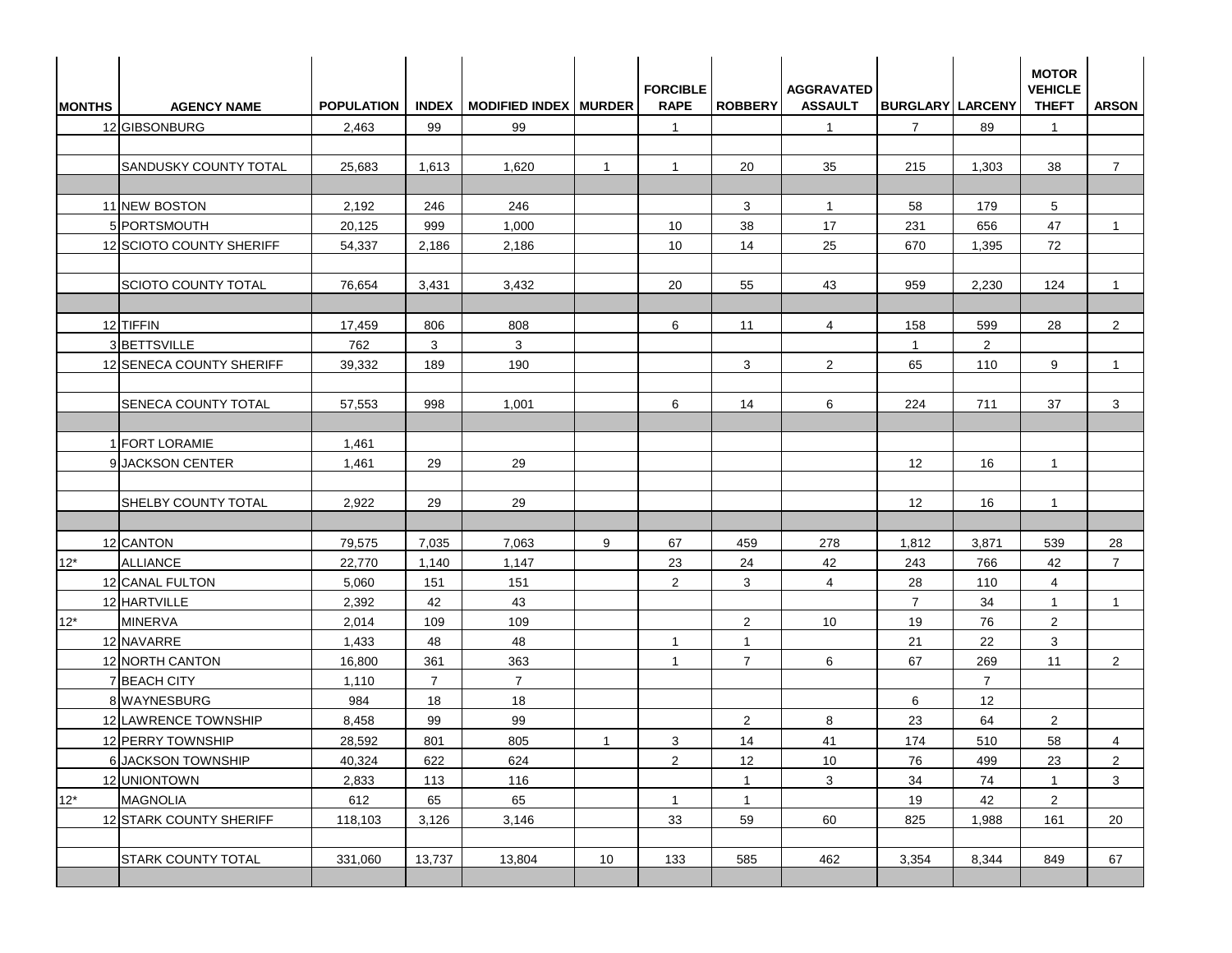| <b>IMONTHS</b> | <b>AGENCY NAME</b>           | <b>POPULATION</b> |                | INDEX   MODIFIED INDEX   MURDER |                | <b>FORCIBLE</b><br><b>RAPE</b> | <b>ROBBERY</b> | <b>AGGRAVATED</b><br><b>ASSAULT</b> | <b>BURGLARY LARCENY</b> |              | <b>MOTOR</b><br><b>VEHICLE</b><br><b>THEFT</b> | <b>ARSON</b>   |
|----------------|------------------------------|-------------------|----------------|---------------------------------|----------------|--------------------------------|----------------|-------------------------------------|-------------------------|--------------|------------------------------------------------|----------------|
|                | 12 AKRON                     | 211,052           | 11,924         | 11,989                          | 27             | 163                            | 714            | 441                                 | 3,277                   | 5,917        | 1,385                                          | 65             |
|                | 12 BARBERTON                 | 27,225            | 1,284          | 1,290                           |                | 12                             | 15             | 17                                  | 236                     | 919          | 85                                             | 6              |
|                | 12 CUYAHOGA FALLS            | 50,556            | 1,942          | 1,944                           | $\mathbf{1}$   | 24                             | 20             | 27                                  | 212                     | 1,543        | 115                                            | $\overline{2}$ |
|                | 12 FAIRLAWN                  | 7,211             | 409            | 409                             |                |                                | 5              | 4                                   | 16                      | 364          | 20                                             |                |
|                | 8 HUDSON                     | 23,112            | 111            | 114                             |                | $\mathbf{1}$                   | $\overline{1}$ |                                     | 26                      | 79           | $\overline{4}$                                 | 3              |
|                | 12 LAKEMORE                  | 2,652             | 139            | 139                             |                | $\overline{2}$                 |                |                                     | 36                      | 100          | $\mathbf{1}$                                   |                |
| $12*$          | <b>MOGADORE</b>              | 3,013             | 41             | 42                              |                |                                |                | $\mathbf{1}$                        | 12                      | 27           | $\mathbf{1}$                                   | $\mathbf{1}$   |
|                | 1 NORTHFIELD                 | 3,727             | 3              | 3                               |                |                                |                |                                     |                         | 3            |                                                |                |
| $07*$          | <b>NORTON</b>                | 11,566            | 32             | 32                              |                |                                | $\overline{1}$ | $\mathbf{1}$                        | 4                       | 26           |                                                |                |
|                | 12 STOW                      | 34,446            | 932            | 938                             |                | 9                              | 12             | 5                                   | 112                     | 780          | 14                                             | 6              |
| $12*$          | <b>TALLMADGE</b>             | 17,178            | 415            | 421                             |                | $\overline{4}$                 | $\overline{7}$ | 5                                   | 91                      | 287          | 21                                             | 6              |
|                | 12 TWINSBURG                 | 17,401            | 188            | 188                             | $\overline{1}$ | 3                              | 6              | 8                                   | 35                      | 129          | 6                                              |                |
|                | 12 MUNROE FALLS              | 5,306             | 69             | 71                              |                | $\mathbf{1}$                   |                |                                     | 9                       | 50           | 9                                              | $\overline{2}$ |
|                | 1 PENINSULA                  | 665               | 6              | 6                               |                |                                |                |                                     |                         | 6            |                                                |                |
|                | 12 REMINDERVILLE             | 2,515             | 17             | 17                              |                |                                |                | $\overline{2}$                      | 3                       | 10           | $\overline{2}$                                 |                |
|                | <b>5 BATH TOWNSHIP</b>       | 10,153            | 70             | 70                              |                |                                | $\overline{1}$ |                                     | 11                      | 57           | $\mathbf{1}$                                   |                |
|                | 12 SPRINGFIELD TOWNSHIP      | 15,445            | 813            | 822                             |                | 11                             | 12             | 16                                  | 153                     | 577          | 44                                             | 9              |
|                | <b>8</b> COPLEY TOWNSHIP     | 14,069            | 181            | 184                             |                | $\overline{1}$                 | 3              |                                     | 41                      | 126          | 10                                             | 3              |
|                | 12 UNIVERSITY OF AKRON       |                   | 344            | 344                             |                | 5                              | 9              | $\overline{2}$                      | 24                      | 289          | 15                                             |                |
|                | 12 NEW FRANKLIN              | 14,978            | 176            | 177                             | $\overline{1}$ | $\overline{4}$                 | 2              | 2                                   | 46                      | 109          | $12 \overline{ }$                              | $\mathbf{1}$   |
|                | 12 SUMMIT COUNTY SHERIFF     | 51,556            | 1,628          | 1,632                           | $\overline{1}$ | 16                             | 23             | 13                                  | 322                     | 1,186        | 67                                             | $\overline{4}$ |
|                | SUMMIT COUNTY TOTAL          | 523,826           | 20,724         | 20,832                          | 31             | 256                            | 831            | 544                                 | 4,666                   | 12,584       | 1,812                                          | 108            |
|                | 12 WARREN                    | 45,852            | 3,474          | 3,580                           | 2              | 38                             | 207            | 449                                 | 1,084                   | 1,411        | 283                                            | 106            |
|                | 7 GIRARD                     | 10,503            | 268            | 269                             | $\mathbf{1}$   |                                | 3              | 10                                  | 48                      | 180          | 26                                             | $\mathbf{1}$   |
|                | 12 LIBERTY TOWNSHIP          | 12,319            | 545            | 547                             |                | $\overline{7}$                 | 19             | 8                                   | 109                     | 359          | 43                                             | $\overline{2}$ |
|                | 11 NILES                     | 20,040            | 1,110          | 1,110                           | $\overline{1}$ | 6                              | 26             | 35                                  | 185                     | 775          | 82                                             |                |
|                | 12 CORTLAND                  | 6,648             | 67             | 67                              |                | $\overline{1}$                 |                | $\overline{2}$                      | 9                       | 54           | $\mathbf{1}$                                   |                |
|                | 12 HOWLAND TOWNSHIP          | 17,041            | 699            | 699                             |                |                                | $\overline{4}$ | 21                                  | 139                     | 502          | 33                                             |                |
|                | 12 LORDSTOWN                 | 3,640             | 49             | 49                              |                |                                |                | 3                                   | 16                      | 28           | $\overline{2}$                                 |                |
|                | 1 BAZETTA TOWNSHIP           | 6,204             | $21$           | 21                              |                |                                | $\mathbf{1}$   |                                     | $\mathbf{3}$            | $17\,$       |                                                |                |
|                | 12 HUBBARD TOWNSHIP          | 5,907             | 249            | 249                             |                |                                | 5              | 3                                   | 39                      | 188          | 14                                             |                |
|                | 12 CHAMPION TOWNSHIP         | 9,546             | 215            | 215                             | $\overline{2}$ | $\overline{2}$                 | $\overline{2}$ | 12                                  | 36                      | 136          | 25                                             |                |
|                | 3 NEWTON TOWNSHIP            | 4,487             | $\overline{2}$ | $\overline{2}$                  |                |                                |                |                                     | $\mathbf{1}$            | $\mathbf{1}$ |                                                |                |
|                | 12 WARREN TOWNSHIP           | 6,274             | 151            | 151                             |                | $\mathbf{1}$                   | $\overline{4}$ | 20                                  | 31                      | 85           | 10                                             |                |
|                | 12 TRUMBULL COUNTY SHERIFF   | 44,458            | 514            | 517                             |                | $\overline{4}$                 | 5              | 22                                  | 168                     | 233          | 82                                             | 3              |
|                | <b>TRUMBULL COUNTY TOTAL</b> | 192,919           | 7,364          | 7,476                           | 6              | 59                             | 276            | 585                                 | 1,868                   | 3,969        | 601                                            | 112            |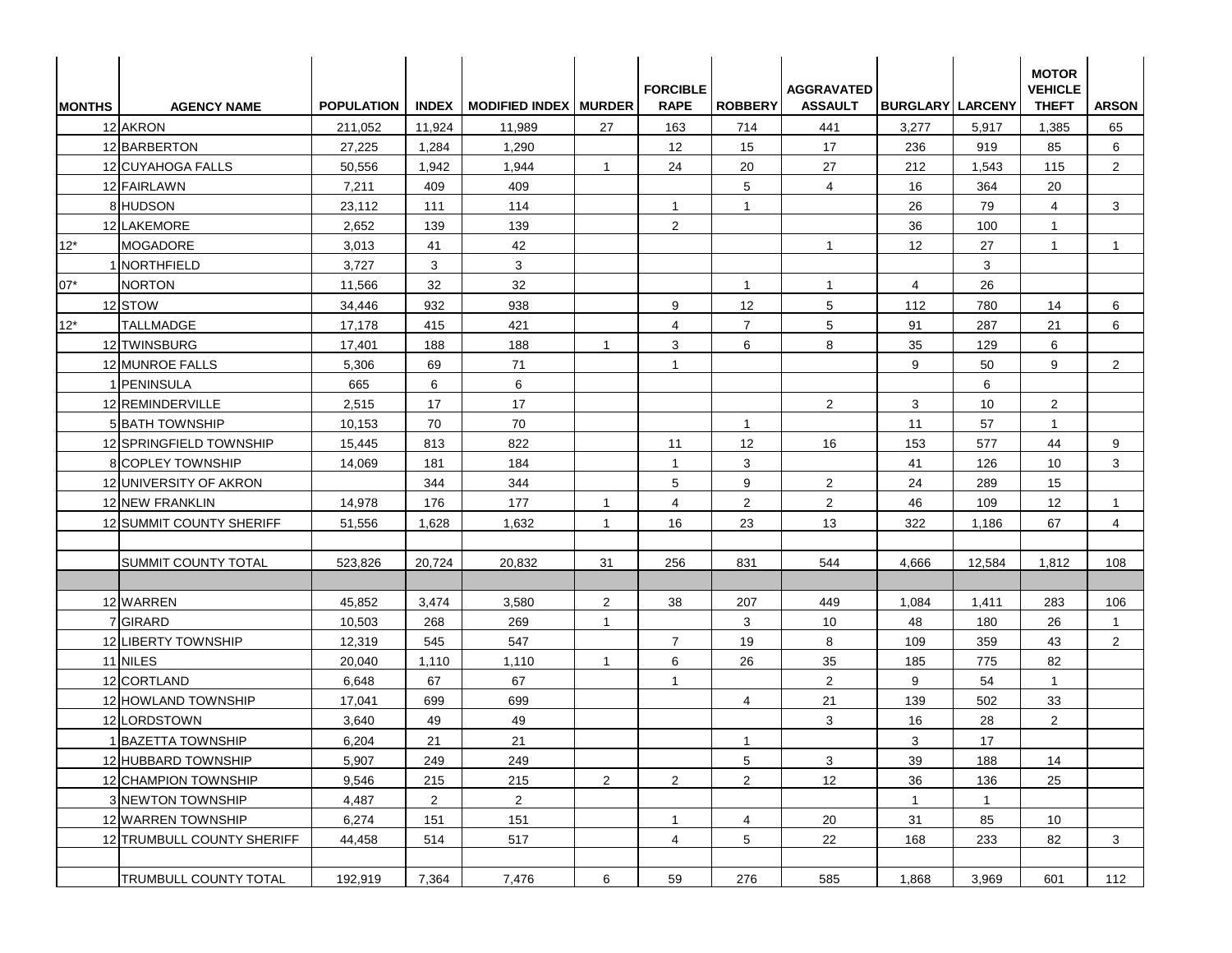| <b>MONTHS</b> | <b>AGENCY NAME</b>             | <b>POPULATION</b> |                 | INDEX   MODIFIED INDEX   MURDER |              | <b>FORCIBLE</b><br><b>RAPE</b> | <b>ROBBERY</b> | <b>AGGRAVATED</b><br><b>ASSAULT</b> | <b>BURGLARY LARCENY</b> |                | <b>MOTOR</b><br><b>VEHICLE</b><br><b>THEFT</b> | <b>ARSON</b>    |
|---------------|--------------------------------|-------------------|-----------------|---------------------------------|--------------|--------------------------------|----------------|-------------------------------------|-------------------------|----------------|------------------------------------------------|-----------------|
|               |                                |                   |                 |                                 |              |                                |                |                                     |                         |                |                                                |                 |
|               | 11 DENNISON                    | 2,931             | 10              | 10                              |              |                                |                |                                     | $\overline{2}$          | $\overline{7}$ | $\mathbf{1}$                                   |                 |
|               | 12 DOVER                       | 12,531            | 149             | 150                             |              | 6                              | $\overline{2}$ | 4                                   | 22                      | 107            | 8                                              | -1              |
|               | 12 NEWCOMERSTOWN               | 3,957             | 140             | 141                             |              |                                |                | 9                                   | 18                      | 103            | 10                                             | $\mathbf{1}$    |
|               | 9 NEW PHILADELPHIA             | 17,451            | 66              | 66                              | $\mathbf{1}$ | $\mathbf{1}$                   | $\mathbf{1}$   | $\overline{4}$                      | 6                       | 51             | $\overline{2}$                                 |                 |
|               | 9 UHRICHSVILLE                 | 5,654             | 177             | 177                             |              | $\mathbf{1}$                   | $\overline{2}$ |                                     | 20                      | 142            | 12                                             |                 |
|               | 11 GNADENHUTTEN                | 1,296             | 8               | 8                               |              |                                |                | $\overline{2}$                      |                         | 6              |                                                |                 |
|               | 12 STRASBURG                   | 2,610             | 58              | 58                              |              |                                | 3              |                                     | 8                       | 44             | 3                                              |                 |
|               | 11 TUSCARAWAS COUNTY SHERIF    | 41,931            | 225             | 225                             |              | 3                              |                | 2                                   | 84                      | 109            | 27                                             |                 |
|               |                                |                   |                 |                                 |              |                                |                |                                     |                         |                |                                                |                 |
|               | <b>TUSCARAWAS COUNTY TOTAL</b> | 88,361            | 833             | 835                             | -1           | 11                             | 8              | 21                                  | 160                     | 569            | 63                                             | $\overline{2}$  |
|               |                                |                   |                 |                                 |              |                                |                |                                     |                         |                |                                                |                 |
| $12*$         | <b>DUBLIN</b>                  | 259               | $5\overline{)}$ | 5                               |              |                                |                |                                     | $\mathbf{1}$            | 4              |                                                |                 |
| $12*$         | <b>PLAIN CITY</b>              | 1,117             | 13              | 13                              |              | $\mathbf{1}$                   |                |                                     | 3                       | 9              |                                                |                 |
|               | 3 MARYSVILLE                   | 17,504            | 121             | 121                             |              | $\mathbf{1}$                   |                |                                     | 23                      | 97             |                                                |                 |
|               | 12 RICHWOOD                    | 2,135             | 70              | 71                              |              |                                |                |                                     | 11                      | 58             | $\mathbf{1}$                                   | $\mathbf{1}$    |
|               | 12 UNION COUNTY SHERIFF        | 24,792            | 338             | 341                             |              | 8                              |                | 17                                  | 87                      | 209            | 17                                             | 3               |
|               |                                |                   |                 |                                 |              |                                |                |                                     |                         |                |                                                |                 |
|               | UNION COUNTY TOTAL             | 45,807            | 547             | 551                             |              | 10                             |                | 17                                  | 125                     | 377            | 18                                             | $\overline{4}$  |
|               |                                |                   |                 |                                 |              |                                |                |                                     |                         |                |                                                |                 |
| $12^*$        | <b>DELPHOS</b>                 | 2,947             | 88              | 88                              |              | $\overline{2}$                 |                | $\mathbf{1}$                        | 24                      | 59             | $\overline{2}$                                 |                 |
|               | 12 VAN WERT                    | 10,448            | 553             | 558                             |              | 6                              | 11             | 22                                  | 83                      | 419            | 12                                             | $5\overline{)}$ |
|               | 12 VAN WERT COUNTY SHERIFF     | 15,795            | 228             | 230                             |              | $\mathbf{1}$                   |                | 3                                   | 78                      | 139            | $\overline{7}$                                 | $\overline{2}$  |
|               |                                |                   |                 |                                 |              |                                |                |                                     |                         |                |                                                |                 |
|               | VAN WERT COUNTY TOTAL          | 29,190            | 869             | 876                             |              | 9                              | 11             | 26                                  | 185                     | 617            | 21                                             | $\overline{7}$  |
|               |                                |                   |                 |                                 |              |                                |                |                                     |                         |                |                                                |                 |
|               | 11 VINTON COUNTY SHERIFF       | 13,445            | 216             | 217                             |              |                                | $\overline{2}$ | $\mathbf{1}$                        | 73                      | 123            | 17                                             | $\overline{1}$  |
|               |                                |                   |                 |                                 |              |                                |                |                                     |                         |                |                                                |                 |
|               | <b>VINTON COUNTY TOTAL</b>     | 13,445            | 216             | 217                             |              |                                | $\overline{2}$ | $\mathbf{1}$                        | 73                      | 123            | 17                                             | $\mathbf{1}$    |
|               |                                |                   |                 |                                 |              |                                |                |                                     |                         |                |                                                |                 |
| $12^*$        | MIDDLETOWN                     | 2,260             | 187             | 188                             |              | $\overline{2}$                 | $\overline{4}$ | 4                                   | 38                      | 132            | $\overline{7}$                                 | $\mathbf{1}$    |
| $12*$         | <b>MONROE</b>                  | 271               | 16              | $16\,$                          |              |                                |                | $\mathbf{1}$                        | $\sqrt{2}$              | 12             | $\mathbf{1}$                                   |                 |
|               | 1 FRANKLIN                     | 12,425            |                 |                                 |              |                                |                |                                     |                         |                |                                                |                 |
|               | 1 HARVEYSBURG                  | 613               |                 |                                 |              |                                |                |                                     |                         |                |                                                |                 |
|               | 12 LEBANON                     | 20,002            | 511             | 515                             |              | 14                             | $\overline{7}$ | 11                                  | 98                      | 367            | 14                                             | 4               |
|               | 10 MASON                       | 28,882            | 525             | 525                             | $\mathbf{1}$ | $\overline{7}$                 | 6              | 15                                  | 57                      | 421            | 18                                             |                 |
| $11*$         | CARLISLE                       | 5,369             | 15              | 15                              |              |                                |                |                                     | $\overline{7}$          | $\overline{7}$ | $\mathbf{1}$                                   |                 |
| $11*$         | SPRINGBORO                     | 16,165            | 68              | 68                              |              | 5 <sup>5</sup>                 | 6              | $\overline{2}$                      | 26                      | 27             | $2\overline{ }$                                |                 |
|               | 10 WAYNESVILLE                 | 2,984             | 9               | 9                               |              |                                |                |                                     | $\overline{2}$          | $\overline{7}$ |                                                |                 |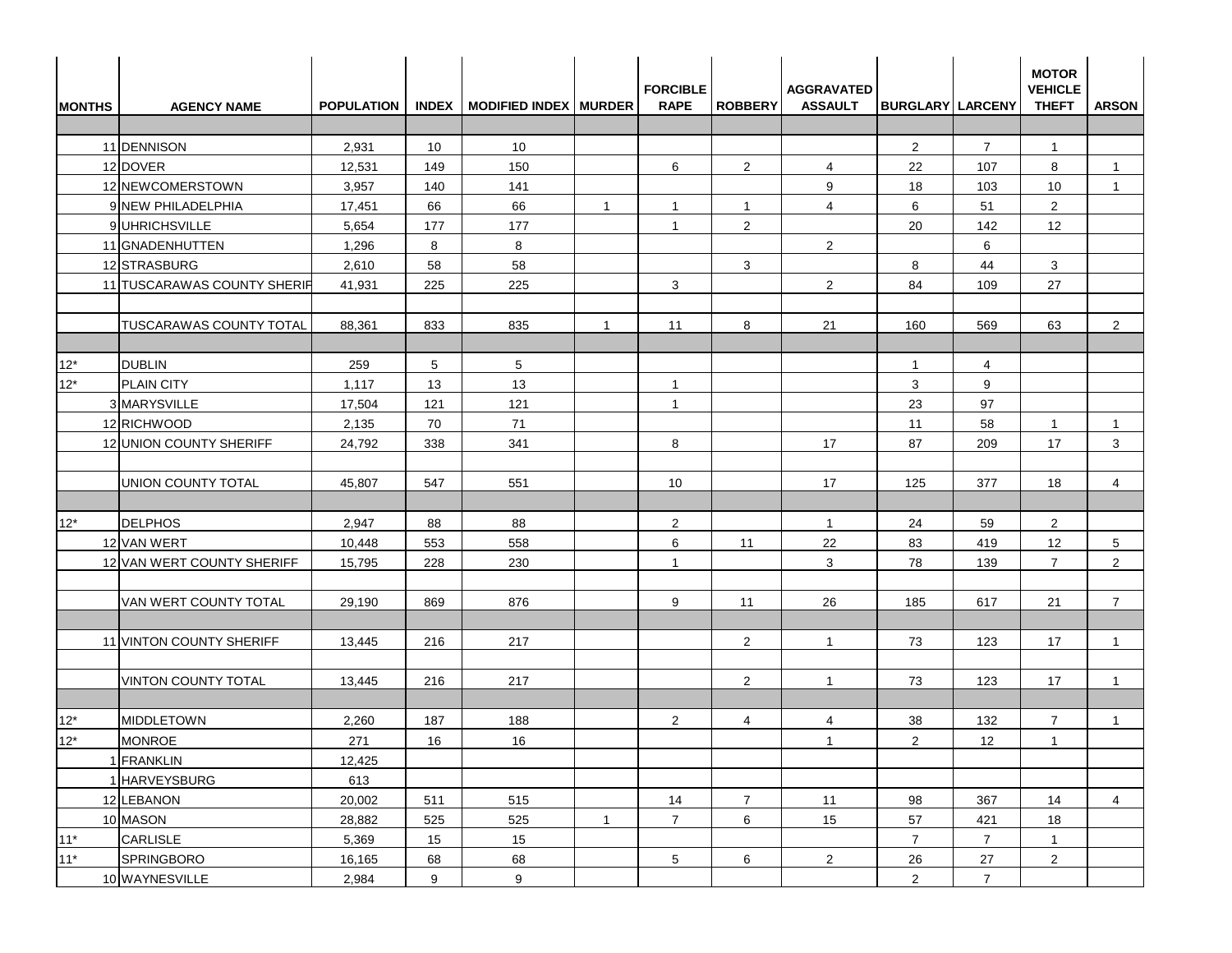| <b>MONTHS</b> | <b>AGENCY NAME</b>             | <b>POPULATION</b> |                | INDEX   MODIFIED INDEX   MURDER |                | <b>FORCIBLE</b><br><b>RAPE</b> | <b>ROBBERY</b> | <b>AGGRAVATED</b><br><b>ASSAULT</b> | <b>BURGLARY LARCENY</b> |       | <b>MOTOR</b><br><b>VEHICLE</b><br><b>THEFT</b> | <b>ARSON</b>   |
|---------------|--------------------------------|-------------------|----------------|---------------------------------|----------------|--------------------------------|----------------|-------------------------------------|-------------------------|-------|------------------------------------------------|----------------|
|               | 1 CLEARCREEK TOWNSHIP          | 11,725            | 22             | 22                              |                |                                | $\mathbf{1}$   | $\mathbf{1}$                        | $\overline{7}$          | 11    | 2                                              |                |
|               | 4 WARREN COUNTY SHERIFF        | 95,805            | 76             | 76                              |                | $\overline{4}$                 | $\overline{2}$ | $\overline{1}$                      | 28                      | 40    | $\mathbf{1}$                                   |                |
|               | <b>WARREN COUNTY TOTAL</b>     | 196,501           | 1,429          | 1,434                           | $\overline{1}$ | 32                             | 26             | 35                                  | 265                     | 1,024 | 46                                             | 5              |
|               | 12 MARIETTA                    | 14,287            | 573            | 574                             |                | 12                             | $\overline{7}$ | 6                                   | 113                     | 411   | 24                                             | $\mathbf{1}$   |
|               | 12 BELPRE                      | 6,568             | 143            | 143                             |                | 3                              |                | $\overline{4}$                      | 32                      | 96    | 8                                              |                |
|               | 10 BEVERLY                     | 1,274             | 19             | 19                              |                |                                |                |                                     | $\overline{2}$          | 17    |                                                |                |
|               | 10 MARIETTA COLLEGE            |                   | 44             | 46                              |                | $\mathbf{1}$                   |                |                                     | 30                      | 13    |                                                | $\overline{2}$ |
|               | 12 WASHINGTON COUNTY SHERIF    | 38,631            | 431            | 435                             |                | 11                             | $\mathbf{1}$   | 8                                   | 127                     | 248   | 36                                             | 4              |
|               | <b>WASHINGTON COUNTY TOTAL</b> | 60,760            | 1,210          | 1,217                           |                | 27                             | 8              | 18                                  | 304                     | 785   | 68                                             | $\overline{7}$ |
| $07*$         | <b>NORTON</b>                  | 11                |                |                                 |                |                                |                |                                     |                         |       |                                                |                |
|               | 12 ORRVILLE                    | 8,495             | 209            | 214                             |                | 8                              | $\overline{2}$ | 5                                   | 26                      | 158   | 10                                             | 5              |
| $12*$         | <b>RITTMAN</b>                 | 6,191             | 117            | 119                             |                |                                | $\mathbf{1}$   | $\overline{4}$                      | 19                      | 80    | 13                                             | $\overline{2}$ |
|               | 12 WOOSTER                     | 25,699            | 1,123          | 1,123                           | $\overline{1}$ | 15                             | 30             | 26                                  | 206                     | 828   | 17                                             |                |
| $12*$         | <b>CRESTON</b>                 | 2,107             | 78             | 79                              | $\overline{1}$ |                                |                |                                     | 13                      | 63    | $\mathbf{1}$                                   | $\overline{1}$ |
|               | 7 MARSHALLVILLE                | 818               | 6              | 6                               |                | $\mathbf{1}$                   |                |                                     |                         | 5     |                                                |                |
|               | 11 SHREVE                      | 1,518             | 13             | 13                              |                |                                |                |                                     | 2                       | 9     | $\overline{2}$                                 |                |
|               | 12 SMITHVILLE                  | 1,314             | 49             | 49                              |                | $\mathbf{1}$                   |                | 6                                   | 6                       | 36    |                                                |                |
|               | 12 WAYNE COUNTY SHERIFF        | 61,754            | 593            | 603                             |                | $\overline{4}$                 | 5 <sup>5</sup> | 11                                  | 208                     | 335   | 30                                             | 10             |
|               | <b>WAYNE COUNTY TOTAL</b>      | 107,907           | 2,188          | 2,206                           | $\overline{2}$ | 29                             | 38             | 52                                  | 480                     | 1,514 | 73                                             | 18             |
|               | 12 BRYAN                       | 8,370             | 331            | 333                             |                | 8                              | $\mathbf{1}$   | 9                                   | 55                      | 239   | 19                                             | $\overline{2}$ |
|               | 12 MONTPELIER                  | 4,140             | 264            | 265                             |                | $\overline{4}$                 | $\overline{2}$ | 8                                   | 43                      | 200   | $\overline{7}$                                 | $\mathbf 1$    |
|               | 12 EDGERTON                    | 2,017             | 78             | 79                              |                | $\mathbf{1}$                   |                |                                     | 16                      | 61    |                                                | $\mathbf 1$    |
|               | 2 WEST UNITY                   | 1,805             | $\overline{1}$ | $\mathbf{1}$                    |                |                                |                |                                     | $\mathbf{1}$            |       |                                                |                |
|               | 12 WILLIAMS COUNTY SHERIFF     | 22,403            | 321            | 322                             |                | 8                              | $\overline{2}$ | $\overline{2}$                      | 64                      | 230   | 15                                             | $\mathbf{1}$   |
|               | <b>WILLIAMS COUNTY TOTAL</b>   | 38,735            | 995            | 1,000                           |                | 21                             | 5 <sub>5</sub> | 19                                  | 179                     | 730   | 41                                             | 5              |
|               | 12 BOWLING GREEN               | 29,829            | 1,088          | 1,088                           |                | $\mathbf{1}$                   | 10             | 21                                  | 99                      | 909   | 48                                             |                |
|               | 11 NORTH BALTIMORE             | 3,347             | 12             | 13                              |                |                                | $\mathbf{1}$   |                                     | $\overline{2}$          | 8     | $\mathbf{1}$                                   | $\mathbf{1}$   |
|               | 12 PERRYSBURG                  | 17,001            | 454            | 455                             |                | 3                              | $\overline{2}$ | 14                                  | 50                      | 367   | 18                                             | $\mathbf{1}$   |
|               | 9 ROSSFORD                     | 6,395             | 188            | 188                             |                |                                | $\mathbf{1}$   | $5\overline{)}$                     | 24                      | 155   | 3 <sup>1</sup>                                 |                |
|               | 10 LUCKEY                      | 989               | 14             | 14                              |                |                                |                |                                     | 6                       | 8     |                                                |                |
|               | 12 NORTHWOOD                   | 5,506             | 323            | 329                             |                | $\mathbf{1}$                   | $\mathbf{3}$   | 6                                   | 44                      | 258   | 11                                             | 6              |